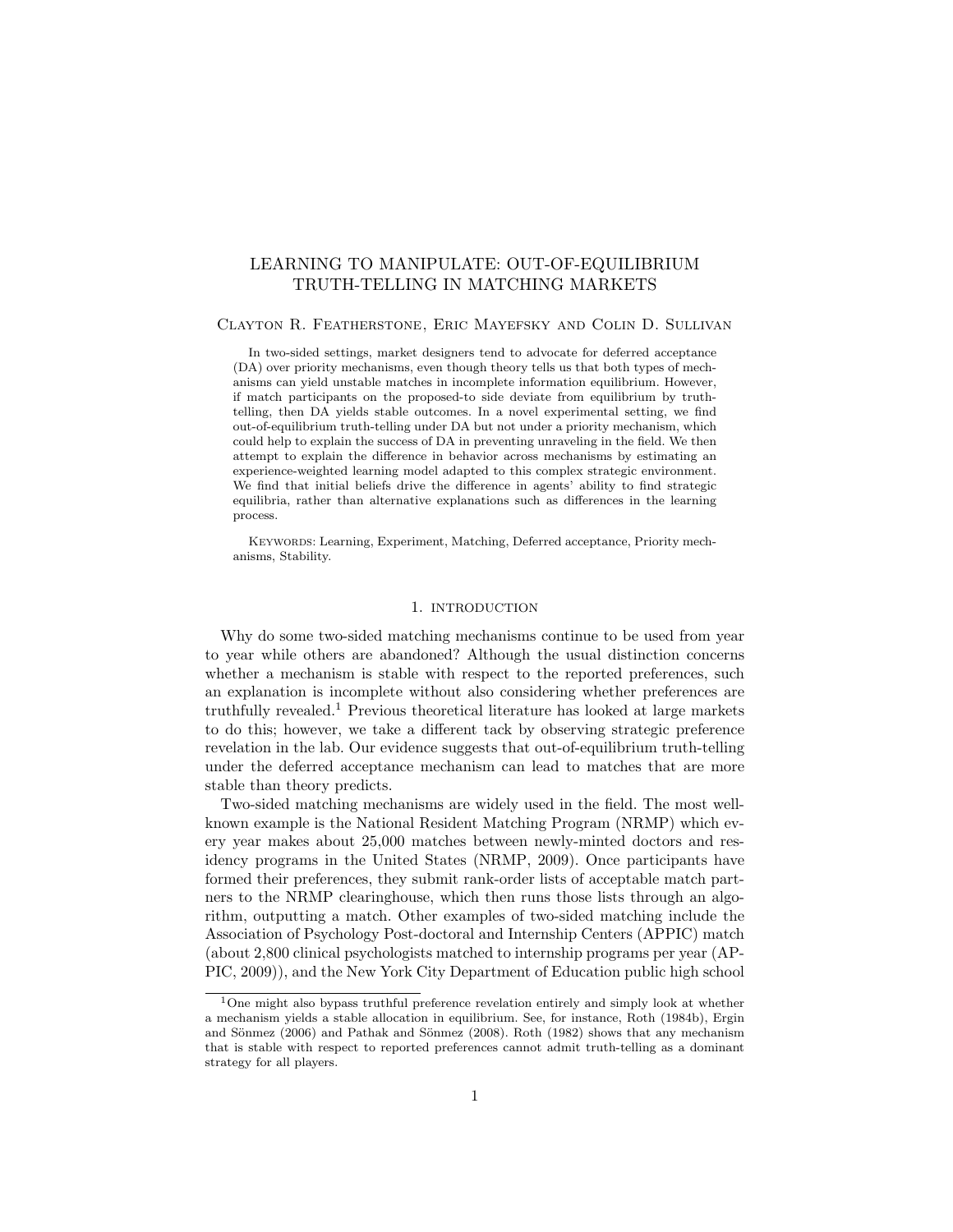match (about 90,000 high school students per year (NYC-DOE, 2009)).<sup>2</sup>

When deciding which mechanism to use in a matching market, the literature has consistently come back to the idea of stability. A *stable* match has no agents who would prefer to remain unmatched (individual rationality) and no *blocking* pairs (pairwise stability), where a blocking pair is two agents who prefer each other to their assigned matches. If agents are free to recontract ex post, it is not too hard to see how instabilities might render the match moot, but even if agents must abide by the match, they can sidestep it by anticipating blocking pairs and either formally contracting early or informally prearranging a match.<sup>3</sup> This has been shown both theoretically (Sönmez, 1999; Roth, 1991) and in the lab (Kagel and Roth, 2000). If too many agents leave the match or prearrange, then the clearinghouse will likely be abandoned. Of course, a stable matching mechanism does not necessarily prevent unraveling, but in many real world markets, whether or not a stable mechanism is used seems to make the difference.<sup>4</sup>

Most matching schemes in the field can be classified as either *deferred ac*ceptance  $(DA)$  mechanisms or priority mechanisms.<sup>5</sup> DA mechanisms are based on the Gale-Shapley algorithm. One such mechanism, M-Proposing DA, is implemented in the following way, denoting the members of the two sides of the market Ms and Ws (Gale and Shapley, 1962):

# M-Proposing DA

- Step 1: All Ms make an offer to their first-choice  $W$ ; Ws hold their favorite acceptable offer, rejecting all others.
- Step t: Rejected Ms make an offer to their favorite acceptable W that hasn't rejected them yet; Ws hold their favorite acceptable offer from this round and previous rounds, rejecting all others.
- STOP: The algorithm stops in the first round where no new offers are made. All held offers become finalized matches.

Priority mechanisms instead use the preferences submitted by the participants to order the set of all possible match pairs. They then try to implement those

<sup>&</sup>lt;sup>2</sup>For papers on these matches, see Roth (1984a, 1996, 2003); Roth and Peranson (1999); Roth and Xing (1997); Abdulkadiroğlu, Pathak, and Roth (2005); Abdulkadiroglu, Pathak, and Roth (2009).

<sup>3</sup>Usually a pair can do this by agreeing to rank each other first to the clearinghouse. Most mechanisms guarantee that two partners who rank each other first will be matched.

<sup>4</sup>Other causes of early contracting include: insuring over states of the world before payoff relevant information is revealed (Roth and Xing, 1994; Li and Rosen, 1998; Li and Suen, 2000; Suen, 2000), the presence of market power (Roth and Xing, 1994), similar preferences  $(Halaburda, 2010)$ , arrival of new agents (Du and Livne, 2010), excess supply of workers combined with insufficient supply of high quality workers (Niederle, Roth, and Unver, 2009), cultural norms concerning exploding offers (Niederle and Roth, 2009), information transmission through a social network (Fainmesser, 2013), and costs of participation (Damiano, Li, and Suen, 2005).

<sup>5</sup>Another important class of mechanisms, based on linear programming optimization, is not considered here. See Unver  $(2001)$  and Unver  $(2005)$ .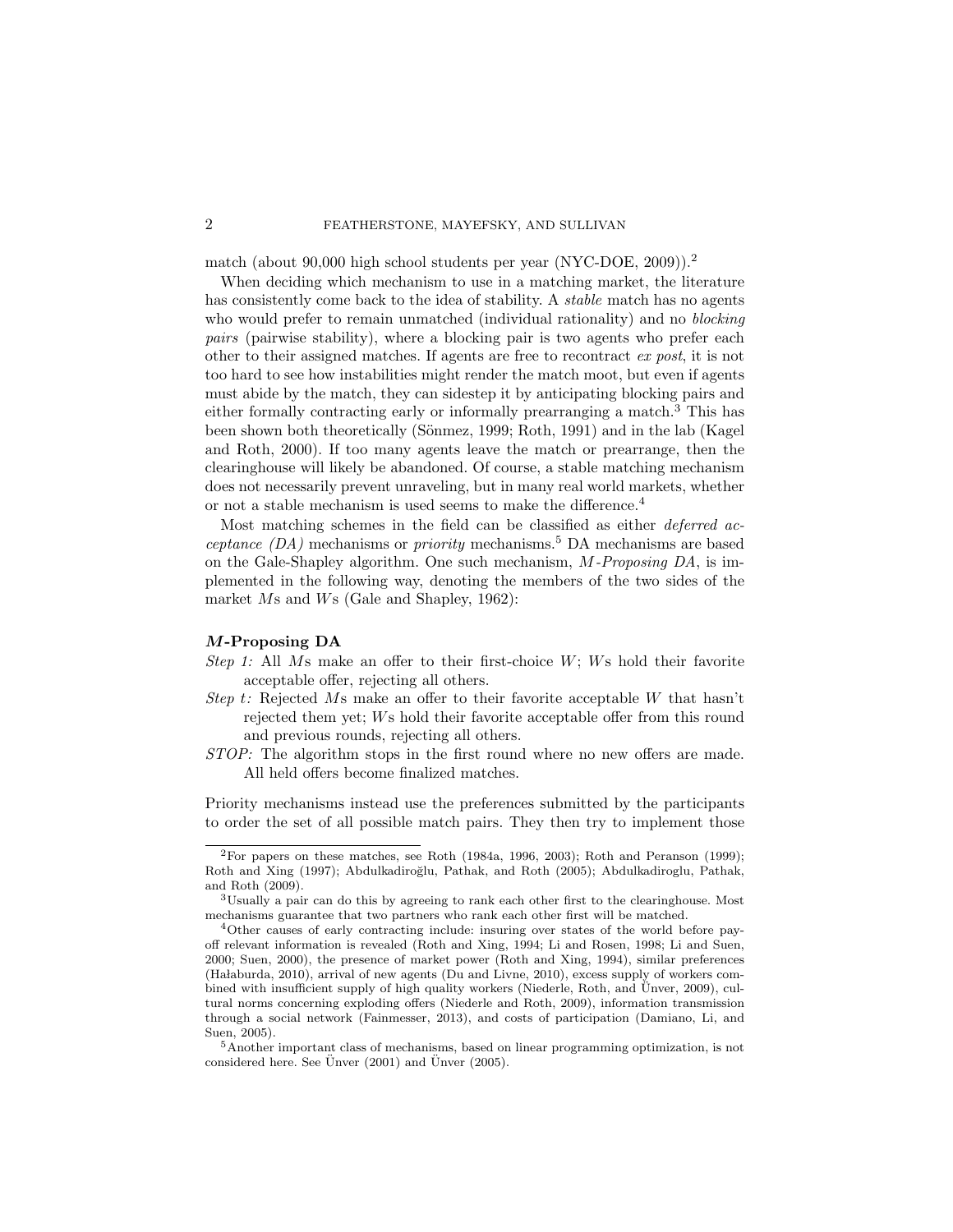match pairs in that order, skipping those that are not feasible due to previously implemented matches (Roth and Sotomayor, 1990). For concreteness, consider the *M-Proposing Priority* mechanism implemented by the following algorithm:<sup>6</sup>

### M-Proposing Priority

- **Step 1:** All  $M_s$  make an offer to their first-choice  $W$ ;  $W_s$  are permanently matched to their favorite acceptable  $M$  who made an offer, rejecting all other offers.
- Step t: Rejected Ms make an offer to their favorite acceptable W that has not yet rejected them; matched Ws reject all offers; and unmatched Ws are permanently matched to their favorite acceptable M who made an offer.
- STOP: The algorithm stops in the first round where no new offers are made.

A key difference between the M-Proposing DA and M-Proposing Priority algorithms is that DA mechanisms yield matches that are stable with respect to the reported preferences, while Priority mechanisms generally do not. Empirically, markets using DA tend to outlast markets implementing Priority algorithms. For example, Roth (1991) exploited regional variation in medical residency matches in the United Kingdom to demonstrate that regions that adopted DA mechanisms tended to keep using them, while regions that adopted priority mechanisms tended to abandon them after a few years.

However, the simple fact that DA is stable relative to the reported preferences cannot explain why it outlasts priority mechanisms. Under DA, only participants on the proposing side have incentive to report truthfully. The receiving side often fails to reveal truthfully in Bayes-Nash equilibrium (Roth and Rothblum, 1999; Coles and Shorrer, 2014).<sup>7</sup> Furthermore, in equilibrium, neither DA nor priority mechanisms should yield matches that are stable relative to true preferences under incomplete information. Why then does DA persist where Priority fails? Several contributing causes have been considered, but there are still some markets where these explanations are not fully satisfactory.

It could be that preferences are near perfectly correlated on one or both sides of the market. This would push the market toward a unique stable match, thereby removing the incentive to deviate from truth-telling under DA.<sup>8</sup> Although it is intuitive to expect some correlation in preferences, we might also expect a lack of correlation in preferences across matches that are commonly perceived to be of similar quality.

Another possibility is that agents find being unmatched extremely distasteful. Potentially profitable manipulations take a gamble at being unmatched in ex-

<sup>&</sup>lt;sup>6</sup>The priority ordering for this mechanism ranks potential match pairs in the order of  $Ms$ preferences, with ties broken by Ws' preferences.

<sup>7</sup>Similar results holds for priority mechanisms (Ehlers, 2008).

<sup>&</sup>lt;sup>8</sup>The simplest way to see this is in the one-to-one case, where it is a straightforward application of the Blocking Lemma and the fact that no individually rational matching can make all the members of one side of the market strictly better off than the unique stable match (Roth and Sotomayor 1990, Lemma 3.5 and Theorem 2.27).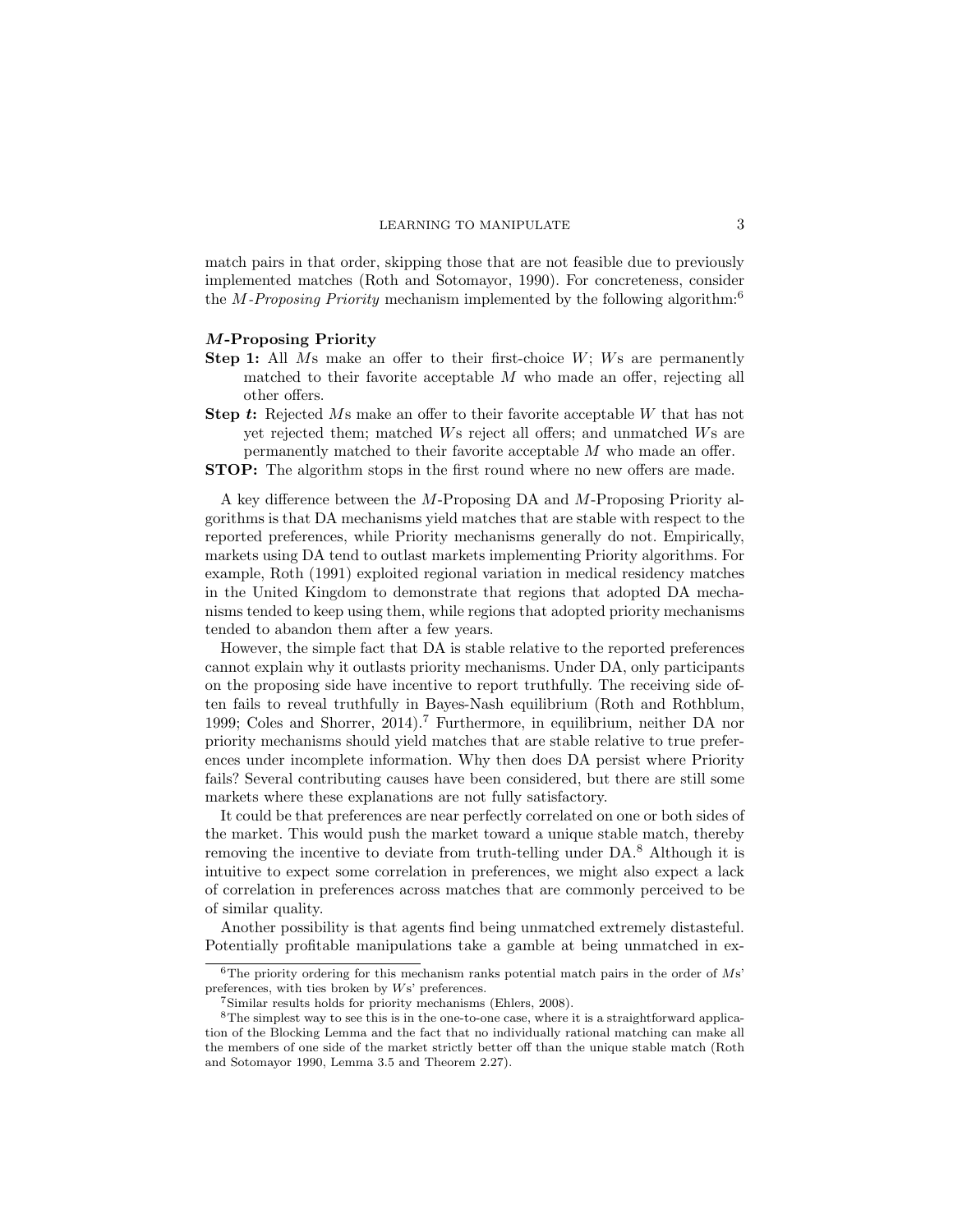change for a higher probability of matching to a more preferred partner (Roth and Rothblum, 1999). If being unmatched is bad enough, no agent will take this gamble. Even so, in many situations, it is unclear how bad being unmatched is. For instance, in the NRMP match, where hospitals are on the receiving side of the market, unmatched positions can still be filled in the centrally organized aftermarket, known as the "Scramble".

A third option is that the number of stable matches gets small as the market gets large, as established theoretically in Immorlica and Mahdian (2005) and significantly extended in Kojima and Pathak (2009). Although these papers lay out an intuitive mechanism by which core convergence might occur, they do so in the context of a very slowly converging asymptotic (Kadam, 2011); for example, if agents are allowed to list five acceptable members on the other side of the market, as is the case in our experiment, then the Kojima and Pathak (2009) bound on the fraction of agents who could profitably deviate from a truth-telling equilibrium does not go below 1 until the market has in excess of  $10^{34}$  agents.<sup>9</sup> Because of the extreme looseness of this upper bound at more reasonable market sizes, we must instead rely on computational work to give us an idea of how big a market must be for large market results to kick in.

Fortunately, Roth and Peranson (1999) provides just such a benchmark. They show that there is little leeway for manipulation relative to submitted preferences in the NRMP match, although, as they mention, this could be because the submitted preferences had already been manipulated to an equilibrium. To evaluate this possibility, they then look at large simulated markets, finding that markets the size of the NRMP have little room for manipulation, while smaller ones do.<sup>10</sup> Unfortunately, such computational work merely tells us that there is likely a much better bound than the one derived in Kojima and Pathak (2009). How much better remains an open question.

Hence, previous research leaves us reasonably confident that very large markets, such as the NRMP (around 20,000 agents), have very small cores, but leaves us less certain about smaller markets. And there are many such markets; in addition to the small regional matches in the UK (about 150 agents) there are many smaller fellowship matches run by the NRMP where DA also seems to halt unraveling, most of which have fewer than 100 fellowship programs represented, some with multiple positions for each program (Roth, 1991; NRMP, 2009).

A new explanation for the empirical success of DA, which we pursue in this paper, is that match participants on the receiving side of a DA mechanism might truth-tell in an out-of-equilibrium manner, leading to truly stable matches. To

<sup>&</sup>lt;sup>9</sup>Specifically, the asymptotic states that the upper bound equals  $\frac{16\cdot \overline{q}\cdot k}{\log(\overline{q}\cdot n)}$ , where  $\overline{q}$  is the maximum capacity of any hospital,  $k$  is the number of hospitals that each doctor is allowed to list, and n is the number of hospitals. We set  $\overline{q} = 1$  and  $k = 5$ , and solve for the n that makes the bound equal to 1.

<sup>10</sup>See Figure 2 in Roth and Peranson (1999). Further, note that its simulations involve are for one-to-one markets. The asymptotic mentioned in Footnote 9 implies that there is more leeway for manipulation in many-to-one markets, as  $\bar{q}$  and k must increase.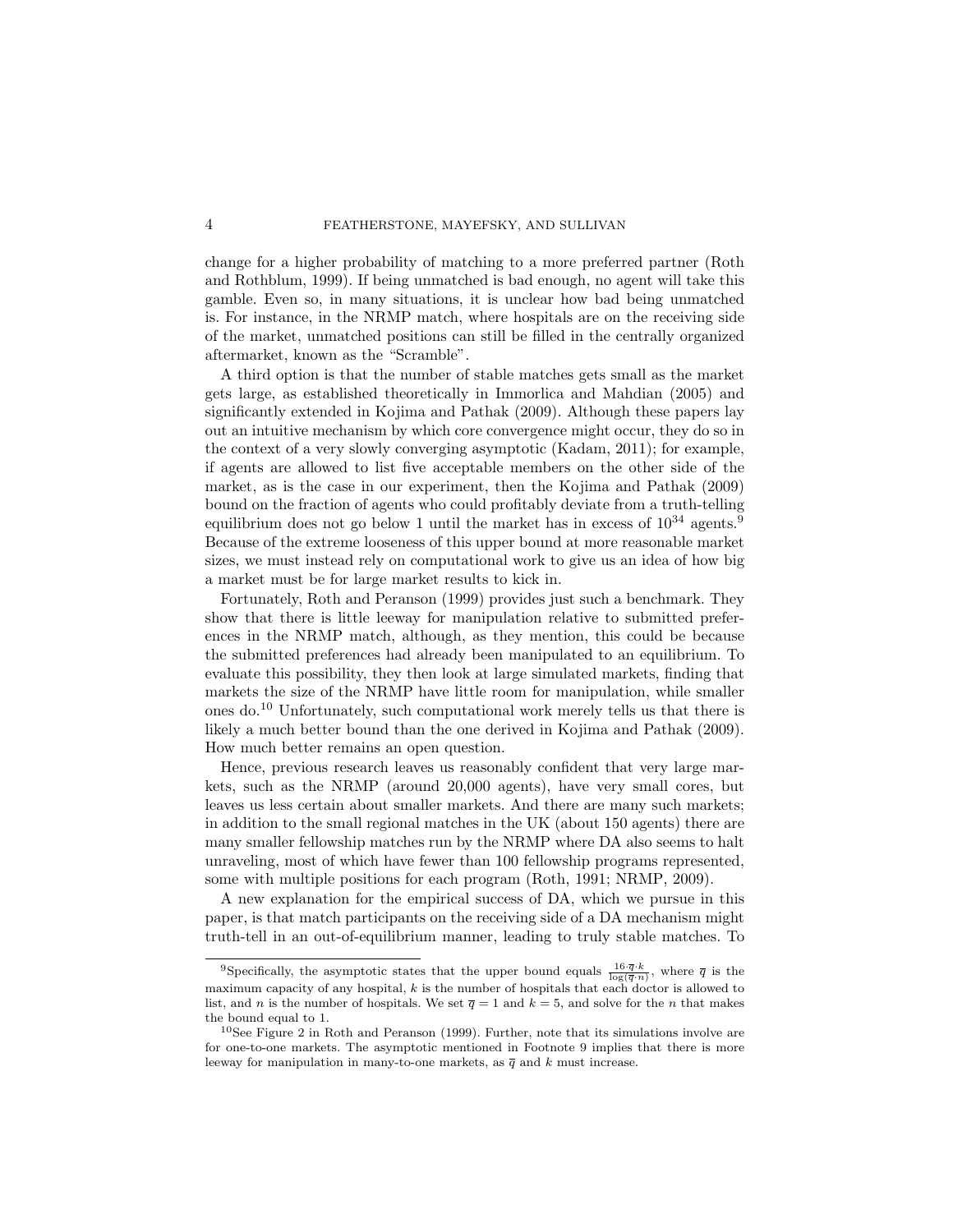confirm this intuition, we will look at strategies used by experimental participants on the receiving side of DA and M-Proposing Priority both in an environment where they should truth-tell and in an environment where they should deviate from truth-telling. We find that truth-telling rates are similarly high in both environments under DA, but that truth-telling rates are both economically and statistically different under Priority. The first result supports our story of out-ofequilibrium truth-telling, while the second demonstrates that the truth-telling is unlikely to be a mere artifact of the lab.

To understand what drives the differences in strategic play, we estimate a structural learning model, derived from the Experience-Weighted Attraction (EWA) model introduced by Camerer and Ho (1999). Our reparametrized EWA decomposes strategic play into initial cognition and learning dynamics. We find that under DA, players fail to identify profitable deviations from truth-telling in their initial assessment of the strategic environment. In addition, they rely more heavily on their faulty assessment, and they are reluctant to explore new strategies.

We would like to emphasize that we think of the out-of-equilibrium truthtelling explanation put forward by this paper as a complement of, rather than a replacement for, the other explanations we have mentioned. The persistence of DA even in small markets implies that there might be something else going on besides the core convergence explanations which have previously been put forward, and we primarily seek to address this gap in understanding.

Before proceeding, we briefly mention how the current paper fits into the previous experimental matching literature. The first two-sided matching experiments date to the early 1990s (Sondak and Bazerman, 1991; Harrison and McCabe, 1996). An experiment that explicitly compares priority and DA mechanisms is described in Kagel and Roth (2000), although their paper focuses more on unraveling behavior than on strategic preference revelation. They do, however, provide a nice demonstration of the intuitive link between stability and persistence. Unver ¨ (2005) runs a similar experiment that also includes linear programming mechanisms. Related experiments include Haruvy and Unver (2007) and Echenique and Yariv (2010), which look at repeated decentralized markets, and Nalbantian and Schotter (1995), which looks at several mechanisms that involve matching with money. Our experiment is perhaps most closely related to Echenique, Wilson, and Yariv (2016), which also looks at strategies in a two-sided matching market. Their design allows agents to go through the DA algorithm as an extensive form game, and their main finding is that agents on the proposing side tend to skip over proposals sub-optimally. Our design treats the DA algorithm as a normal form game, and we focus on the strategies of the receiving side of the algorithm, finding some sub-optimal truth-telling. To our knowledge, we are the first paper to focus on the strategies of the receiving side explicitly. A recent body of literature has developed comparing predicted and actual play under different allocation mechanisms (e.g., Li (2017); Rees-Jones (2017); Duflo (2017); Zhang and Levin (2017)). Finally, we mention several other experiments that focus on strategies used by the proposing side, mainly in the context of school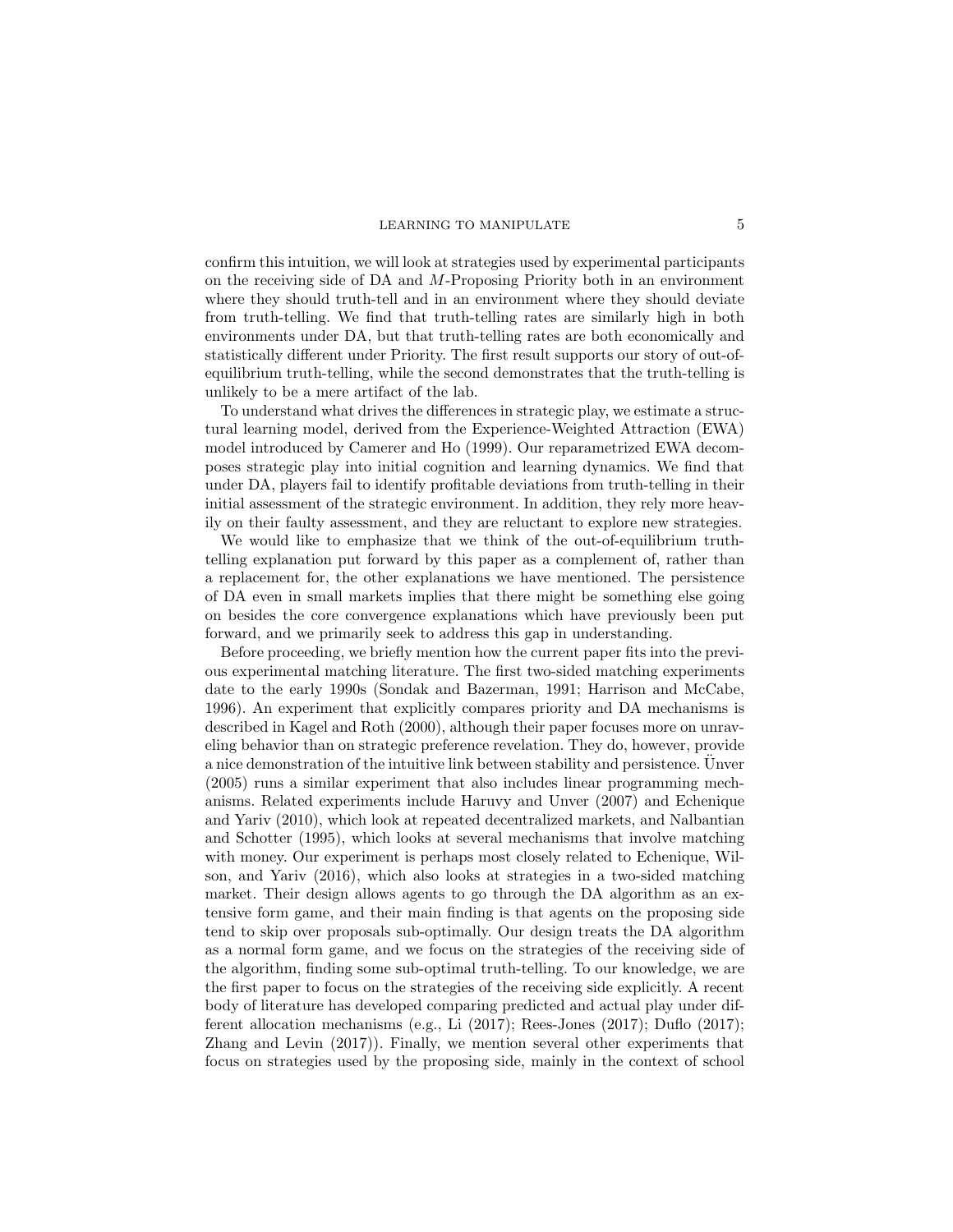choice, such as Chen and Sönmez  $(2006)$ ; Pais and Pintér  $(2008)$ ; Calsamiglia, Haeringer, and Klijn (2009), and Featherstone and Niederle (2016).

Our findings also contribute to large body of work on preferences for truthtelling. In a meta-analysis of previous experiments, Abeler, Nosenzo, and Raymond (2019) argue that subjects display behavior consistent with a preference for truth-telling for being seen as honest, and suggest that mechanisms that rely on truthful revelation may be effective even when they are not incentive compatible. Our results indicate that the preference for truth-telling may be outweighed when the mechanism is easy to game.

# 2. TWO MARKETS

In our experiment, we will use M-Proposing DA and M-Proposing Priority in conjunction with two different market structures.<sup>11</sup> Under one structure, theory predicts that the receiving side will deviate from truth-telling in a particular way under both mechanisms, while under the other structure, theory predicts truth-telling. Note that our experimental design will constrain the Ms to truthtell, focusing on the behavior of the Ws. Because of this design feature, our equilibrium characterizations concern how the Ws respond to the truth-telling from the Ms and whether truth-telling can be sustained in equilibrium for the Ms.

Throughout this section, we will only present theoretical results specific to our experimental markets, but in the Appendix, we show that there is a broad class of symmetric environments in which we expect similar results.<sup>12</sup> Symmetric environments can be thought of as representing realistic situations where match participants have little information about others' preferences. In such settings, the kinds of manipulations that we expect to see in the lab (truncations) are, in the sense of Roth and Rothblum (1999) and Ehlers (2008), fundamental.<sup>13</sup>

## 2.1. The uncorrelated market

Consider a small matching market with 5 Ms and 5 Ws. The true ordinal preferences of each participant are drawn independently from the uniform distribution over rank-order lists that rank  $\emptyset$  (the outcome of being unmatched) last. Cardinal payoffs are a decreasing function of ordinal rank only. We call this the uncorrelated market.

 $\overline{^{11}\text{See}}$  the Introduction for definitions of these mechanisms.

 $12$ See Appendix A for rigorous model definitions, and Appendix B for all proofs. The results in the Appendix are also of some independent interest because they extend the results of Roth and Rothblum (1999) and Ehlers (2008) to show how truncation strategies are not just bestresponses to symmetric beliefs, but are also the strategies used in equilibria in which agents use anonymous strategies.

<sup>13</sup>Also see Day and Milgrom (2008) on how such strategies also appear in core selecting auctions.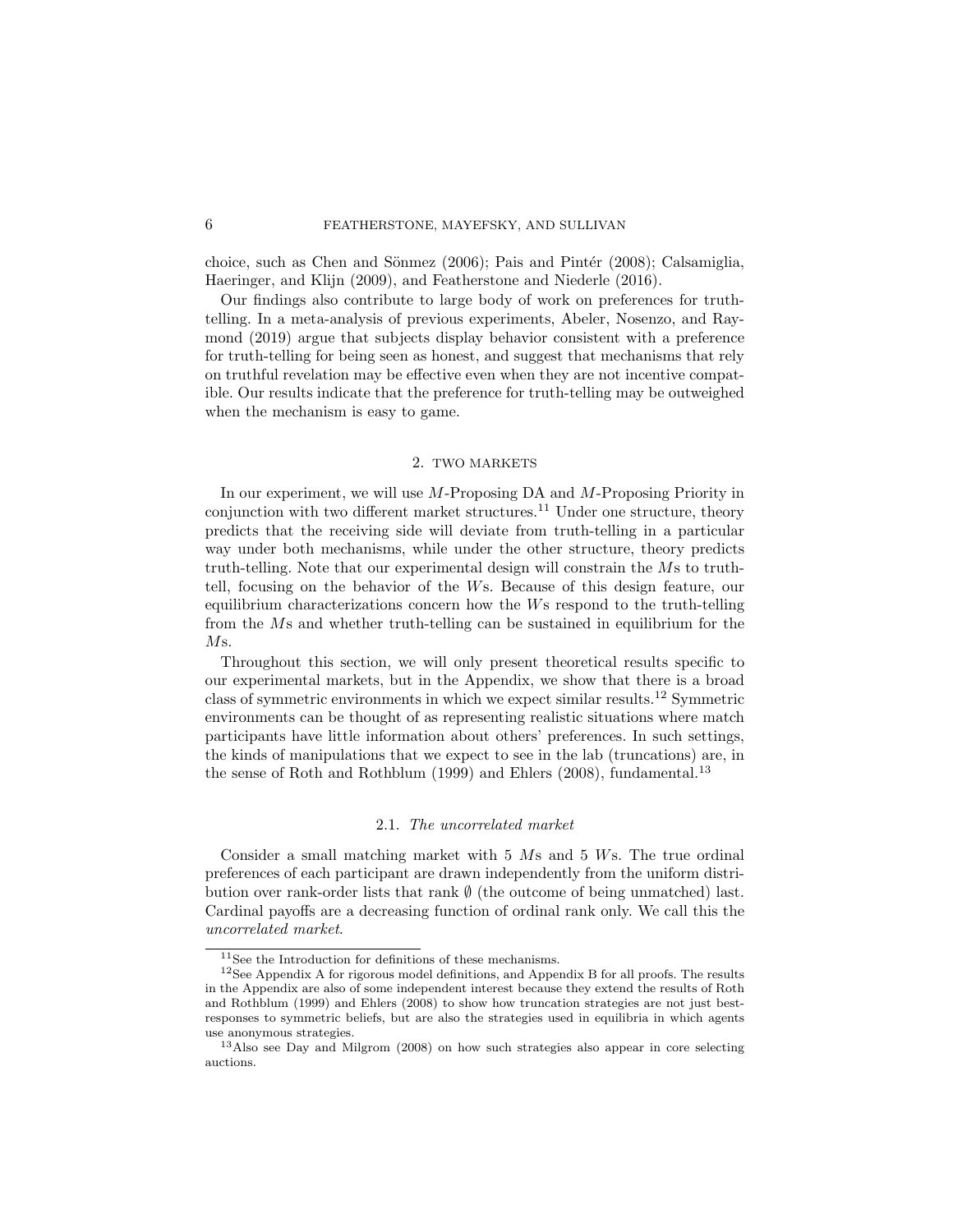Before proceeding to characterize equilibrium, we must first introduce a few definitions. A revelation strategy is a mapping from true preferences to reported preferences. Now, due to the symmetry of the problem, any equilibrium in which some agent used a strategy that depended only on a match partner's label would seem unnatural. Therefore, think of an agent's true preferences as a six element vector with the outcome of being unmatched,  $\emptyset$ , as its last entry, and define an anonymous strategy to be a revelation strategy that always reports the same permutation of the true preference vector.<sup>14</sup> Further, define a *truncation strategy* to be an anonymous strategy where the permutation simply switches the sixth element and some other element of the true preference. We will also consider it a truncation if the permutation is the identity, that is, truth-telling is also a truncation strategy.

Under *M*-Proposing DA, the characterization of equilibrium is quite simple, extending the main result of Roth and Rothblum (1999).<sup>15</sup>

PROPOSITION 1 In the uncorrelated market, under M-Proposing DA, any equilibrium in anonymous, weakly undominated strategies involves truth-telling for each  $m \in M$  and truncation for each  $w \in W$ .

Under M-Proposing Priority, the best-response of the  $W_s$  when the  $Ms$  are constrained to truth-tell is similar, extending the main result from Ehlers (2008).

PROPOSITION 2 In the uncorrelated market, under M-Proposing Priority, if all agents play anonymous, weakly undominated strategies, and all  $m \in M$  truth-tell, then all  $w \in W$  best-respond to the other agents by playing truncations.

In the uncorrelated market, then, the unifying principle is that, under both mechanisms, we expect to see the members of W playing truncation strategies.<sup>16</sup>

# 2.2. The correlated market

Now, instead of drawing preferences independently for the members of M, draw only one preference and give it to all members of M. Continue to draw preferences independently for each member of W. We call this the correlated market. Propositions 3 and 4 demonstrate that we expect truth-telling for the members of W under both mechanisms.

 $14$ Note that there is some redundancy in this definition, as the ordering of agents ranked as unacceptable does not matter in any of the mechanisms we consider.

<sup>&</sup>lt;sup>15</sup>Roth and Rothblum (1999) concerns best response to a certain class of beliefs; our theorem concerns strategies used in a certain class of equilibria.

<sup>&</sup>lt;sup>16</sup>We might be worried that an experiment that constrains the  $Ms$  to truth-tell doesn't have much external validity if such behavior cannot be supported in equilibrium. To this critique, we can provide two statements which are proven in the Appendix. The first is that, at any symmetric equilibrium, the Ms must truth-tell. The second is that the strategic problem of the Ws is the same, regardless of what anonymous, weakly undominated strategies the Ms play, since filtering a uniform distribution through a permutation yields a uniform distribution.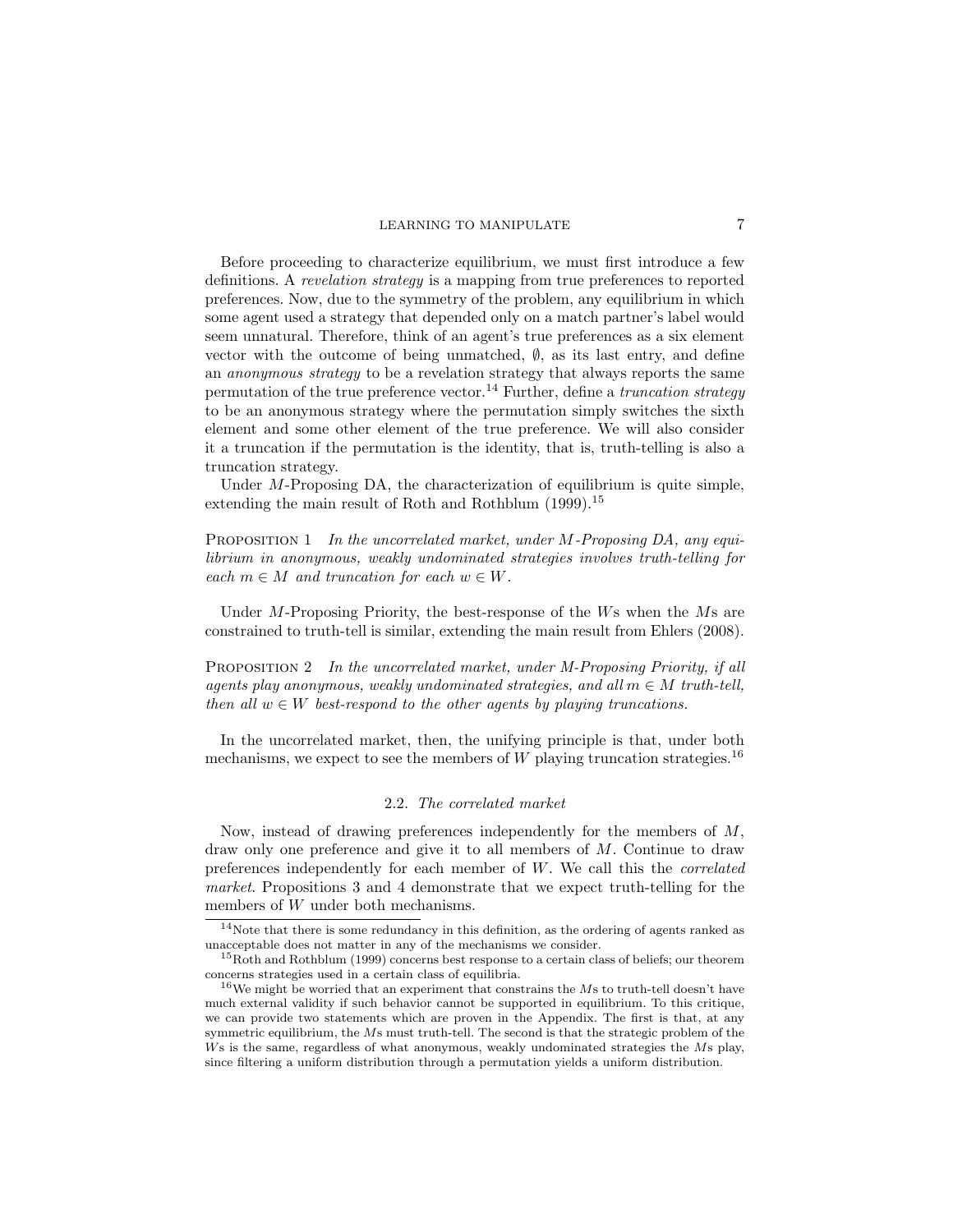|          | Truncation<br>(uncorrelated market) | Truth-telling<br>(correlated market) |
|----------|-------------------------------------|--------------------------------------|
| Priority | 9 groups                            | 8 groups                             |
| DA       | 9 groups                            | 8 groups                             |
|          | TABLE                               |                                      |

Experimental treatments

Proposition 3 In the correlated market, under M-Proposing DA, the unique equilibrium in anonymous, weakly undominated strategies entails truth-telling by all agents.

Proposition 4 In the correlated market, under M-Proposing Priority, if all members of M have the same anonymous, weakly undominated strategy, then all members of W best respond by truthfully revealing.

Proposition 3 follows from realizing that if the members of M must truthtell, then there is a unique stable match relative to the reported preferences. With a unique stable match, there is no reason to deviate from truth-telling.<sup>17</sup> Proposition 4 follows from realizing that if all members of  $M$  play the same revelation strategy, then they will all submit the same reported preferences, which means that a member of W receives all offers in the same round of the M-Proposing Priority algorithm.

To conclude, we might worry that it is unrealistic that all members of M should use the same revelation strategy. The next proposition addresses this concern.

Proposition 5 In the correlated environment, there exist cardinal payoffs that rationalize an equilibrium where all Ms and Ws truthfully reveal their preferences.

Intuitively, we know this is so by thinking of a case where the payoff for getting a first-ranked W is more than 5 times the payment for getting a second-ranked W, which in turn is more than 4 times the payment for getting a third-ranked  $W$ , etc.

# 3. EXPERIMENTAL SETUP

Table I shows the four treatments which comprise the experiment's  $2 \times 2$  design. We switch the profitability of truncation on and off by switching between the correlated and uncorrelated markets. If our hypothesis holds, we would see no significant difference across these markets under M-Proposing DA. It could then be, however, that experimental participants always tell the truth in the lab.

<sup>17</sup>See Footnote 8 for the sketch of the proof.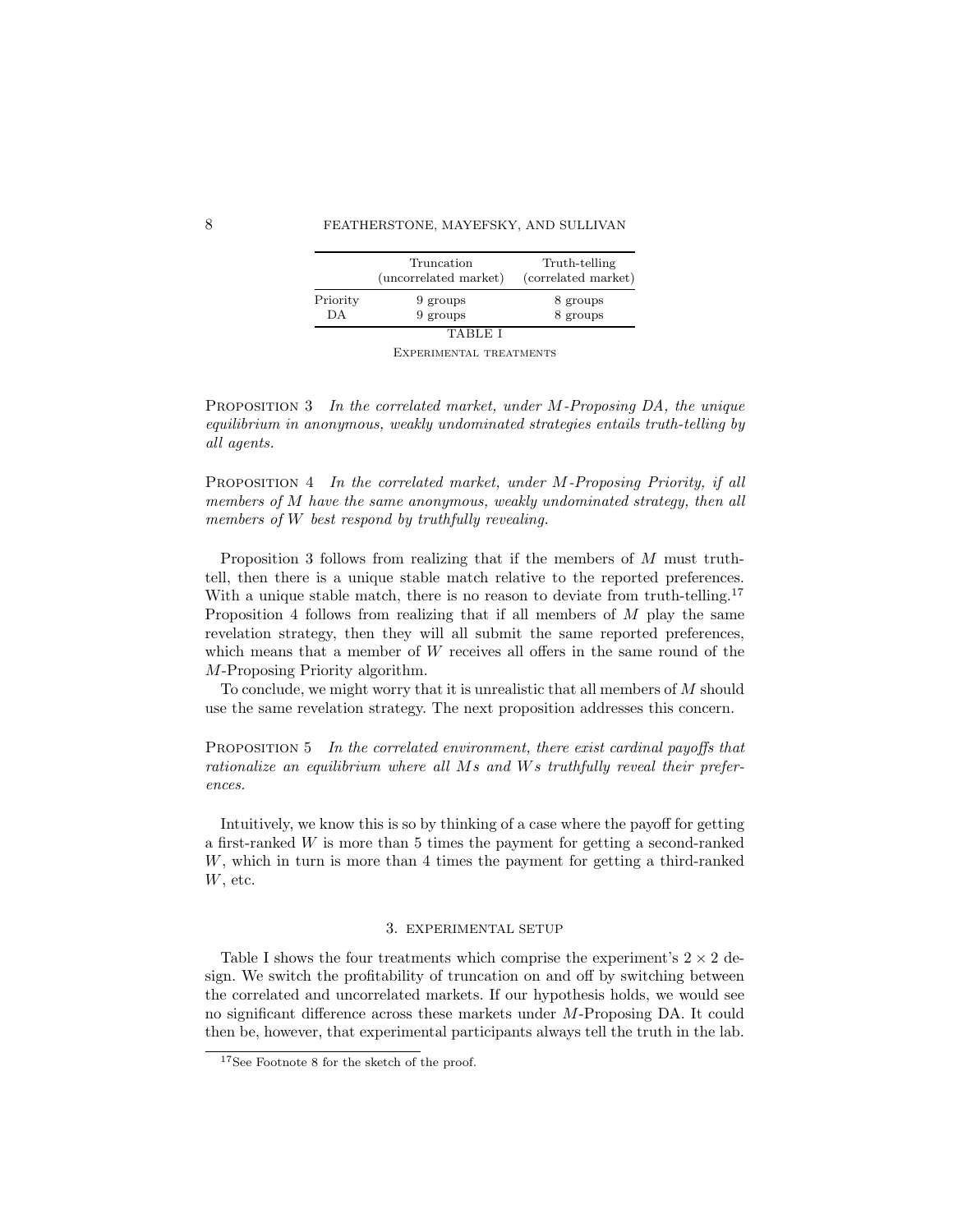To control for this, we also observe participant behavior under M-Proposing Priority, where the rationale for deviating from truth-telling seems more straightforward. If we observe a difference in truth-telling across markets under Priority, but not under DA, then we will have shown a real effect.

In the experiment, only Ws will be played by human participants; the Ms will be played by the computer and constrained to truthfully reveal their preferences. Obviously, in real life two-sided matching markets, the proposing side's report to the matching mechanism is not automatic. Under Priority, proposers do not necessarily have dominant strategy incentives to report their preferences truthfully (although as discussed in Section 2, this behavior can occur in equilibrium), and under DA, truthful reporting is a dominant strategy, but there is some experimental evidence that proposing side agents may not propose to all agents in order in an extensive form matching market without frictions (Echenique, Wilson, and Yariv, 2016). We nevertheless use automated proposers playing fixed strategies so that we can focus on the previously unexamined behavior of the receiving side under DA. Using automated Ms reduces the complexity and noise in the decision the participants face. If, as we anticipate, subjects have difficulty learning to successfully manipulate the mechanism in this simplified environment, we are confident they will also have trouble in the more complicated real world markets of interest.

In the lab, each participant plays the same market for 40 rounds with the same group of five players. In every repetition, each W privately learns their new preferences and submits a ranking of some, all or none of the Ms. The computer then generates a match outcome according to the rules of the appropriate mechanism to the treatment. Ws then learn their match outcome, as well as the outcomes of all other Ws. They gain points based on where their match partner appeared in their true preference list for that round, according to payoffs given in Table II. When designing these payoffs, our goal was to find a payoff scheme which provided behavioral incentives that were as comparable as possible between treatments. In Figure 1, we show that we succeeded, relative to the actual behavior observed in the lab.<sup>18</sup> Under the payoff scheme in Table II, the pure strategy equilibria in mixed strategies differ between DA and Priority: it is an equilibrium for all agents to truncate their final two positions (truthfully reporting positions one, two, and three) under DA-Truncation, and for agents to truncate three positions under *Priority-Truncation*.<sup>19</sup> In Figure 2, we show average realized payoffs to different types of strategies in each setting. As expected, truth-telling is most profitable in the truth-telling environment; non-truthful truncation is most lucrative in the truncation environment; and non-truncation

<sup>18</sup>Note that a simple reinforcement learning model would predict that the slopes of the curves are much more important than the levels.

<sup>&</sup>lt;sup>19</sup>We calculate the best response functions by simulation, as in Coles and Shorrer  $(2014)$ . When all other Ws report their preferences truthfully, the best response is for the final agent to truncate the final three preferences under DA, and to truncate the final two positions under Priority.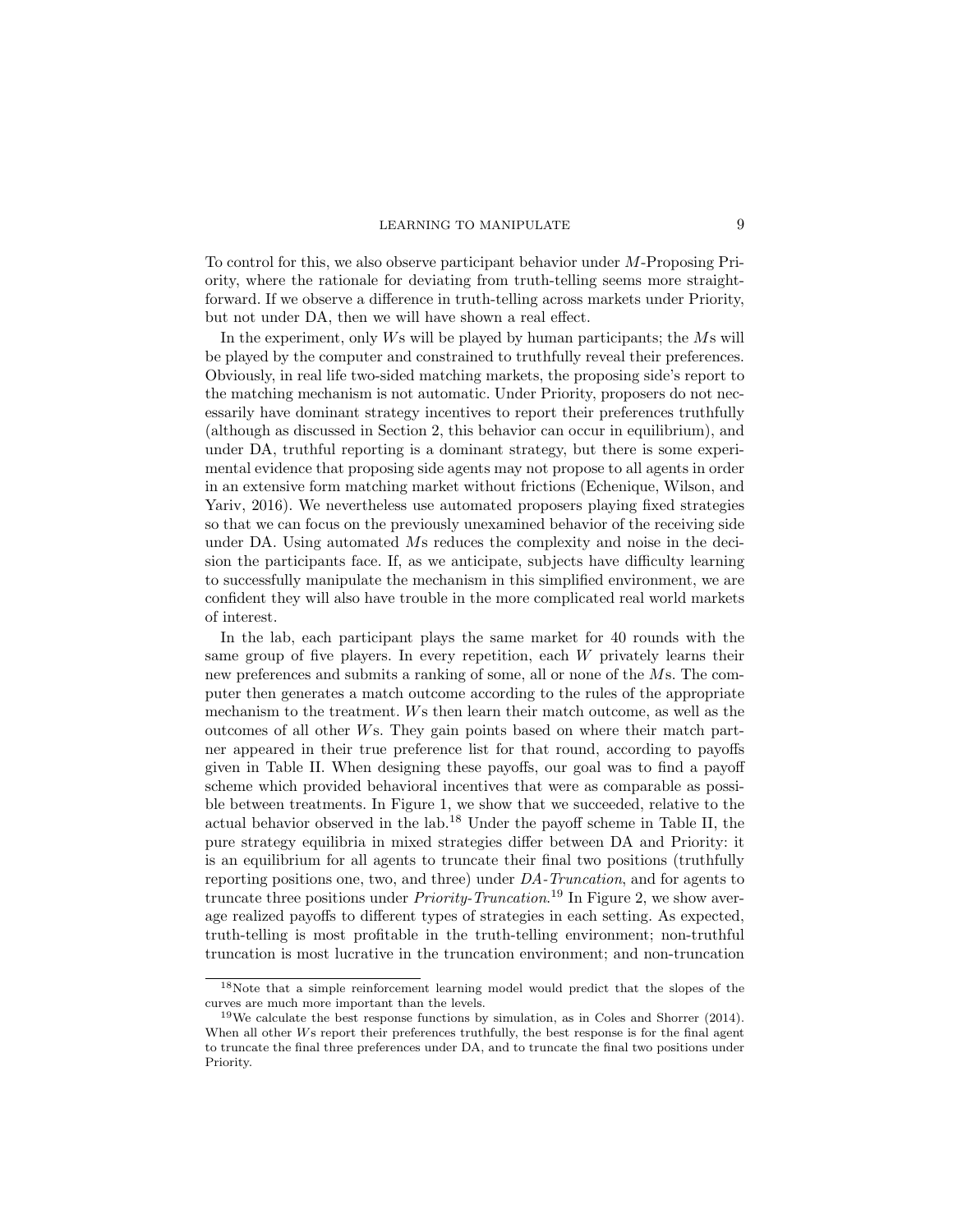| $\operatorname{Match}$ | $1st$ choice<br>Payoff 32 points | -16 | ond ard      | 4 <sup>th</sup> | 5th | No match |
|------------------------|----------------------------------|-----|--------------|-----------------|-----|----------|
|                        |                                  |     | TABLE II     |                 |     |          |
|                        |                                  |     | PAYOFF TABLE |                 |     |          |

permutations are least profitable in all environments.

Finally, we address the design choice to allow for repetition, even though most individuals participate in a matching process in the field only once (or perhaps a handful of times in some applications). In the lab, we can adequately mimic neither the stakes faced by participants in real matching markets nor can we realistically allow experimental participants as much time to consider their prospects as they would have in the field. Instead, by having them participate in repeated trials, we allow for participants to learn about the environment and possibly alter their strategy as they progress. One could argue that this makes it unrealistically easy for participants to behave strategically; however, if subjects nonetheless fail to manipulate effectively, we can be confident that manipulation is even more difficult in the field. Moreover, repeated play allows us to model the learning process empirically, identifying characteristics of learning that make predicted equilibria more or less likely.

Briefly, we mention the symmetry of our experimental environments. Nontruncation strategies are not profitable in our setup, but in the field, they might be. Even so, such strategies require much information to implement. Also, though preferences in real-world markets might not look much like those in our experiment, preferences are often tiered. One set (tier) of match partners is clearly preferred to another set, which is preferred to yet another set, but over each tier, preferences are idiosyncratic. In this context, the setup of our experiment can be interpreted as an approximation of at least a sector of the matching market.<sup>20</sup>

All treatments were run at Stanford University during the Spring of 2009. Each session consisted of one or two groups of 5 participants. In sessions with two groups, groups were not mixed during the session, and participants were not informed which other participants were in their group. At the start of each session, participants were read detailed instructions and had to successfully work through the steps of the appropriate mechanism for an example set of reported preferences.<sup>21</sup> Actual play commenced only after all participants completed the exercise and indicated they understood the mechanism rules. Nothing was done to overtly suggest what the treatment variables were, i.e., there was no mention of matching mechanisms or preference distributions other than the ones in use

<sup>20</sup>Additionally, since interview constraints often prevent match participants from evaluating all potential match partners, we might think that pre-match sorting would lead to market segmentation, to similar effect. For more on modeling the interview process, see Lee and Schwarz (2007), Lee and Schwarz (2009), and Coles, Kushnir, and Niederle (2013).

<sup>21</sup>In the lab, we provide a specific context in the hopes of making understanding easier for participants. Proposing side agents (referred to here as Ms) are referred to as "Schools" and the agents receiving offers (here, Ws) are referred to as "Students."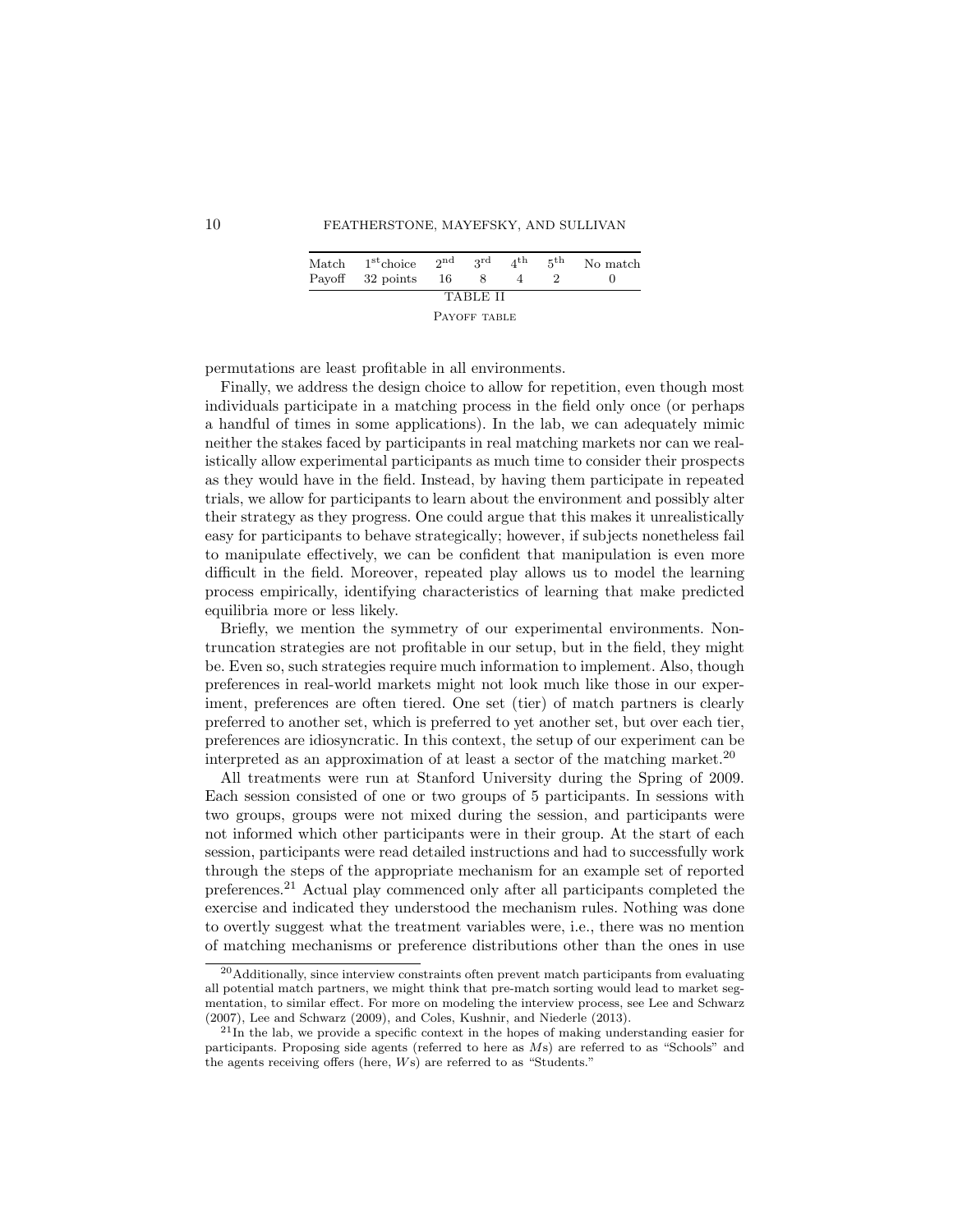

Figure 1: Expected payoff versus number of Ms truncated (empirical)

Expected empirical round payoffs to different strategies across treatments. Expected empirical payoffs are the average what each player would have received in every round under the indicated strategy, holding all other players' strategies constant. Ms Truncated indicates the length of the truncation, with 0 representing truth telling {12345}, and 4 representing the truncation strategy  $\{1\emptyset\emptyset\emptyset\}$  where only the most preferred match is listed as acceptable. Truncation strategies do not include non-truthful inversions of true preferences.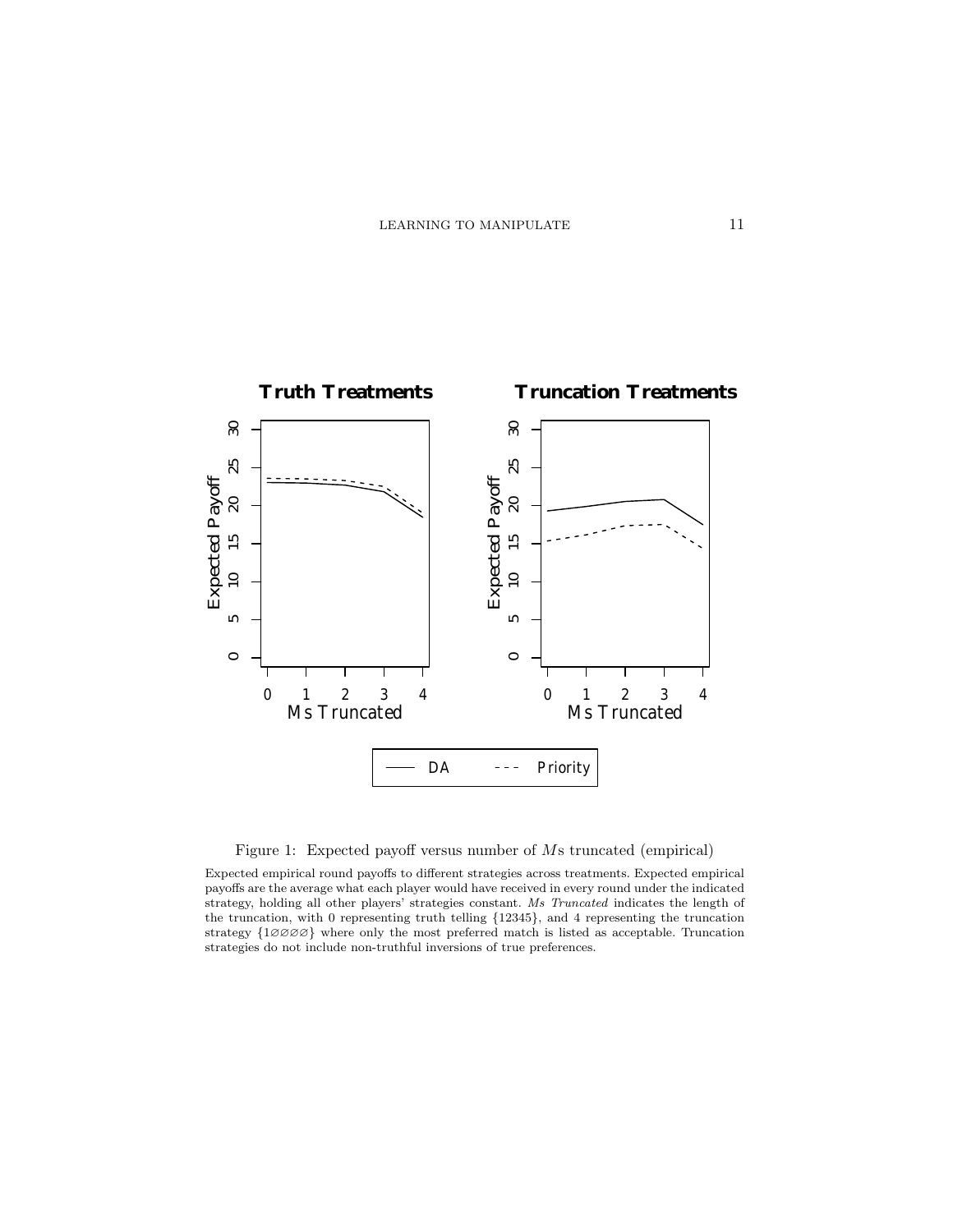



Average empirical round payoffs to different strategy types across treatments. Bars represent 95% confidence intervals. Color represents actual subject behavior; treatment indicates mechanism and expected behavior based on the correlation of preferences in the market. For strategy types, Truncation indicates a non-truth truncation strategy; Truth indicates truth-telling; Permutation indicates all other strategies. Average profit is the average of payoffs across all rounds in the treatment environment, including all players who play the indicated strategy in that period.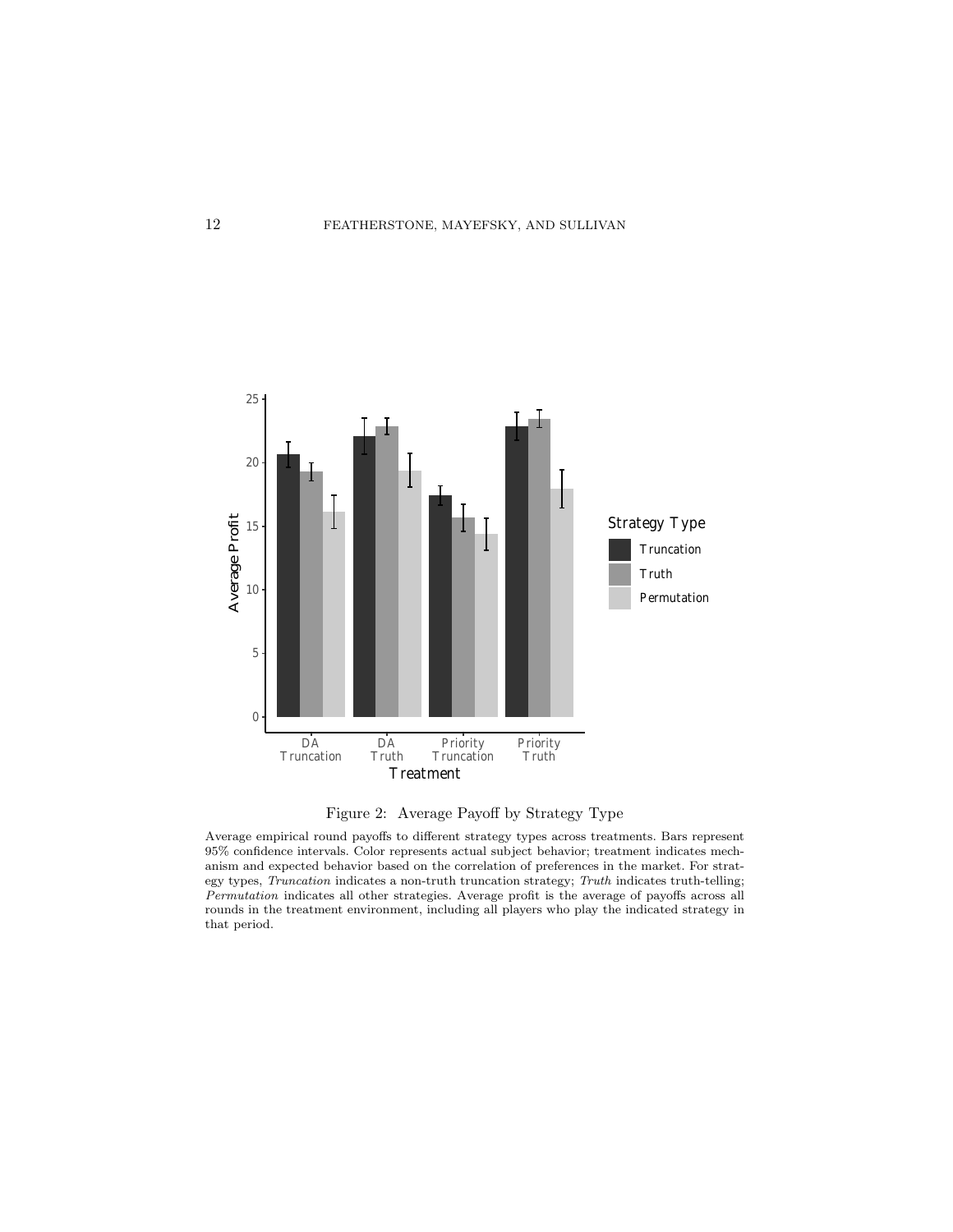|               | DА                    |                              | Priority     |
|---------------|-----------------------|------------------------------|--------------|
| Truth-Telling | 66.0%                 | $\leftrightarrow$ (0.372)    | 58.4%        |
|               | $\updownarrow(0.200)$ |                              | $(0.002)$ ** |
| Truncation    | 56.6%                 | $\leftrightarrow (0.001)$ ** | 25.3%        |
|               |                       |                              |              |

#### Truth-telling rates (all periods)

Numbers in parentheses are p-values from two-tailed Mann-Whitney tests with session-level averages as the units of observation.

|                 | DА                        |                              | Priority     |  |  |  |
|-----------------|---------------------------|------------------------------|--------------|--|--|--|
| Truth-Telling   | 70.2\%                    | $\leftrightarrow$ (0.340)    | 60.8%        |  |  |  |
|                 | $\updownarrow (0.046)$ ** |                              | $(0.002)$ ** |  |  |  |
| Truncation      | 54.7%                     | $\leftrightarrow (0.003)$ ** | 19.3%        |  |  |  |
| <b>TABLE IV</b> |                           |                              |              |  |  |  |

Truth-telling rates (last 10 periods)

Numbers in parentheses are p-values from two-tailed Mann-Whitney tests with session-level averages as the units of observation.

in that particular treatment.

During the experimental session, participants could see their preferences for a given round on their computer screen and were reminded of payments for all possible match outcomes. They were then directed to click on radio buttons to rank each of the  $Ms$ <sup>22</sup> After all participants submitted rankings, a results screen showing the participant's match for that round, their point accrual for that round and their total cumulative points would be displayed. At all times, a participant had the ability to see, for all prior rounds, the match outcomes for all participants, her own true preferences, and the rank list she submitted in that round.

#### 4. EXPERIMENTAL RESULTS

# 4.1. Overall Truth-telling Rates

We are most interested in the rate of truth-telling over all periods across the four primary treatments. This value is significantly higher in the DA truncation treatment than in the Priority truncation treatment; however, for the two truthtelling treatments, the differences between the DA and Priority treatments are not statistically significant. Furthermore, the rate difference between the two DA treatments is not statistically significant, while the difference between the two Priority treatments is highly significant.

When we restrict attention to the last ten periods, focusing on the behavior of subjects when they are more experienced, we find qualitatively similar effects.

<sup>22</sup>We did this so that participants would have to click the same number of times regardless of what preference they wished to report. If declaring all Ms unacceptable were too easy, some participants might choose to do this in order to save time and effort.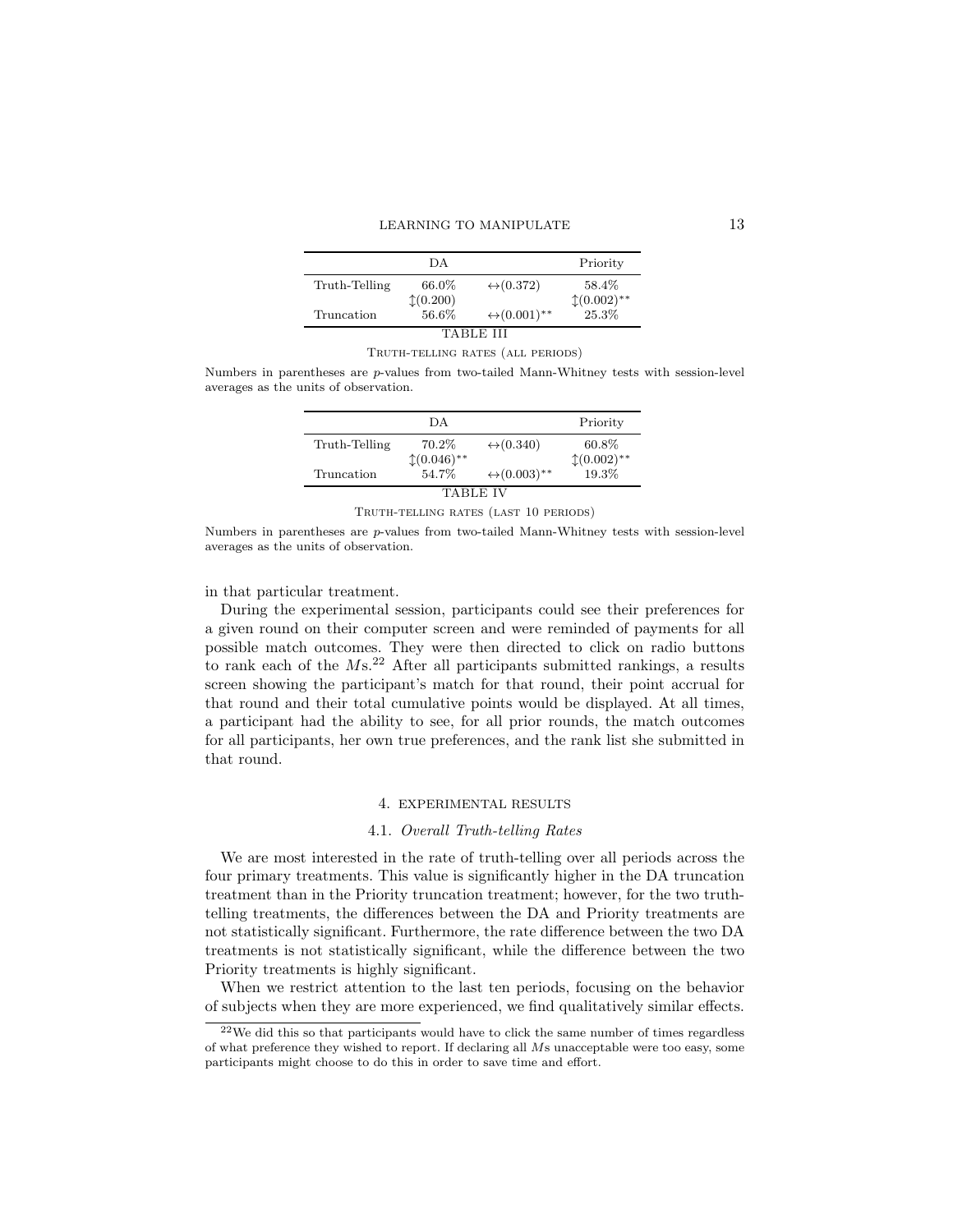|               | DА      |                           | Priority              |  |  |  |
|---------------|---------|---------------------------|-----------------------|--|--|--|
| Truth-Telling | 16.3%   | $\leftrightarrow$ (0.226) | 11.1%                 |  |  |  |
|               | (0.673) |                           | $\updownarrow(0.210)$ |  |  |  |
| Truncation    | 14.3%   | $\leftrightarrow$ (0.508) | 17.9%                 |  |  |  |
| TABLE         |         |                           |                       |  |  |  |

Non-truncation rates

Numbers in parentheses are p-values from two-tailed Mann-Whitney tests with session-level averages as the units of observation.

Statistically, there is a mildly significant difference between the two DA treatments, as well as the high significance between the Priority treatments and the truncation treatments seen in the data for all 40 periods.

Note that for DA, truth-telling rates are slightly lower in the last 10 periods (2% lower) in the truncation treatment, but also 4% higher in the truthtelling treatment. Thus, the significance of the difference in truth-telling rates between the two groups is in some sense as much due to participants in the truth-telling treatment learning to tell the truth as it is those in the truncation treatment learning to truncate. In sum, we only see a significant deviation from the benchmark truth-telling rate under the Priority truncation treatment. Under DA, participants do not respond to the truncation treatment by deviating from truth-telling.

Of course, failure to tell the truth is not synonymous with truncation, and although truncation weakly dominates other non-truth-telling strategies, we do observe some portion of suspects employing "switching" or "dropping" strategies in some rounds. Frequency of this behavior, however, is not significantly different between any of the treatments.

#### 4.2. Blocking Pairs and Overall Match Stability

For practical market design, we may be primarily concerned not with the rate at which participants tell the truth, but rather with how successfully a mechanism generates desirable (i.e., stable) match outcomes. One measure of this is the number of blocking pairs present in any given assignment. Since the outcome is never 100% stable in any treatment at any time, the number of blocking pairs is one measure of the degree of stability of a match outcome: a mechanism which generates an outcome that is stable for most participants may still work well enough to be persistent.

Blocking pairs were found to occur significantly more often in the Priority truncation treatment than in the DA truncation treatment or the Priority truthtelling treatment. The two DA treatments were not significantly different in blocking pair frequency; nor were the two truth-telling treatments.

Note that the same  $M$  or  $W$  can be involved in multiple blocking pairs if there is more than one attainable match partner that they prefer to their actual match partner. However, we do not observe any interesting asymmetries in terms of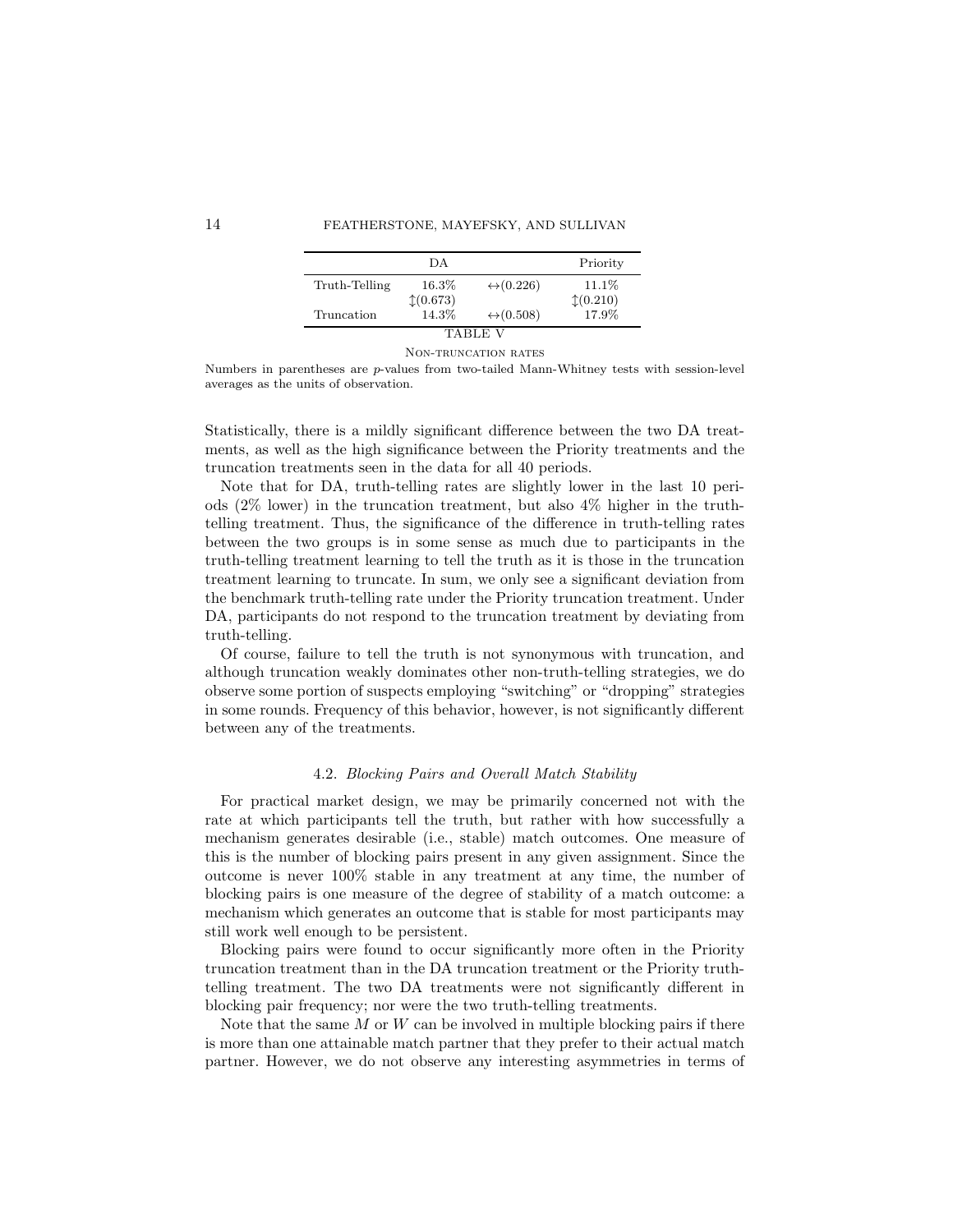| DА   |                              | Priority      |
|------|------------------------------|---------------|
| 0.47 | $\leftrightarrow$ (0.574)    | 0.59          |
|      |                              | $*(0.001)$ ** |
| 0.49 | $\leftrightarrow (0.000)$ ** | 1.87          |
|      | (0.809)                      |               |

#### Number of Blocking Pairs per Period

Numbers in parentheses are p-values from two-tailed Mann-Whitney tests with session-level averages as the units of observation.

|               | DА      |                                | Priority     |  |  |  |
|---------------|---------|--------------------------------|--------------|--|--|--|
| Truth-Telling | $2.7\%$ | $\leftrightarrow (0.065)^*$    | 4.9%         |  |  |  |
|               | (0.311) |                                | $(0.030)$ ** |  |  |  |
| Truncation    | 3.7%    | $\leftrightarrow (0.010)^{**}$ | 11.1%        |  |  |  |
|               |         |                                |              |  |  |  |

PERCENTAGE OF MS AND WS UNMATCHED

Numbers in parentheses are p-values from two-tailed Mann-Whitney tests with session-level averages as the units of observation.

which unique agents are involved in multiple blocking pairs: the number of unique Ms involved in blocking pairs is not significantly different than the number of unique Ws for any treatment, and the between-treatment differences are similar qualitatively and in terms of statistical significance when the number of unique Ms and Ws in blocking pairs are considered separately. The total probability of an M or W being unmatched thus follows a similar pattern across treatments.

#### 4.3. Best Response Frequencies

Truth-telling rates establish how apt participants are to manipulate, and low non-truth, non-truncation rates establish that these manipulations are, for the most part, some sort of truncation.<sup>23</sup> However, participants who truncate are not automatically maximizing their expected payoff: they may be truncating too much or too little. For the set of payoffs used in the experiment, we can find an equilibrium where all agents truncate symmetrically; however, as out-ofequilibrium strategies may be a best response to other out of equilibrium strategies, we would not necessarily expect sophisticated participants to truncate as if in equilibrium. We instead look at the ability of participants to find the strategy which is a best response to the environment in which they find themselves. If a significant proportion of subjects are able to achieve this in a significant portion of sessions for a certain mechanism, we might reach different conclusions as to their sophistication than we would looking strictly at truth-telling rates (or looking at the frequency of play consistent with theoretical equilibrium, for

<sup>23</sup>The characterization of this other behavior as "non-truthful, non-truncation" is redundant, as truth-telling is one extreme of the set of truncation strategies for participants. We nevertheless use the terminology to ensure clarity.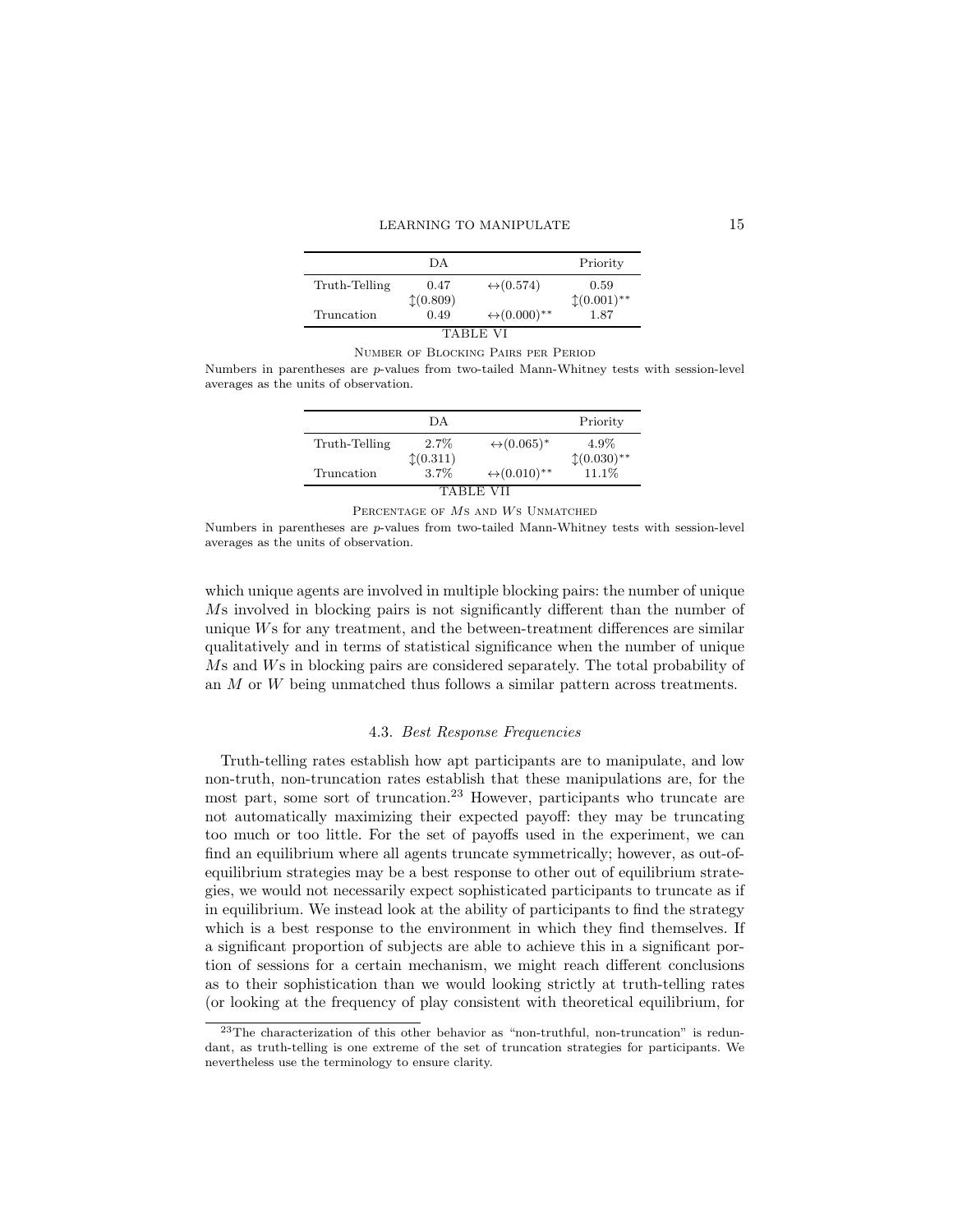that matter). Also, we might wonder if there is a great deal of heterogeneity in participant sophistication, or if all participants reported optimal truncations about the same fraction of the time.

However, simply comparing subjects' behavior in an individual round to the optimal behavior possible in that period ex post fails to capture the uncertainty which is inherent in truncation strategies—it can be optimal ex ante to truncate in each period, even though it may be suboptimal  $ex$  post. Thus, we consider the participant to be playing optimally in their "environment" if they play the truncation strategy which generates the highest expected utility across some set of rounds they played, given the actual behavior of other participants and generated proposer preferences.

Figure 3a indicates the proportion of participants playing an overall best response at most the indicated proportion of the time for the truncation treatments. For example, approximately 36% of Priority participants never played a best response (compared with about 52% for DA), and 50% of participants played a best response no more than 20% of the time (compared with around 75% for DA). Note that the Priority treatment first order stochastically dominates the DA treatment: for any level of frequency of best response play we consider, more participants best respond at least that frequently in the Priority treatment than in the DA treatment. However, this gap closes when only the last 20 periods are considered, as seen in Figure 3b. Note that this closing of the gap simply implies that under both mechanisms, participants have converged to similarly bad distributions of sub-optimal play.

In the truth-telling treatments (Figures 3c and 3d), truthful reporting is always the unique best response, and much as there was no significant difference in the overall truth-telling rates between DA and Priority in these treatments, there is no noticeable difference in the frequency with which individual subjects play this best response, either in the whole sample or restricting attention to the last 20 periods.

# 5. LEARNING MODEL

We have shown that subjects learn to manipulate reported preferences advantageously under the Priority mechanism but not under DA, despite theoretical predictions. Understanding how actual behavior departs from theoretical predictions under different allocation mechanisms has become an important area of market design research (e.g., Li (2017); Rees-Jones (2017); Duflo (2017); Zhang and Levin (2017)). However, the process of learning strategic play over time in a market design setting remains poorly understood. The learning process can inform predictions about which equilibria are likely to arise and how long agents will take to find them. In this section, we estimate a structural model and describe the dynamics of learning in a repeated game. We then simulate play under counterfactual conditions to understand what features of the learning process drive the gap in strategic play under different mechanisms. Finally, we incorporate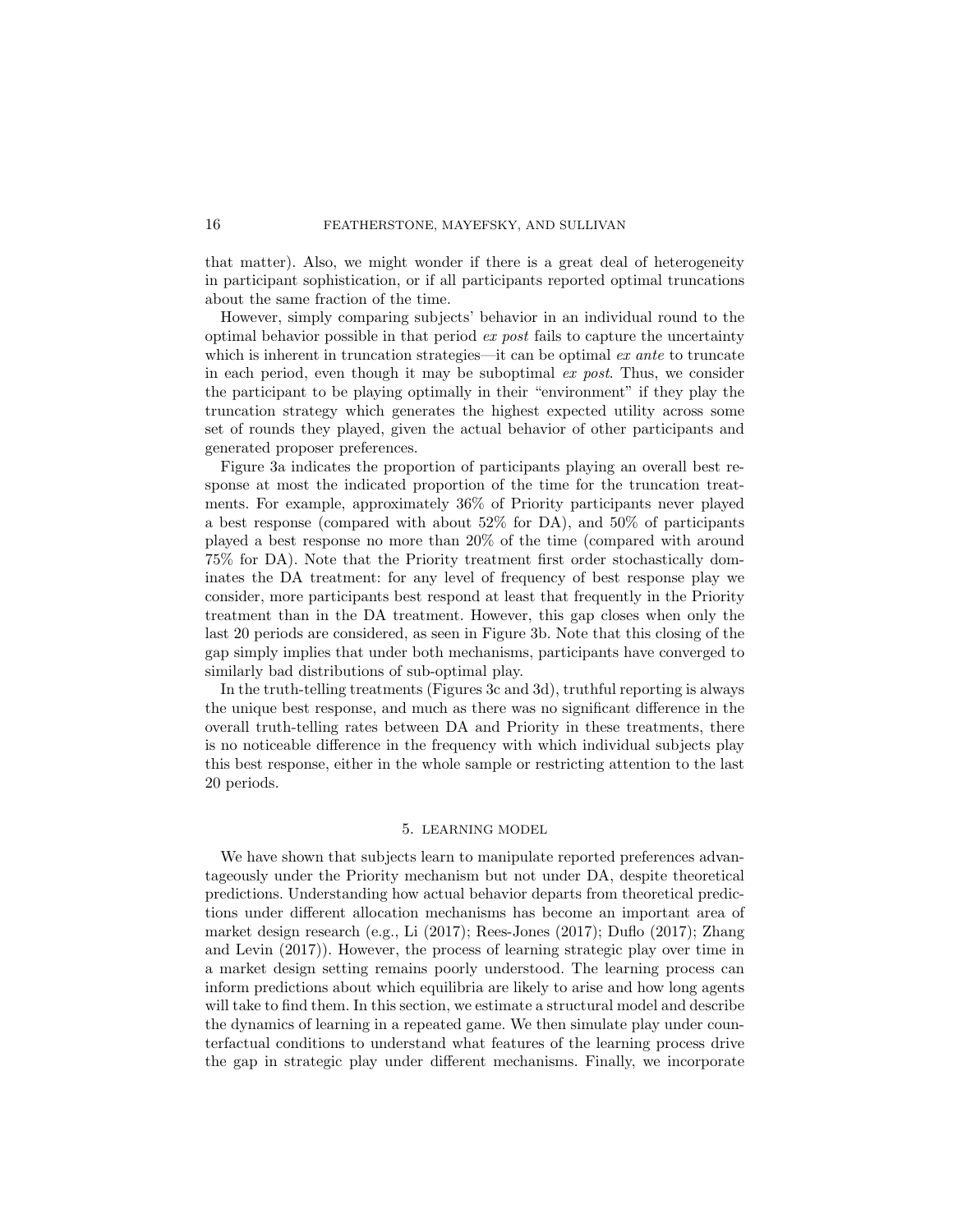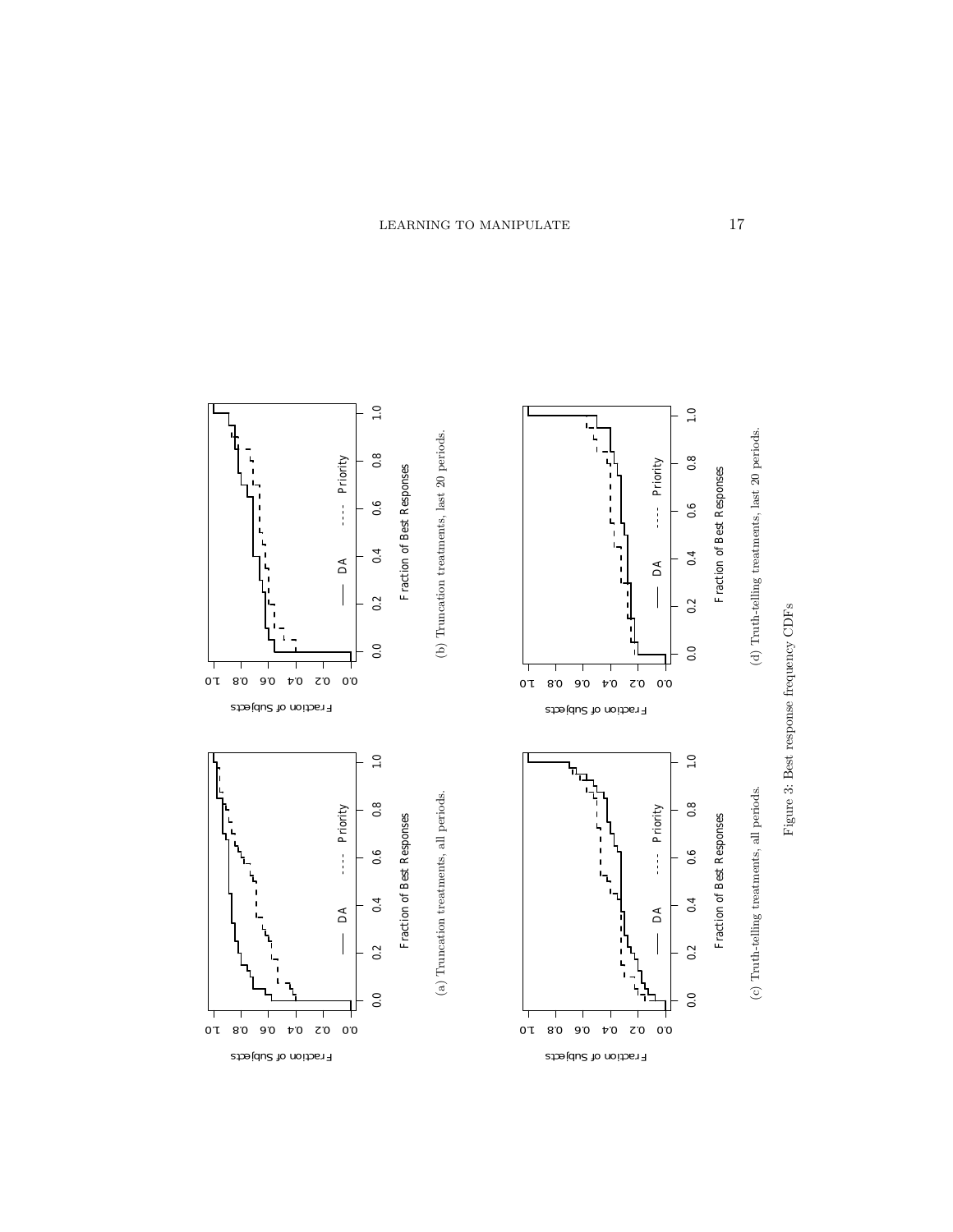player heterogeneity to analyze how unsophisticated players may suffer relative to players who learn to play strategically.

# 5.1. Parameters and Model Dynamics

To understand how subjects determine strategies under the different mechanisms and conditions, we estimate a reparametrized Experience-Weighted Attraction (EWA) learning model introduced by Camerer and Ho (1999). EWA is a flexible model incorporating elements of belief-based and choice reinforcement models.<sup>24</sup> We estimate a reparametrized EWA that separately identifies initial cognition and interactive learning.

In the original EWA, the key objects in the model are attractions to strategies. Each agent i begins the game with an initial attraction  $A$  to each strategy  $j$ , denoted  $A_i^j(0)$ , derived from pre-game analysis or prior experience. Let  $s_i^j$  represent strategy j for agent i, and  $s(t)$  represent the set of strategies played in period t. Additionally, define  $\pi_i(s_i^j(t), s_{-i}(t))$  as the round t payoffs for player *i*, which depend on player *i*'s strategy  $(s_i^j(t))$  and all other players' strategies  $(s_{-i}(t)).$ 

After each round of play, each agent updates the previous round's attractions using a weighted combination of their prior attraction and the payoff from playing the strategy, according to the recursive formula:

(1) 
$$
A_i^j(t) = \varphi \cdot A_i^j(t-1) + \left[\delta + (1-\delta) \cdot \mathbb{1}_{\{s_i^j\}}(s_i(t))\right] \cdot \pi_i(s_i^j, s_{-i}(t)).
$$

The parameter  $\varphi$  represents a discount factor, and determines how quickly previous attractions decay; the parameter  $\delta$  is an introspection factor, dictating how much the new attractions depend on realized payoffs from the previous round relative to counterfactual payoffs from unplayed strategies. The indicator function  $\mathbb{1}_{\{s_i^j\}(s_i(t))}$  is equal to one if agent i played strategy j in round t, and zero otherwise. Thus, the payoff weight associated with realized strategies is one, while the payoff weight of counterfactual strategies is  $\delta$ .

In this model, attractions map to probabilities of play in each round according to a power form:<sup>25</sup>

(2) 
$$
P_i^j(t+1) = \frac{\left(A_i^j(t)\right)^{\lambda}}{\sum\limits_{k=1}^{\lambda} \left(A_i^k(t)\right)^{\lambda}}.
$$

<sup>24</sup>EWA nests belief-based models, where players form expectations about other players' strategies and choose a best response, and choice reinforcement models, in which past payoffs reinforce successful strategies.

<sup>25</sup>In addition to the power probability form, Camerer and Ho (1999) also describe a logit probability form, which introduces additional parameters. In the interest of parsimony, we use the power probability form for our estimation.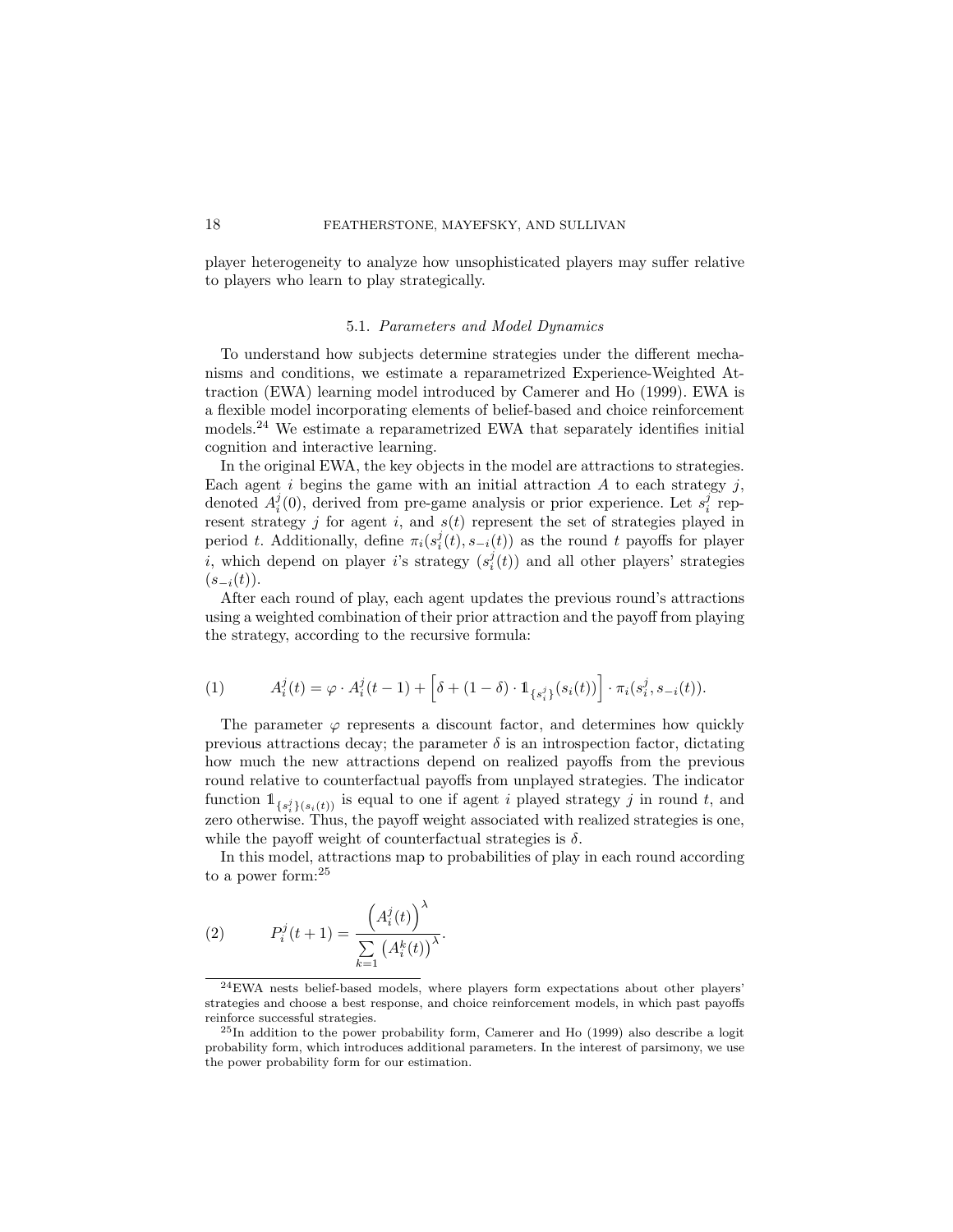In this equation, the "exploitation factor"  $\lambda$  determines how often a player chooses her more attractive strategies, relative to the probability of exploring less attractive strategies. This dictates the amount of randomness in a player's sequence of strategies: when  $\lambda = 0$ , the player plays all strategies with equal probability, and as  $\lambda$  increases, the probability of playing the most attractive strategy increases.<sup>26</sup>

Thus, learning dynamics are determined by initial attractions, the weight of previous attractions relative to updating from recent payoffs, and the relative weight of actual and counterfactual payoffs. However, this parametrization fails to distinguish fully between initial cognition and interactive learning.

We define initial cognition to be the process of thinking through a game before any opportunity to learn by actually playing it. This process may depend on mental analyses, the description of game play, any hints and suggestions provided to the players, and beliefs about what other players may do. We distinguish initial cognition from interactive learning, which describes the dynamics of learning over the course of the game based on feedback (in the form of payoffs and information about allocations). The culmination of initial cognition is the set of play probabilities for each possible action  $i$ , for each individual or type  $i$ , in the first round of play,  $\{P_i^j(1)\}_{i,j}$ . Although these probabilities are encoded by the initial attractions,  $\{A_i^j(0)\}_{i,j}$ , and the exploitation factor,  $\lambda$ , the mapping from these parameters to the initial play probabilities is not one-to-one, since the power-form probability function is invariant to multiplying all initial attractions by a common factor.

To pin down the mapping between probabilities and attractions, we define a new parameter that captures the additional information codified in the initial attractions. Let  $||A_i(0)||$  denote the  $\lambda$ -norm of the vector of initial attractions. That is,

$$
||A_i(0)|| \equiv \left(\sum_{k=1}^{m_i} (A_i^k(0))^\lambda\right)^{1/\lambda}
$$

This parameter is a measure of the size the initial attractions. In this reparametrization, the initial attractions are no longer free parameters; instead, they are determined by

.

$$
A_i^j(0) = \|A_i(0)\| \cdot \left(P_i^j(1)\right)^{1/\lambda}
$$

The free parameters of this reparametrized learning model are now  $\{P_i^j(1)\}_{i,j}$ ,  $||A_i(0)||$ ,  $\lambda$ ,  $\varphi$ , and  $\delta$ . This fully specifies the model, and separates the initial cognition from interactive learning. For simple interpretations of these parameters,

.

<sup>&</sup>lt;sup>26</sup>Camerer and Ho (1999) refer to  $\lambda$  as the "exploration" factor. We have changed the name to match the intuition behind the model: it is more likely that the player "exploits" the most attractive strategies (rather than "exploring" new strategies) as  $\lambda$  increases.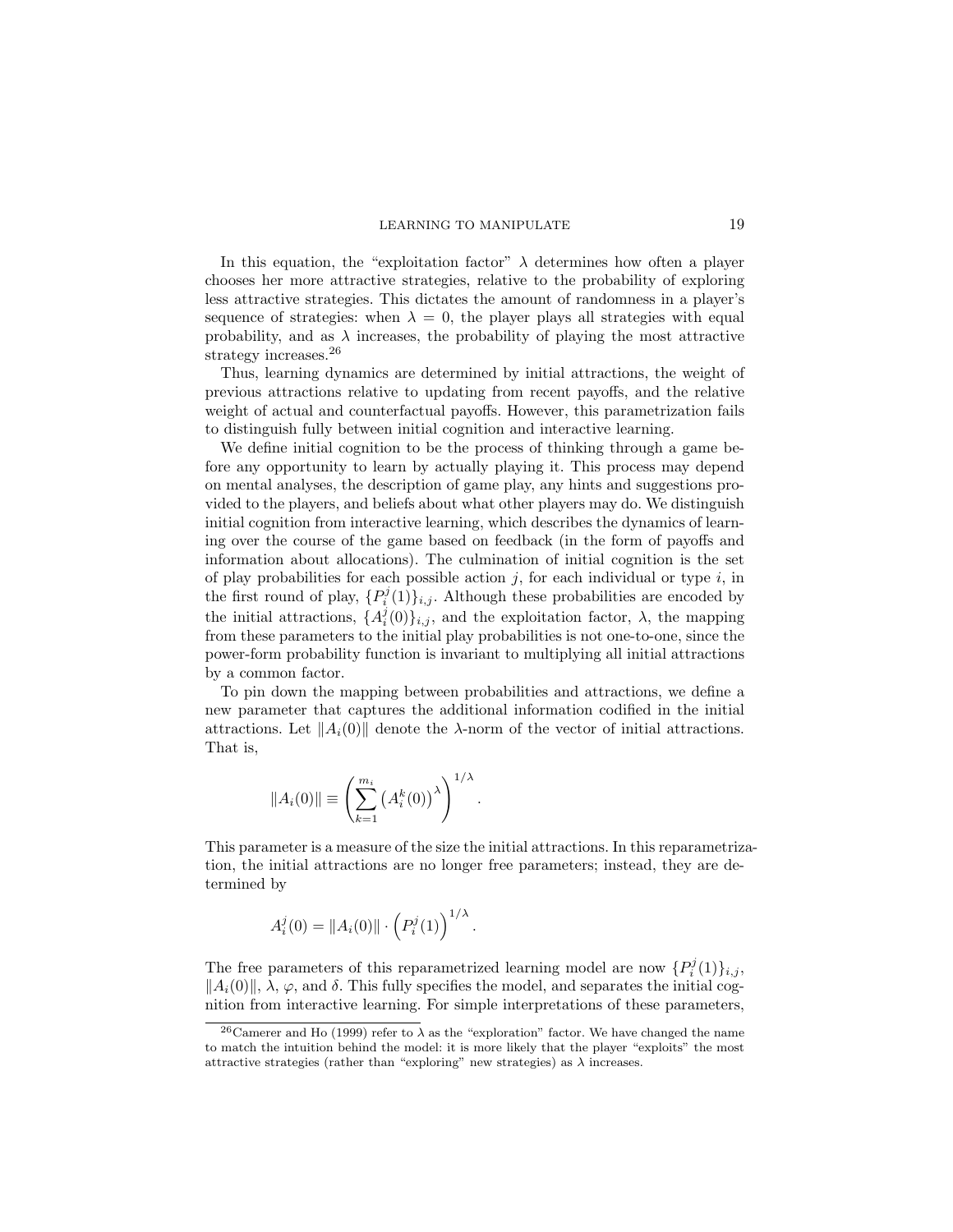we must first discuss the intuition behind the interactive learning component of the model.

Essentially, each attraction is the net present value of the stream of payoffs associated with a strategy. The parameter  $\varphi$  represents the discount rate, while the parameter  $\delta$  represents how much counterfactual payoffs are weighted relative to realized payoffs. Agents choose an action randomly according to the powerform probability function discussed above and the exploitation factor  $\lambda$ . All of this is sensible, but we have yet to discuss where these discounted sums should start in the first round of play. The initial play probabilities constrain these initial attractions, but don't completely pin them down.

This is the role of  $||A_i(0)||$ . Intuitively, it is the natural way to sum up all of the payoff streams that have been aggregated across the different actions.<sup>27</sup> It tells us how initial cognition will be weighted relative to interactive learning in terms of payoffs from the game. In other words, if the average payoff in a game is \$1 per round, then (very roughly),  $||A_i(0)||$  tells us how initial cognition is weighted in terms of discounted rounds of interactive play.

# 5.2. Estimation

In order to estimate the parameters of the model through maximum likelihood estimation (MLE), we first need to simplify the parameter space. Many previous papers estimating the EWA model have done so in games with a small strategy space (see, for instance, the sample applications in Camerer and Ho (1999)). With more available strategies, it becomes computationally challenging to estimate the initial attraction to each strategy.<sup>28</sup> In our setting, players select among 325 strategies in each round, creating an intractable estimation problem.<sup>29</sup>

<sup>&</sup>lt;sup>27</sup>Mathematically, the  $\lambda$ -norm is the NPV required to yield the same probability weight while concentrating the NPVs from all the actions into just one. As such, it is, in some sense, the norm that weights entries in a way that corresponds to probability of play. For instance, note that as the exploitation factor  $\lambda$  grows large,  $\|\hat{A}_i(0)\|$  approaches  $\max_j \hat{A}_i^j(0)$ , which makes

sense as the maximum attraction is the only one that matters as  $\lambda \to \infty$ .

<sup>28</sup>In more complex strategy spaces, some papers estimating an EWA model use other approaches to reduce the number of strategies estimated. For example, in the beauty contest game with 101 strategies, authors often lump groups of 10 strategies together such that one initial attraction is estimated for all integers in a range, such as 1–10 (Camerer and Ho, 1999). In our setting, the strategies do not have a clear ordering (as in a 0–100 beauty contest) that would make strategy lumping straightforward. Another popular approach is to assign initial attractions to all pure strategies, rather than estimating them at all (Chen and Khoroshilov, 2003; Cotla, 2015; Wu and Bayer, 2015; Ho, Camerer, and Chong, 2007). Ansari, Montoya, and Netzer (2012) defines the vector of initial attractions as the relative frequency of play in the first round.

<sup>29</sup>The strategy space for each player during each round of play includes any permutation of preferences over all 5 outcomes, and permutations of any set of truncated preferences (as long as at least one preference is listed, and the acceptable matches are listed before any unacceptable ones). The number of possible strategies in a round is  $5!+4\times {\binom{5}{1}}+3! \times {\binom{5}{3}}+2! \times {\binom{5}{2}}+1! \times {\binom{5}{1}}=$ 325.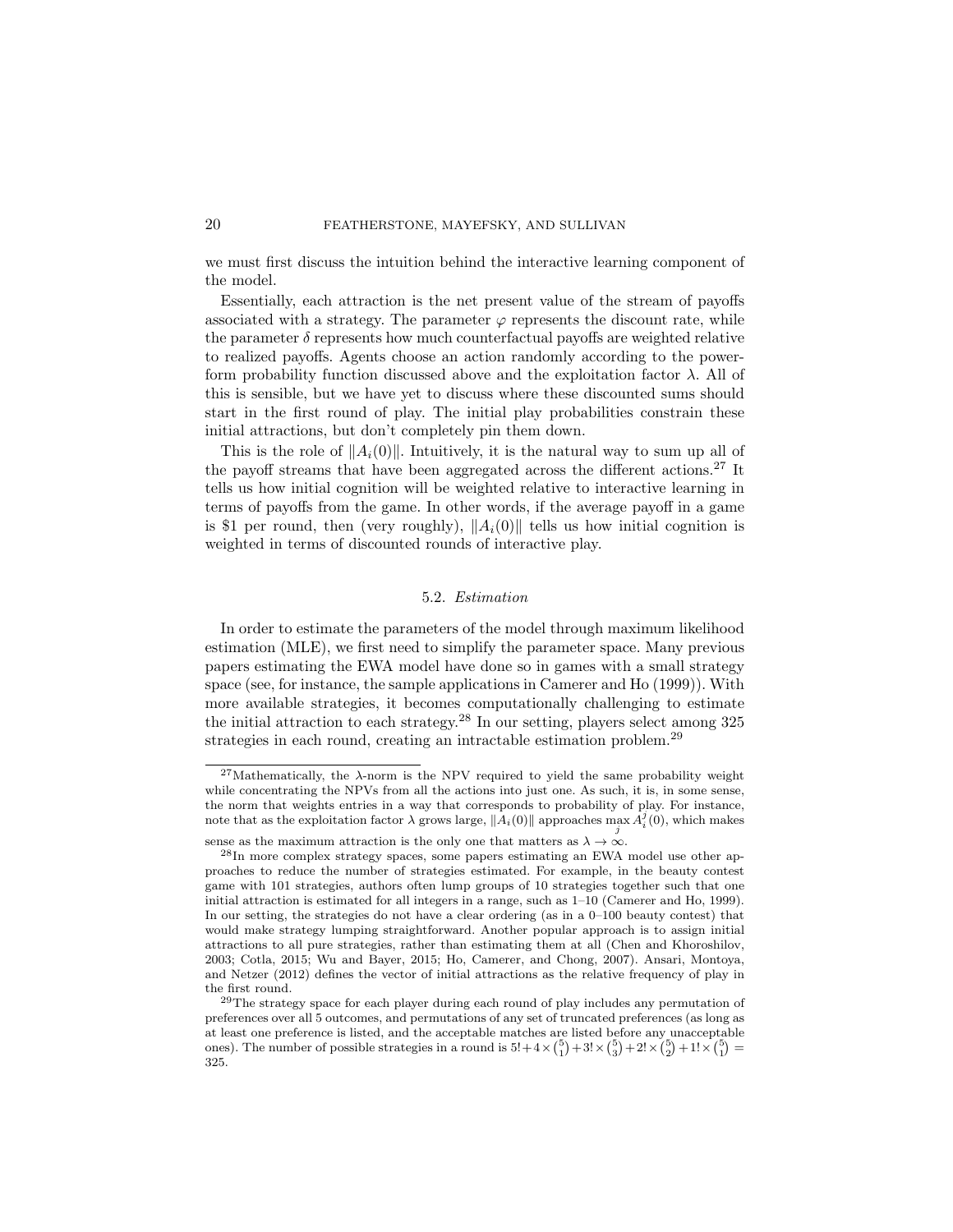However, most (225 of 325) strategies are never played in any round of play, and only 20 strategies are played in the first round of any session. Moreoever, only 11 strategies are played more than once in an initial round, suggesting that initial probabilities of play are concentrated across a small number of strategies. Rather than estimate initial probabilities for each strategy, we estimate initial probabilities for these 11 strategies, and a single initial probability shared uniformly across all other strategies. This drastically reduces the parameter space, while maintaining flexibility to explain a wide range of observed behaviors.<sup>30</sup>

With this setup, we can now estimate 15 parameters for each treatment condition: 11 initial probabilities  $P_i^j(1)$  describing the initial cognition process, three scalar parameters ( $\varphi$ ,  $\delta$ , and  $\lambda$ ) to describe the learning process, and  $||A_i(0)||$ identifying the relative weight of initial cognition and learning.<sup>31</sup>

# 5.3. Learning Model Parameter Estimates

Differences in both initial cognition and learning dynamics help explain subjects' failure to manipulate reported preferences under DA. In Table VIII, we present results of the structual estimation. Estimates of  $\varphi$ ,  $\lambda$ , and  $\delta$  characterize learning during play. For ease of interpretation, we present a transformation of  $\lambda$ ,  $2^{\frac{1}{\lambda}}$ , which we describe in detail below. Initial cognition is described in the table with initial probabilities of play into three types of strategies: truth-telling, non-truthful truncation, and permutation strategies.<sup>32</sup>

Initial probabilities of truth telling are similar across the  $DA$  Truth (55.4%), DA Truncation  $(51.9\%)$ , and Priority Truth  $(50.8\%)$  treatments, but much lower under Priority Truncation (27.4%). This suggests that before play begins, players in the Priority Truncation believe there are profitable deviations from truthtelling. The estimates for initial probabilities of playing non-truthful truncation strategies bear out this finding: subjects under *Priority Truncation* are much more likely to trunctate (46.7%) than under any other treatment. Under all treatment treatments, permutation strategy probabilities range between 21.8% and 28.9% and do not vary enough to drive differences in the truth-telling rate.

In addition, the weight of initial cognition  $||A_i(0)||$  is higher under DA treatments, indicating that subjects rely more heavily on pre-game analysis when determining their strategies under DA. This reliance on analysis compounds the errors that subjects make in determining their initial probabilities of play in the DA Truncation treatment. Subjects under DA Truncation play as if they had about 30% more pre-game experience than their counterparts under Priority Truncation.

<sup>30</sup>The 11 estimated strategies include all truncation strategies and six permutation strategies that are not predicted by theory. For a list of all estimated probabilities, see Appendix Table XIII.

 $31$ Note that we only need to estimate 11 probabilities, since the sum of initial probabilities must be one. The probability of playing one of the non-estimated strategies is pinned down by the other estimates. For more details on model estimation, see Appendix C.

<sup>32</sup>Estimation results for individual strategies are shown in Appendix C, Table XIII.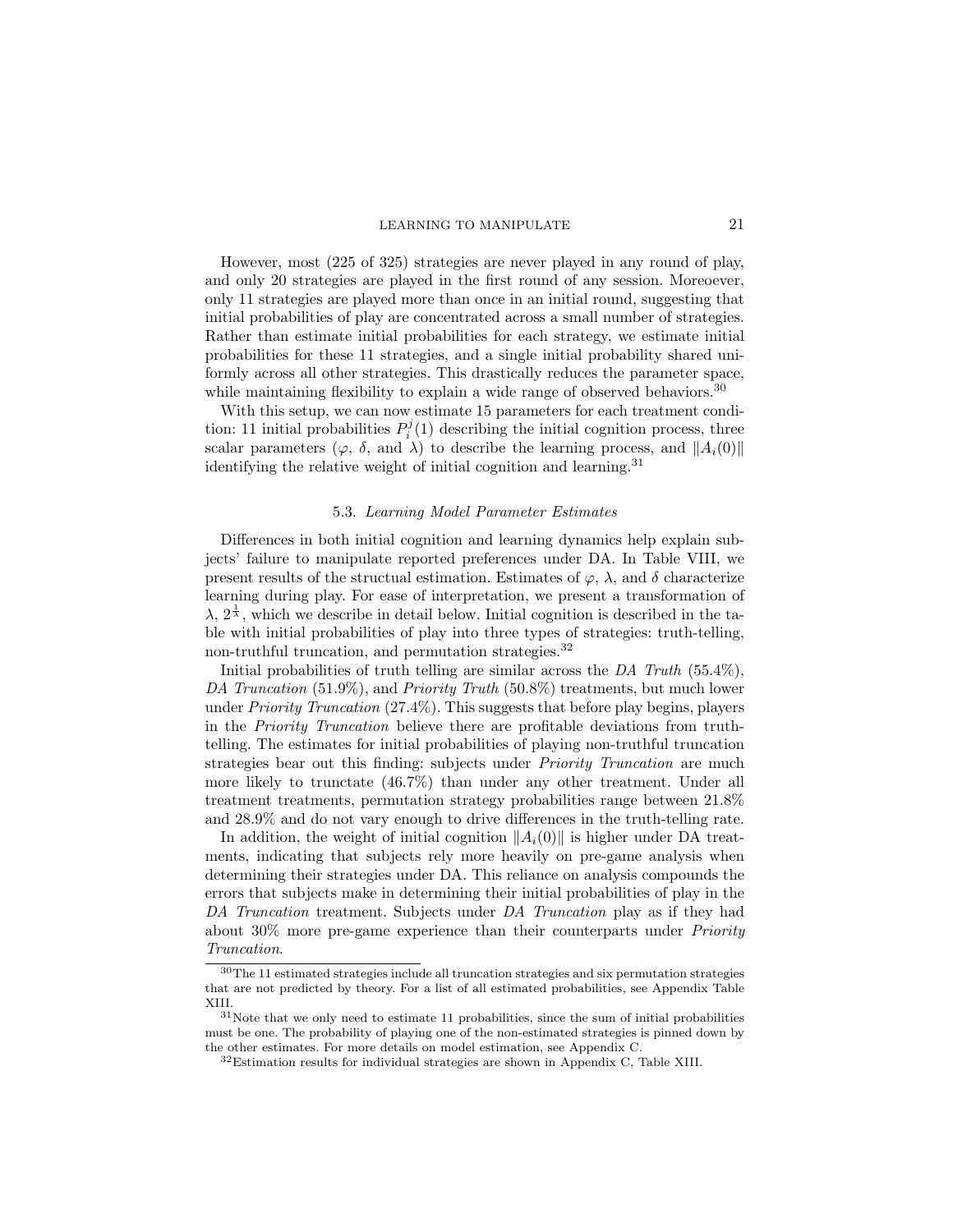| Parameter                     | Interpretation                       | DA<br>Truth        | DA<br>Trunc         | Priority<br>Truth | Priority<br>Trunc  |
|-------------------------------|--------------------------------------|--------------------|---------------------|-------------------|--------------------|
| $\varphi$                     | Discount Factor                      | 0.921<br>(0.012)   | 0.881<br>(0.010)    | 0.850<br>(0.017)  | 0.891<br>(0.009)   |
| $2^{\frac{1}{\lambda}}$       | Probability Doubling Factor          | 1.547<br>(0.045)   | 1.547<br>(0.050)    | 1.978<br>(0.102)  | 1.716<br>(0.057)   |
| $\delta$                      | Introspection Factor                 | 0.004<br>(0.002)   | 0.005<br>(0.002)    | 0.000<br>(0.000)  | 0.002<br>(0.001)   |
| A(0)                          | Payoff-Weight of Initial Cognition   | 64.880<br>(10.143) | 112.319<br>(17.164) | 35.123<br>(8.001) | 85.887<br>(11.660) |
| $P^{Truth\text{-}telling}(1)$ | Initial Probability of Truth-Telling | 0.554<br>(0.045)   | 0.519<br>(0.036)    | 0.508<br>(0.053)  | 0.274<br>(0.032)   |
| $P^{Truncation}(1)$           | Initial Probability Truncation       | 0.143<br>(0.031)   | 0.255<br>(0.031)    | 0.288<br>(0.045)  | 0.467<br>(0.061)   |
| $P$ Permutation(1)            | Initial Probability of Permutation   | 0.289<br>(0.034)   | 0.219<br>(0.025)    | 0.218<br>(0.038)  | 0.244<br>(0.026)   |

|                                  | <b>TABLE VIII</b> |  |
|----------------------------------|-------------------|--|
| PARAMETER ESTIMATES BY TREATMENT |                   |  |

Maximum likelihood estimates of reparametrized EWA model, estimated separately by treatment group. Standard errors shown in parenthesis.

As described above, three parameters in our model— $\varphi$ ,  $\lambda$ , and  $\delta$ —determine the dynamics of the interactive learning process. We find that  $\lambda$  is significantly smaller under Priority than under DA, suggesting that Priority players are more inclined to explore new strategies, while under DA players prefer to exploit their most preferred strategy. This difference may explain why gaps in truncation rates persist after many rounds of play. In Table VIII, we transform  $\lambda$  to make its interpretation more explicit. The transformation  $2^{\frac{1}{\lambda}}$  describes the attraction ratio that leads to doubling the probability ratio. Under DA, doubling the probability of play means the attraction to one strategy is about 1.5 times the attraction to another strategy. Under Priority, doubling the probability of play requires a much higher attraction ratio of 1.7-2.0.<sup>33</sup>

Differences between some treatments of the parameters  $\varphi$  and  $\delta$  are also statistically significant, but the differences are economically less significant and unlikely to explain differences in truncation rates. The introspection factor  $\delta$ describes how much players are able to learn from unplayed strategies. We find that  $\delta$  is precisely estimated to be between 0.0002 and 0.005 for all treatments, suggesting that more than 99.5% of learning from any round is from realized payoffs rather than counterfactual learning.

Estimates for discount factor  $\varphi$  range between 0.850 for the *Priority Truth* treatment and 0.921 for the DA Truth treatment. The parameter  $\varphi$  dictates how the influence of previous attractions persist over time. To interpret these values,

<sup>&</sup>lt;sup>33</sup>The ratio of probabilities  $\frac{P^i}{P^j}$  of any two strategies i and j is given by  $\left(\frac{A_i}{A_j}\right)^{\lambda}$ .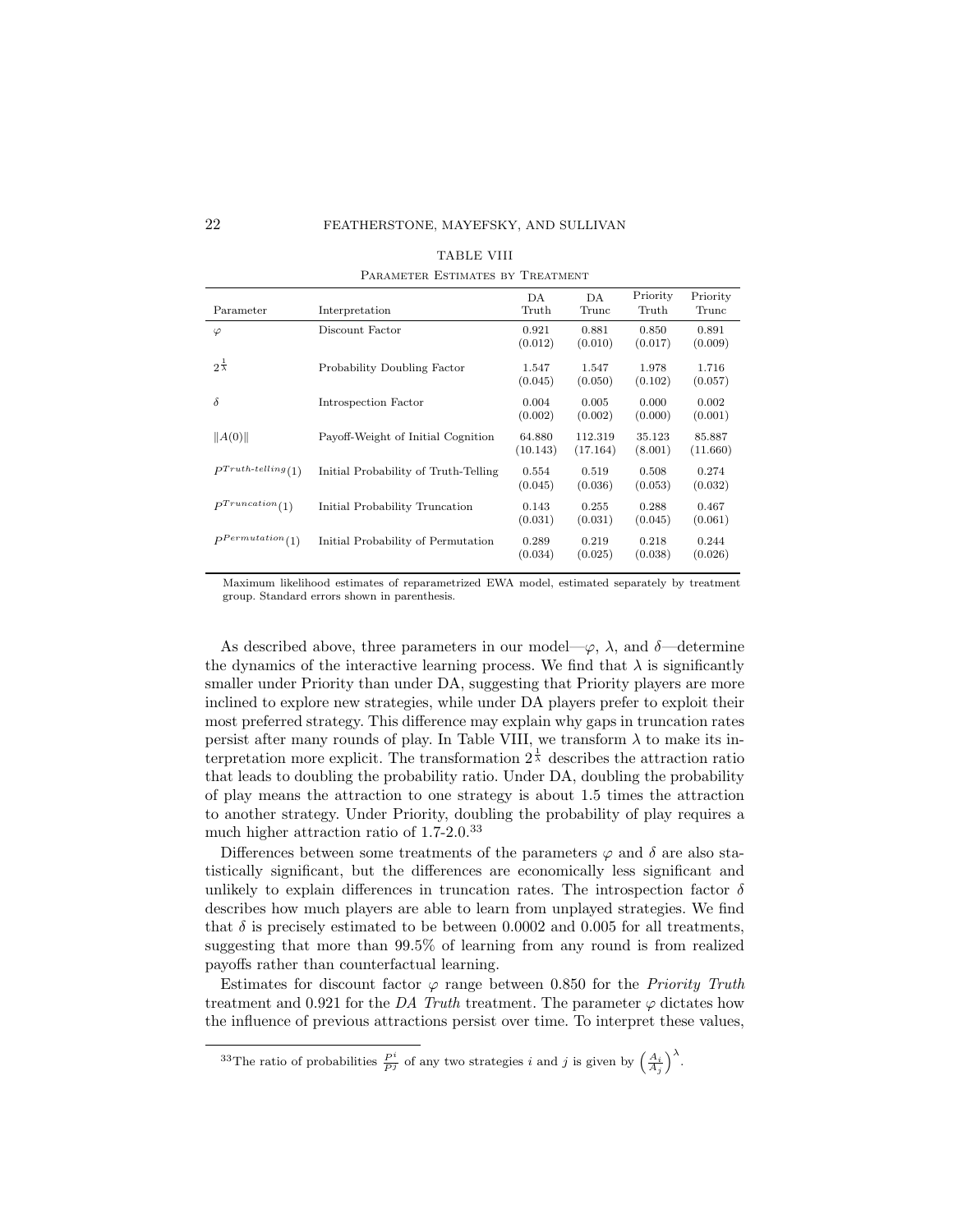we calculate the half-life of the attraction—the number of periods required to halve the influence of the attraction. The half-life of attractions is about 8.4 periods under DA Truth, 5.5 periods under DA Truncation, 4.3 periods under Priority Truth, and 6.0 under Priority Truncation.<sup>34</sup> These figures provide some insight into the learning process, but they do not explain the systematic differences in learning to manipulate reported preferences.

### 5.4. Simulation

Having estimated the structural learning model, we can simulate play under counterfactual conditions. We take advantage of this benefit to examine longterm dynamics of learning that are impossible to observe in the lab, and to separately identify the effects of initial cognition and interactive learning. We simulate play under the DA mechanism in the uncorrelated environment, where theory predicts players will truncate their reported preferences. In this setting, we simulate 500 rounds of repeated play, where agents learn according to one of the following learning processes:

- 1. All Priority Truncation treatment estimates
- 2. Priority Truncation initial probabilities, DA Truncation scalars, Priority Truncation weight
- 3. Priority Truncation initial probabilities, DA Truncation weight, Priority Truncation scalars
- 4. DA Truncation initial probabilities, Priority Truncation weight, Priority Truncation scalars
- 5. All DA Truncation treatment estimates

In Figures 18, 5, and 6, each line represents the average of 500 simulated groups of players under each learning process. Figures 18 and 5 show simulated truthtelling and truncation rates, respectively. Truth-telling rates start off much higher under DA Truncation initial probabilities, and slowly decline as players engage with the mechanism over 500 rounds. Even after 500 rounds, however, many players fail to learn successful manipulation strategies, and truth-telling remains higher among players with DA Truncation initial probabilities than among the other groups. In Figure 5,

# 5.5. Heterogeneity in Learning

One major assumption in the structural model estimated above is that all players learn according to the same process. In this section, we relax this assumption to explore the role of heterogeneity in the learning process. Indeed, strategyproofness is seen as desirable in part because it protects unsophisticated agents.

<sup>&</sup>lt;sup>34</sup>The half-life is given by  $t_{\frac{1}{2}} = -\frac{\log(2)}{\log(\varphi)}$ .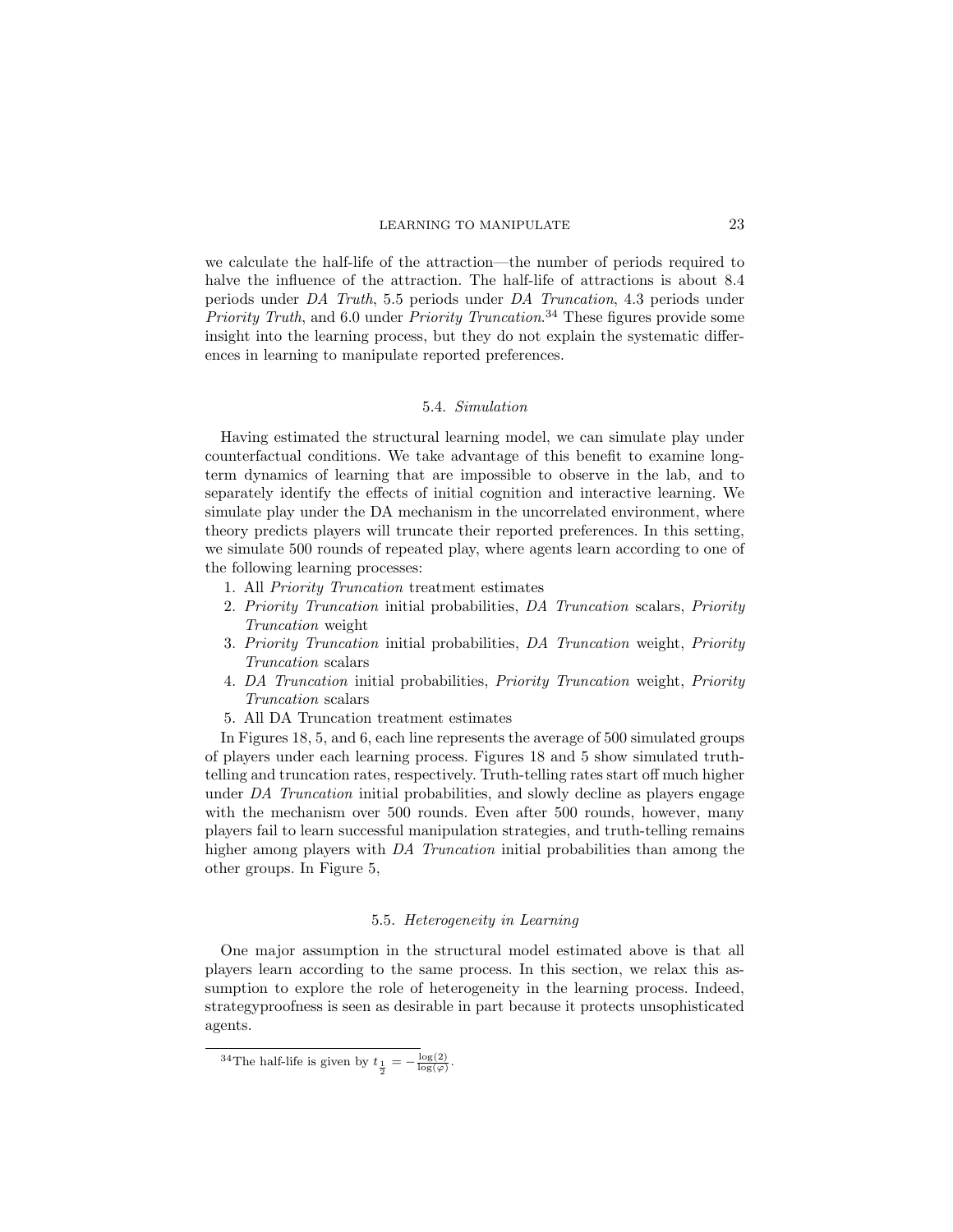Figure 4: Simulated Truth-Telling Under DA with Hypothetical Learning Parameters



**Probability of Truth−Telling by Period**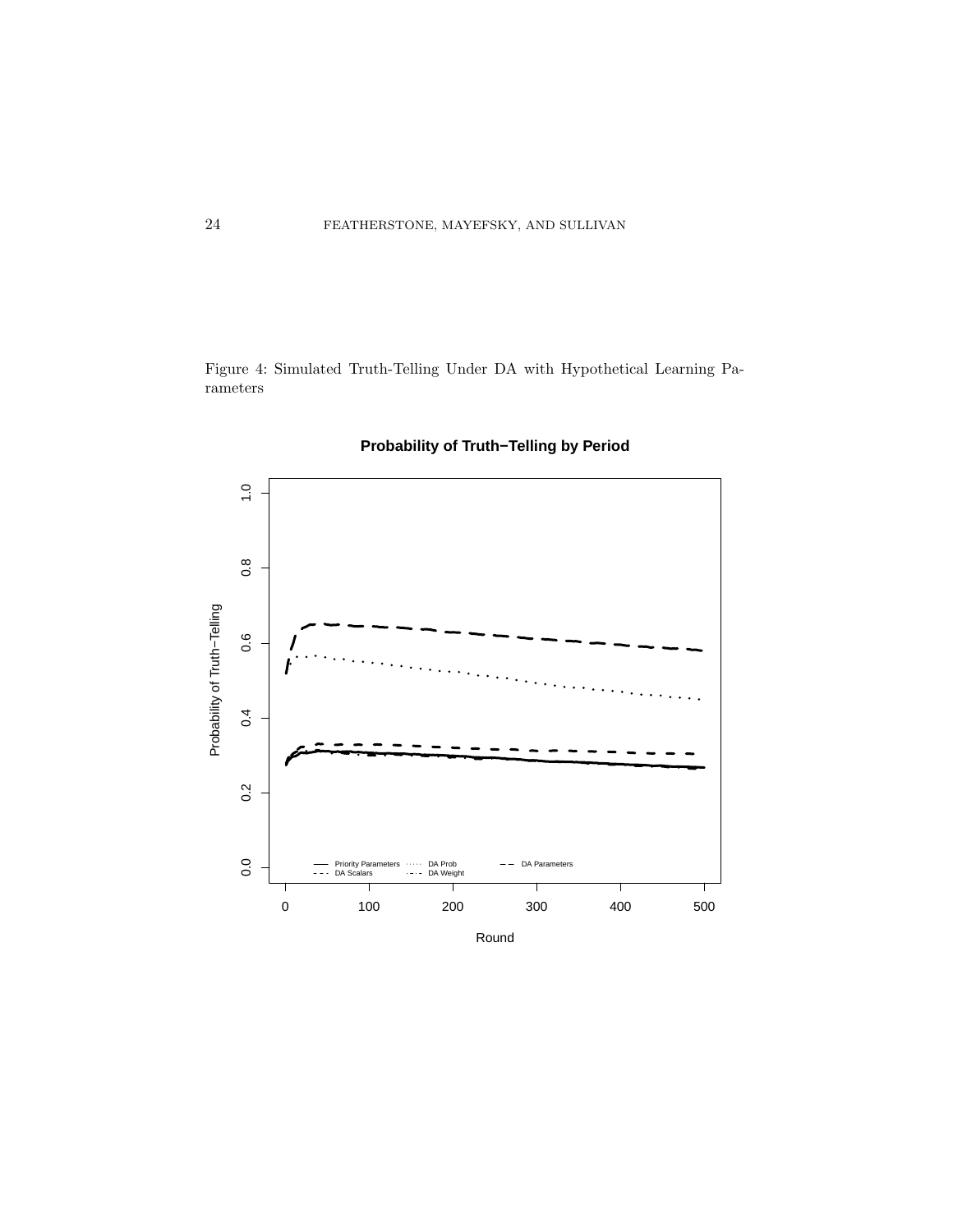Figure 5: Simulated Truncation Under DA with Hypothetical Learning Parameters



# **Probability of (Non−Truthful) Truncation by Period**

Round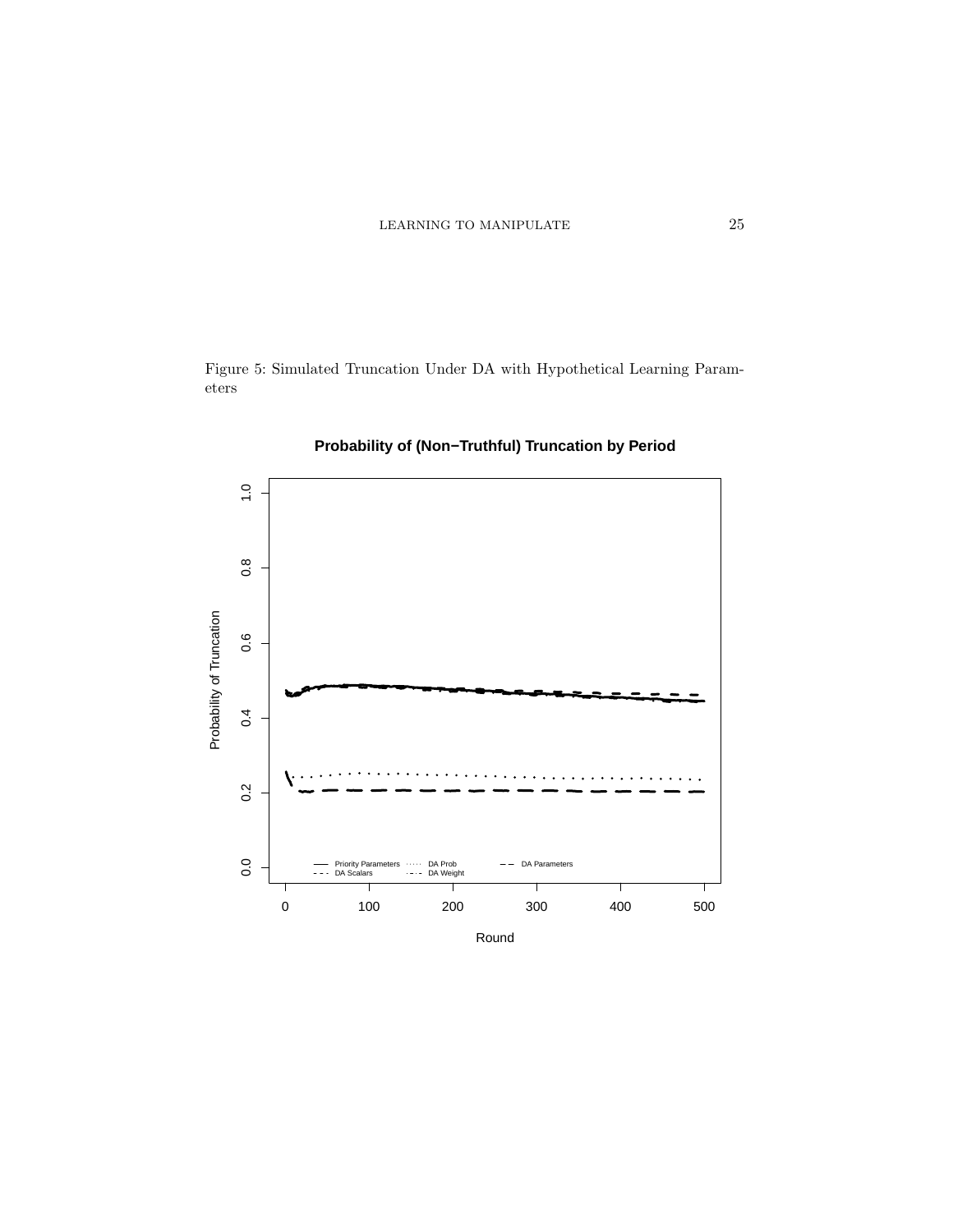Figure 6: Simulated Blocking Pairs Under DA with Hypothetical Learning Parameters

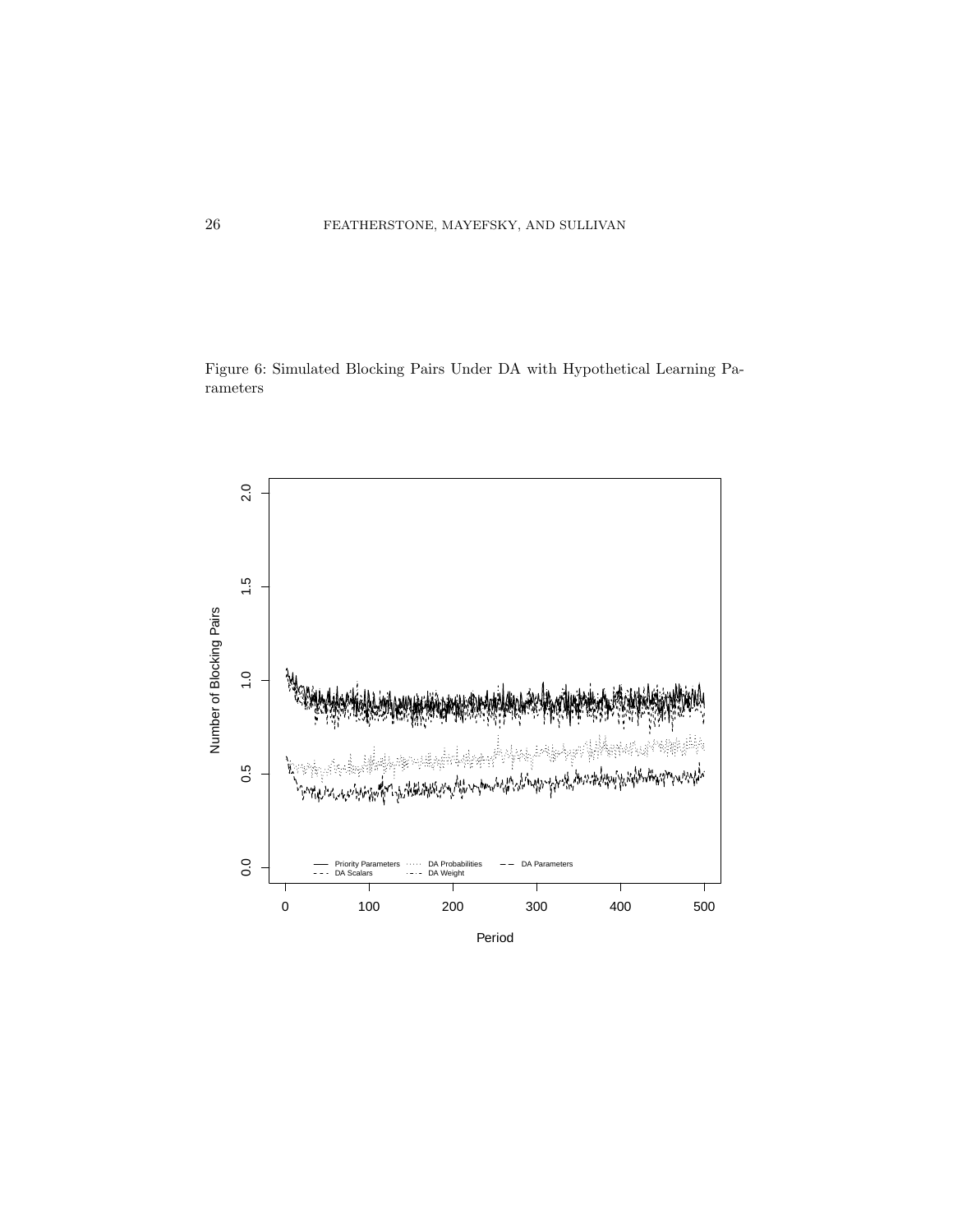To address this issue, we propose a heterogeneous learning model with two types of agents: Learners and Naifs. Learners choose a strategy in each round according to the EWA learning process described above. They have the opportunity to explore strategies and adjust their play according to the payoffs. Naifs, on the other hand, simply report their true preferences in every (or almost every) round. This model is appealing in its parsimony — it adds only one parameter to the estimation, and allows the resulting estimates to be compared directly. The model described in 5.1 is equivalent to the heterogeneous model, but with the share of Learners constrained to be 100%.

This model is only useful for describing behavior in the uncorrelated market. In the correlated market environment we cannot distinguish between truth-telling due to sophistication and that due to naivete. We estimate the learning model separately by treatment, using the subset of players who play non-truthful strategies at least twice in the forty rounds of play. Players who report truthfully 39 or 40 times are considered naive truth-tellers, and comprise 26.7% of players in the DA Truncation treatment and 6.7% of players in the Priority Truncation treatment.

Results are shown in Table IX. Table X compares predictions of the homogeneous and heterogeneous models against the data observed in our experiment. To generate the model predictions, we simulate as described above in Section 5.4. In the heterogeneous model, simulated players are randomly assigned a type as a Naif or as a Learner: Naifs report truthfully in every period, while Learners update their probabilities of play according to the EWA model. We find that introducing heterogeneity does not significantly improve model fit.

# 6. CONCLUSION

Participants in matching markets might not truncate under DA, even when doing so would be significantly profitable. We show this in a simple experimental environment where participants were trained on the mechanism, given ample opportunity to learn through feedback, and were not subject to any randomness that might come from non-straightforward play on the proposing side. Even in this simple setting, players use very little counterfactual analysis, and learning dynamics vary only in players' initial assessment of the game. In the field, where things are more complicated and information is more sparse, we have little reason to think that match participants would be more likely to learn to truncate. These results also suggest that the persistence of DA clearinghouses may rely on participant misoptimization, and that interventions designed to improve understanding could lead to unravelling.

In addition to understanding the persistence of DA in the field, we also think an experiment such as ours feeds into the broader concerns of market design. Whenever a matching mechanism is strategy-proof, it is straightforward for designers to predict agent behavior in the field, since both focality and optimality push towards truth-telling. Sometimes though, strategy-proofness is either not desired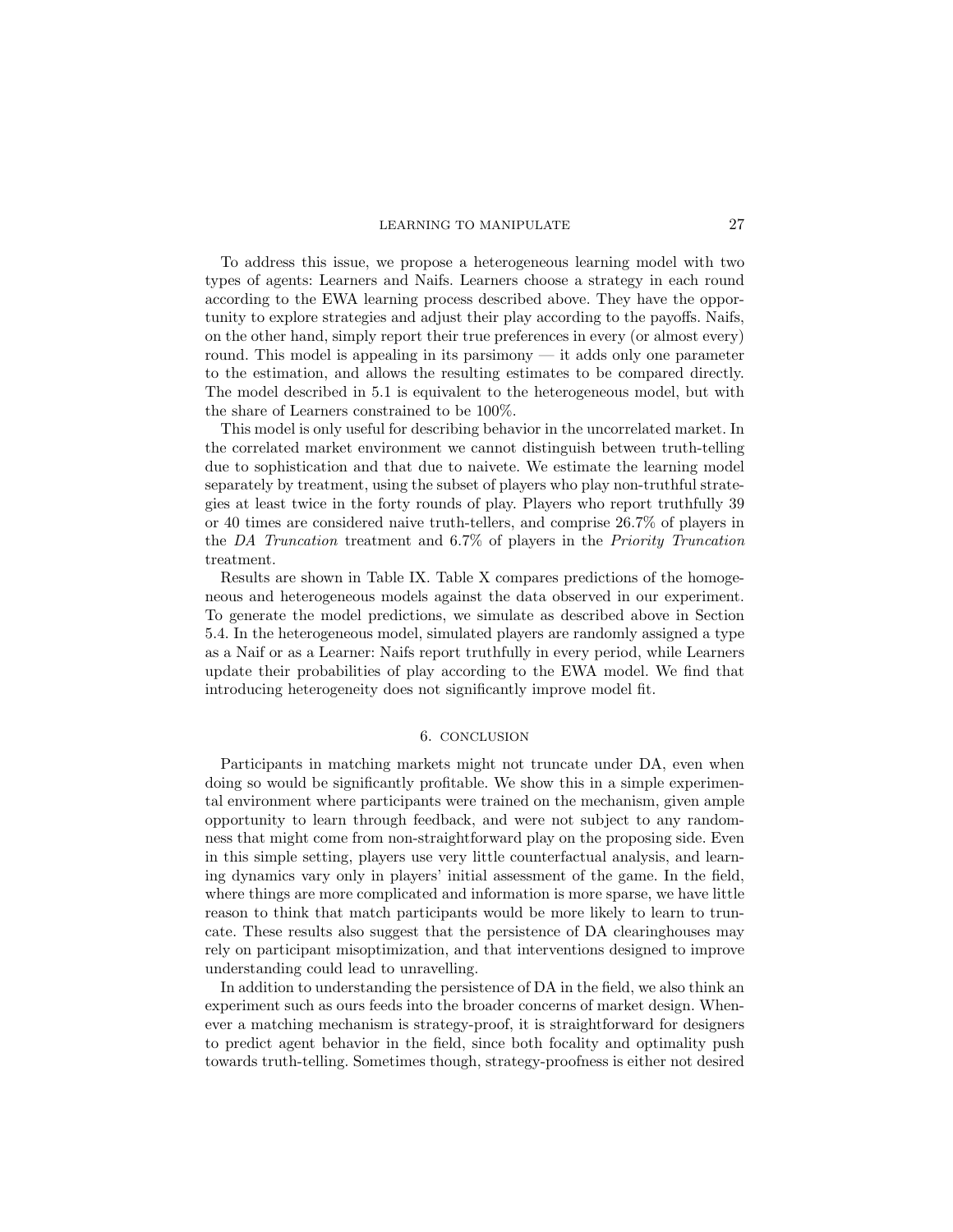| Parameter                     | Interpretation                       | DA<br>Trunc         | Priority<br>Trunc  |
|-------------------------------|--------------------------------------|---------------------|--------------------|
| $\varphi$                     | Discount Factor                      | 0.877<br>(0.010)    | 0.891<br>(0.009)   |
| $2^{\frac{1}{\lambda}}$       | Probability Doubling Factor          | 1.593<br>(0.054)    | 1.726<br>(0.058)   |
| $\delta$                      | Introspection Factor                 | 0.004<br>(0.002)    | 0.001<br>(0.001)   |
| $\ A(0)\ $                    | Payoff-Weight of Initial Cognition   | 142.338<br>(22.852) | 95.566<br>(13.122) |
| $P^{Truth\text{-}telling}(1)$ | Initial Probability of Truth-Telling | 0.394<br>(0.038)    | 0.244<br>(0.031)   |
| $P^{Truncation}(1)$           | Initial Probability Truncation       | 0.322<br>(0.036)    | 0.487<br>(0.061)   |
| $P^{Permutation}(1)$          | Initial Probability of Permutation   | 0.284<br>(0.029)    | 0.280<br>(0.026)   |
|                               |                                      |                     |                    |

TABLE IX PARAMETER ESTIMATES BY TREATMENT FOR LEARNERS

Maximum likelihood estimates of reparametrized EWA model for learners only, estimated separately by treatment group. Sample includes all learners, defined as experimental subjects who played non-truthful strategies at least twice in a session. Learners comprised 73.3% of subjects in the DA Truncation treatment and 93.3% of subjects in the Priority Truncation treatment. Standard errors shown in parenthesis.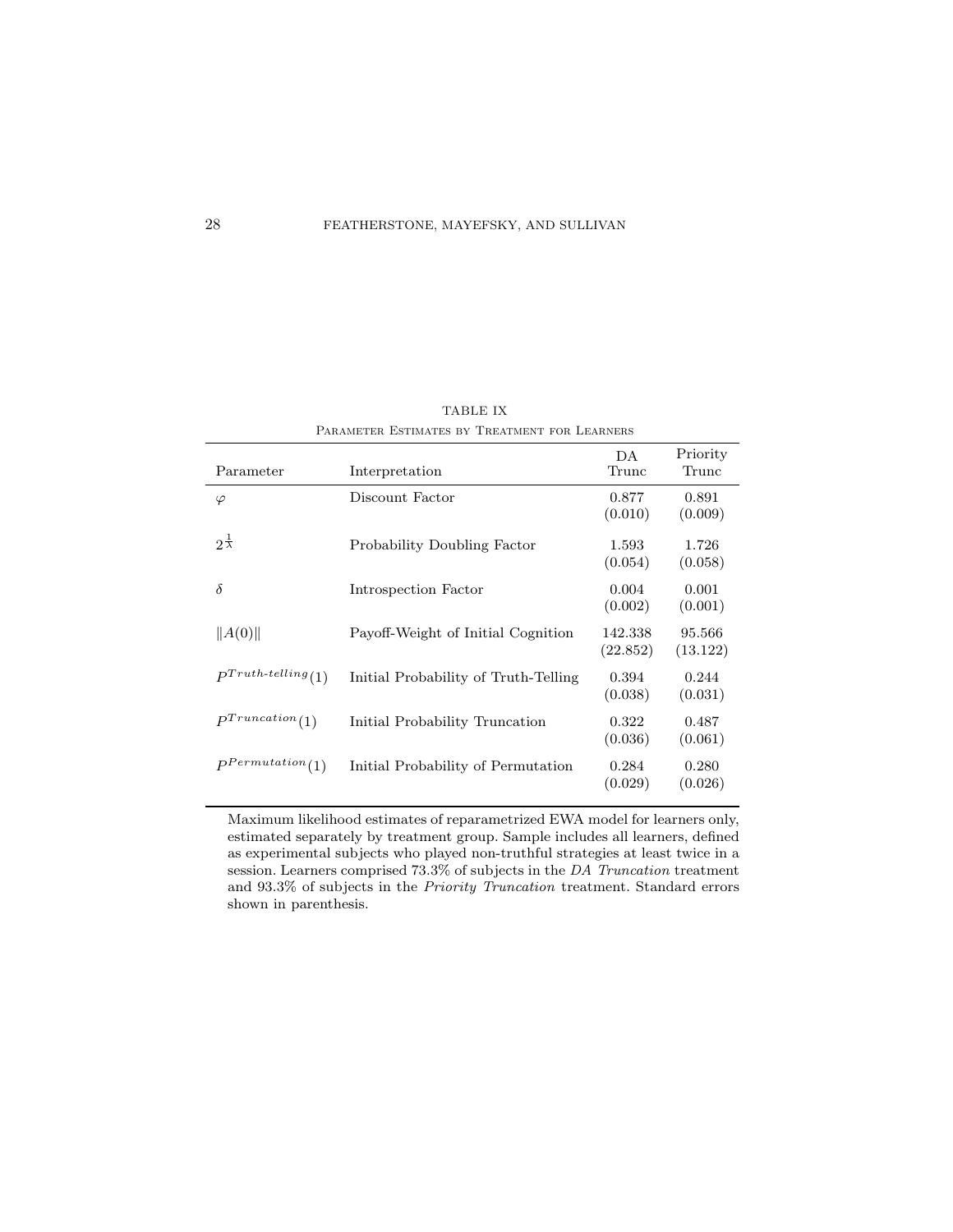TABLE X Measures of Model Fit

|                                    | DA Truncation |               |               | Priority Truncation |               |               |
|------------------------------------|---------------|---------------|---------------|---------------------|---------------|---------------|
|                                    | Data          | Hom.<br>Model | Het.<br>Model | Data                | Hom.<br>Model | Het.<br>Model |
| $P\{Truth\}$<br>$\overline{a}$ .   |               |               |               |                     |               |               |
| $\dots$ in periods 1-10            | 0.622         | 0.566         | 0.600         | 0.362               | 0.272         | 0.289         |
| $\dots$ in periods $11-20$         | 0.547         | 0.628         | 0.620         | 0.260               | 0.261         | 0.272         |
| $\dots$ in periods 21-30           | 0.549         | 0.645         | 0.627         | 0.198               | 0.250         | 0.262         |
| $\dots$ in periods 31-40           | 0.547         | 0.650         | 0.631         | 0.193               | 0.243         | 0.253         |
|                                    |               |               |               |                     |               |               |
| $P\{Truncation\}$<br>$\mathcal{L}$ |               |               |               |                     |               |               |
| $\dots$ in periods $1-10$          | 0.207         | 0.232         | 0.232         | 0.422               | 0.461         | 0.461         |
| $\dots$ in periods $11-20$         | 0.300         | 0.206         | 0.228         | 0.569               | 0.468         | 0.480         |
| $\dots$ in periods 21-30           | 0.318         | 0.203         | 0.227         | 0.624               | 0.477         | 0.491         |
| $\dots$ in periods 31-40           | 0.340         | 0.204         | 0.230         | 0.656               | 0.478         | 0.499         |
|                                    |               |               |               |                     |               |               |
| Share best responding $\dots$      |               |               |               |                     |               |               |
| $\dots$ in periods $1-10$          | 0.711         | 0.737         | 0.732         | 0.709               | 0.660         | 0.669         |
| $\dots$ in periods $11-20$         | 0.762         | 0.740         | 0.740         | 0.687               | 0.671         | 0.663         |
| $\dots$ in periods 21-30           | 0.760         | 0.741         | 0.736         | 0.729               | 0.667         | 0.668         |
| $\dots$ in periods 31-40           | 0.762         | 0.745         | 0.748         | 0.676               | 0.669         | 0.671         |
|                                    |               |               |               |                     |               |               |
| Number of blocking pairs           |               |               |               |                     |               |               |
| $\dots$ in periods $1-10$          | 0.071         | 0.538         | 0.529         | 0.349               | 2.074         | 2.058         |
| $\dots$ in periods $11-20$         | 0.104         | 0.443         | 0.471         | 0.382               | 2.046         | 2.076         |
| $\dots$ in periods 21-30           | 0.118         | 0.404         | 0.440         | 0.360               | 2.059         | 2.082         |
| $\dots$ in periods 31-40           | 0.100         | 0.395         | 0.439         | 0.404               | 2.041         | 2.055         |

Comparison of statistics in experimental data, simulations from a homogeneous model of learning, and simulations from a heterogeneous model of learning. In the heterogeneous model, a fraction of players play truthfully in all periods; the remaining players learn according to the reparametrized EWA model described in Section 5.1, with learning parameters estimated from experimental data and shown in Table IX. Learners comprised 73.3% of subjects in the DA Truncation treatment and 93.3% of subjects in the Priority Truncation treatment.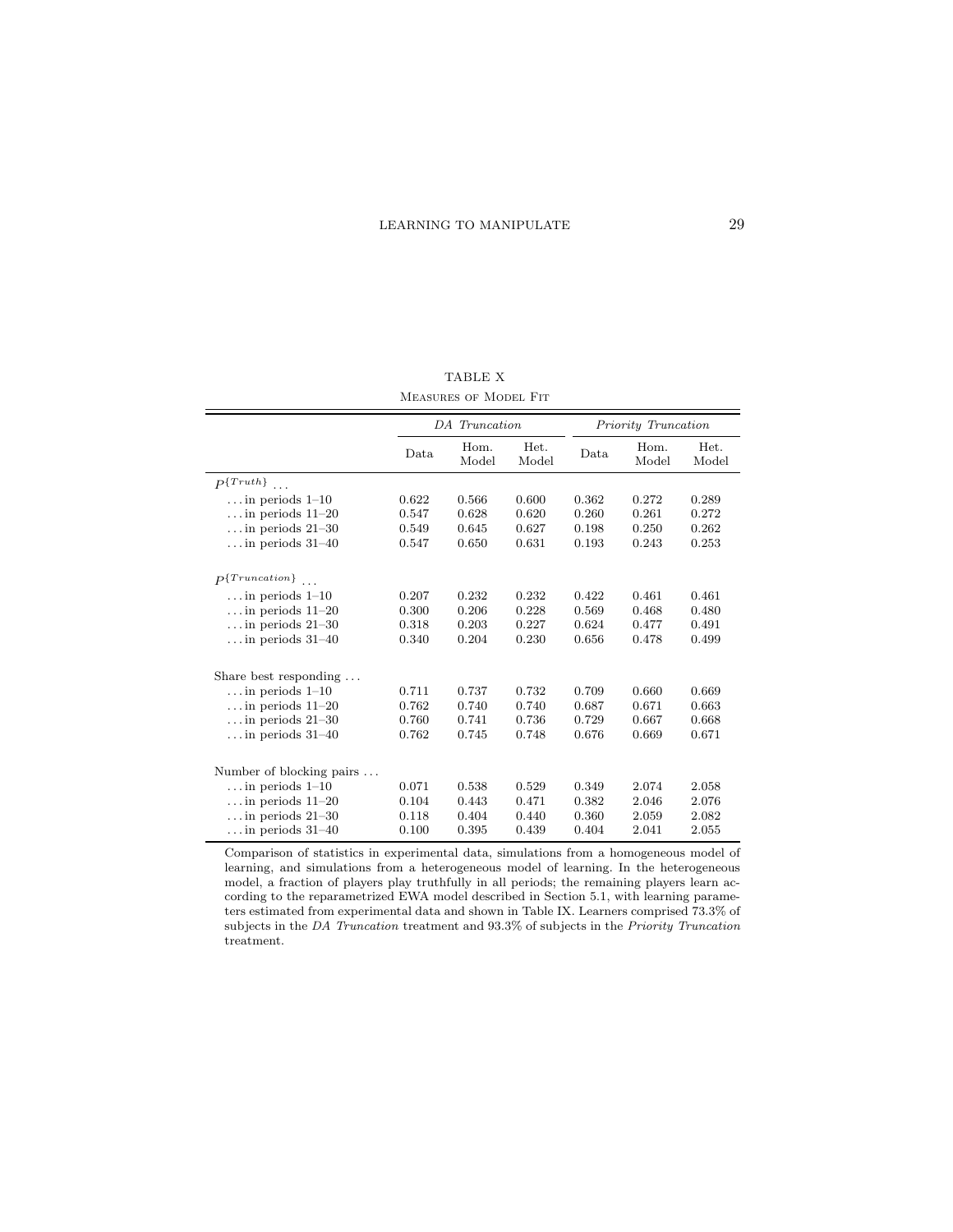or cannot be achieved due to other design goals. Consider the job of a market designer who has been tasked with creating a two-sided matching mechanism that persists. We can view the current paper as an experiment that would help inform our theoretical designer. Persistence can be intuitively linked to ex post stability, so DA is a natural candidate. Unfortunately, under DA, truth-telling is generally not an equilibrium. Theory provides a set of strategies which could outperform truthful preference revelation: the question is then whether our designer should expect market participants to use these deviations from truth-telling, which is a clear candidate for a focal strategy. If agents use these profitable deviations from truth-telling, then DA will not yield an ex post stable outcome, but if they don't, then it will. To determine which is the more likely outcome, the present lab experiment becomes very informative.

In demonstrating that agents learn to play some deviations from truth-telling, but not others, we bring up the idea that not all equilibria are equal in their predictive power. Depending on the mechanism and environment, agents are sometimes very close to equilibrium play and sometimes not. Some intuitive factors that seem like they should be important for whether a theoretical equilibrium will be realized in the field are focality of truth-telling, obviousness that some deviation from truth-telling will be profitable, difficulty of finding the optimal such deviation, and the profitability of that deviation. Unfortunately, although these factors may guide us intuitively, there is no formal theory for how they might trade off in determining the accuracy of an equilibrium prediction; in fact, most of them are difficult even to define. This is where lab experiments can prove most useful for design. The current paper, for instance, implies that truth-telling is more strongly focal for the receiving side under DA than under Priority. It also shows that under both mechanisms, equilibrium predictions might not hold: under DA, participants truth-tell when they shouldn't, while under Priority, they deviate from truth-telling, but in a sub-optimal way. In short, although the main contribution of this experiment is to show how out-of-equilibrium truth-telling could lead to ex post stability of DA in the field, we also feel that the experiment is the sort of inquiry that should be used in practical market design.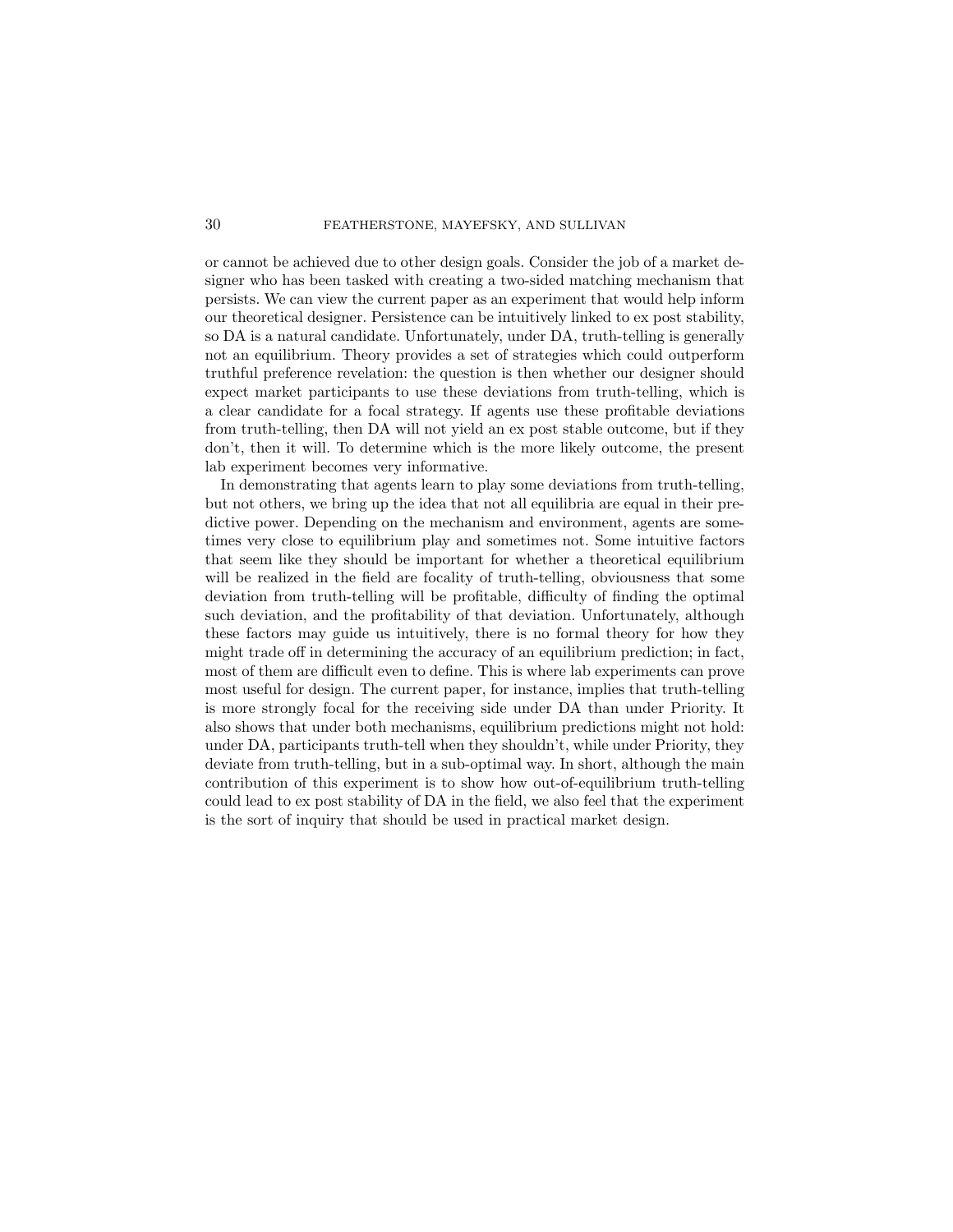#### REFERENCES

- ABDULKADIROĞLU, A., P. PATHAK, AND A. ROTH (2005): "The New York City High School Match," American Economic Review, pp. 364–367.
- Abdulkadiroglu, A., P. Pathak, and A. Roth (2009): "Strategy-proofness versus Efficiency in Matching with Indifferences: Redesigning the NYC High School Match," The American Economic Review, 99(5), 1954–1978.
- ABELER, J., D. NOSENZO, AND C. RAYMOND (2019): "Preferences for Truth-Telling," Econometrica, 87(4), 1115–1153.
- Ansari, A., R. Montoya, and O. Netzer (2012): "Dynamic learning in behavioral games: A hidden Markov mixture of experts approach," Quantitative Marketing and Economics, 10.
- APPIC (2009): "2009 APPIC Match Statistics," http://www.appic.org/match/5\_2\_2\_1\_11\_ match\_about\_statistics\_general\_2009.html.
- Calsamiglia, C., G. Haeringer, and F. Klijn (2009): "Constrained school choice: An experimental study," American Economic Review.
- Camerer, C., and T.-H. Ho (1999): "Experience-Weighted Attraction Learning in Normal Form Games," Econometrica, 67(4), 827–874.
- Chen, Y., and Y. Khoroshilov (2003): "Learning under limited information," Games and Economic Behavior, 44(1), 1–25.
- CHEN, Y., AND T. SÖNMEZ (2006): "School choice: an experimental study," Journal of Economic Theory, 127(1), 202–231.
- Coles, P., A. Kushnir, and M. Niederle (2013): "Preference Signaling in Matching Markets," American Economic Journal: Microeconomics, 5(2), 99–134.
- Coles, P., and R. Shorrer (2014): "Optimal truncation in matching markets," Games and Economic Behavior, 87, 591–615.
- COTLA, C. R. (2015): "Learning in Repeated Public Goods Games A Meta Analysis," Unpublished Manuscript.
- DAMIANO, E., H. LI, AND W. SUEN (2005): "Unravelling of dynamic sorting," Review of Economic Studies, 72(4), 1057–1076.
- DAY, R., AND P. MILGROM (2008): "Core-selecting package auctions," International Journal of Game Theory, 36(3), 393–407.
- DU, S., AND Y. LIVNE (2010): "Chaos and Unraveling in Matching Markets," Arxiv preprint arXiv:1009.0769.
- DUBINS, L., AND D. FREEDMAN (1981): "Machiavelli and the Gale-Shapley algorithm," American Mathematical Monthly, pp. 485–494.
- DUFLO, E. (2017): "Richard T. Ely Lecture: The Economist as Plumber," American Economic Review, 107(5), 1–26.
- Echenique, F., A. J. Wilson, and L. Yariv (2016): "Clearinghouses for two-sided matching: An experimental study," Quantitative Economics, 7(2), 449–482.

ECHENIQUE, F., AND L. YARIV (2010): "An experimental study of decentralized matching," Discussion paper, Discussion paper, Working paper, Caltech.

- Ehlers, L. (2008): "Truncation Strategies in Matching Markets," Mathematics of Operations Research, 33(2), 327.
- ERGIN, H., AND T. SÖNMEZ (2006): "Games of school choice under the Boston mechanism," Journal of Public Economics, 90(1-2), 215–237.

Fainmesser, I. (2013): "Social Networks and Unraveling in Labor Markets," Journal of Economic Theory, 148(1), 64-103.

- FEATHERSTONE, C. R., AND M. NIEDERLE (2016): "Boston versus deferred acceptance in an interim setting: An experimental investigation," Games and Economic Behavior, 100, 353 – 375.
- GALE, D., AND L. SHAPLEY (1962): "College admissions and the stability of marriage," American Mathematical Monthly, pp. 9–15.
- HAŁABURDA, H. (2010): "Unravelling in two-sided matching markets and similarity of preferences," Games and Economic Behavior, 69(2), 365–393.
- Hansen, N. (2016): "The CMA Evolution Strategy: A Tutorial," CoRR, abs/1604.00772.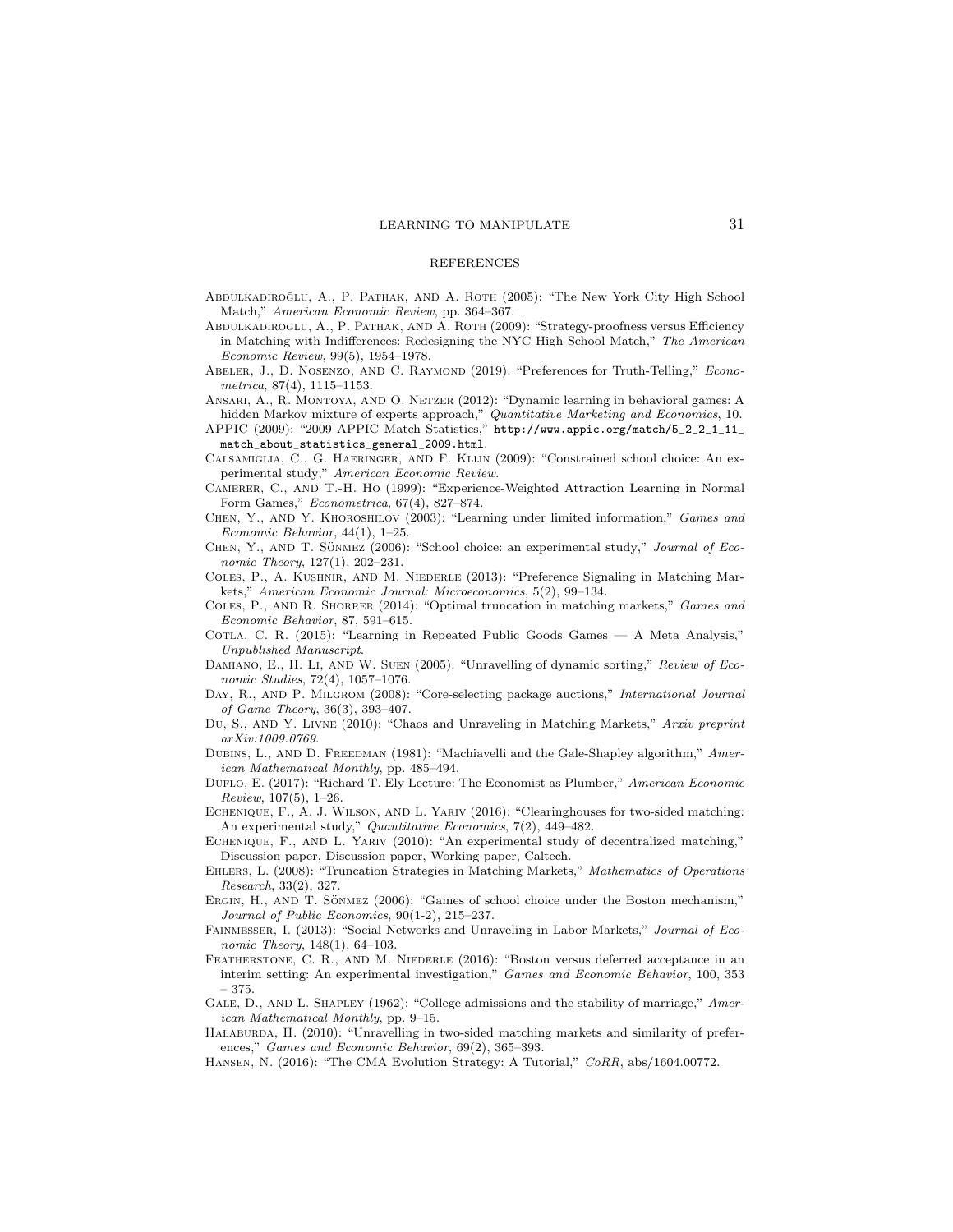- HARRISON, G., AND K. McCABE (1996): "Stability and preference distortion in resource matching: an experimental study of the marriage problem," Research in Experimental Economics, 6, 53–129.
- Haruvy, E., and M. U. Unver (2007): "Equilibrium selection and the role of information in repeated matching markets," Economics Letters, 94(2), 284–289.
- Ho, T. H., C. F. CAMERER, AND J.-K. CHONG (2007): "Self-tuning experience weighted attraction learning in games," Journal of Economic Theory, 133(1), 177–198.
- IMMORLICA, N., AND M. MAHDIAN (2005): "Marriage, Honesty, and Stability," in *Proceedings* of the Sixteenth Annual ACM-SIAM Symposium on Discrete Algorithms, p. 53. Society for Industrial Mathematics.
- KADAM, S. V. (2011): "Correlation of Preferences and Honesty in Matching Markets:," working paper.
- Kagel, J., and A. Roth (2000): "The Dynamics of Reorganization in Matching Markets: A Laboratory Experiment Motivated by a Natural Experiment," Quarterly Journal of Economics, 115(1), 201–235.
- Kojima, F., and P. Pathak (2009): "Incentives and stability in large two-sided matching markets," The American Economic Review, 99(3), 608–627.
- Lee, R. S., and M. Schwarz (2007): "Signalling preferences in interviewing markets," in Computational Social Systems and the Internet, ed. by P. Cramton, R. Müller, E. Tardos, and M. Tennenholtz, no. 07271 in Dagstuhl Seminar Proceedings, Dagstuhl, German. (2009): "Interviewing in two-sided matching markets," .
- Li, H., and S. Rosen (1998): "Unraveling in matching markets," American Economic Review, 88(3), 371–387.
- Li, H., and W. Suen (2000): "Risk sharing, sorting, and early contracting," Journal of Political Economy, 108(5), 1058–1091.
- Li, S. (2017): "Obviously Strategy-Proof Mechanisms," American Economic Review, 107(11), 3257–87.
- MAS-COLELL, A., M. WHINSTON, AND J. GREEN (1991): *Microeconomic theory*. Oxford University Press.
- NALBANTIAN, H., AND A. SCHOTTER (1995): "Matching and efficiency in the baseball free-agent system: an experimental examination," Journal of Labor Economics, 13(1), 1–31.
- NIEDERLE, M., AND A. ROTH (2009): "Market Culture: How Rules Governing Exploding Offers Affect Market Performance," American Economic Journal: Microeconomics, 1(2), 199–219.
- NIEDERLE, M., A. ROTH, AND M. ÜNVER (2009): "Unraveling Results from Comparable Demand and Supply: An Experimental Investigation," NBER Working Paper.
- NRMP (2009): "Results and Data: 2009 Main Residency Match," http://www.nrmp.org/data/ resultsanddata2009.pdf.
- NYC-DOE (2009): "Statistical summaires: register by grade," http://schools.nyc.gov/ AboutUs/data/stats/Register/CurrentRegisterByGrade/default.htm.
- Pais, J., AND A. PINTER (2008): "School choice and information: an experimental study on matching mechanisms," Games and Economic Behavior, 64(1), 303–328.
- PATHAK, P., AND T. SÖNMEZ (2008): "Leveling the playing field: Sincere and strategic players in the Boston mechanism," American Economic Review, 98, 1636–1652.
- Rees-Jones, A. (2017): "Suboptimal behavior in strategy-proof mechanisms: Evidence from the residency match," Games and Economic Behavior.
- ROTH, A. (1982): "The economics of matching: Stability and incentives," Mathematics of Operations Research, pp. 617–628.
- (1984a): "The evolution of the labor market for medical interns and residents: a case study in game theory," The Journal of Political Economy, 92(6), 991–1016.
- (1984b): "Misrepresentation and stability in the marriage problem," Journal of Economic Theory, 34(2), 383–387.
- (1989): "Two-sided matching with incomplete information about others' preferences," Games and Economic Behavior, 1(2), 191–209.
- (1991): "A natural experiment in the organization of entry-level labor markets: Regional markets for new physicians and surgeons in the United Kingdom," The American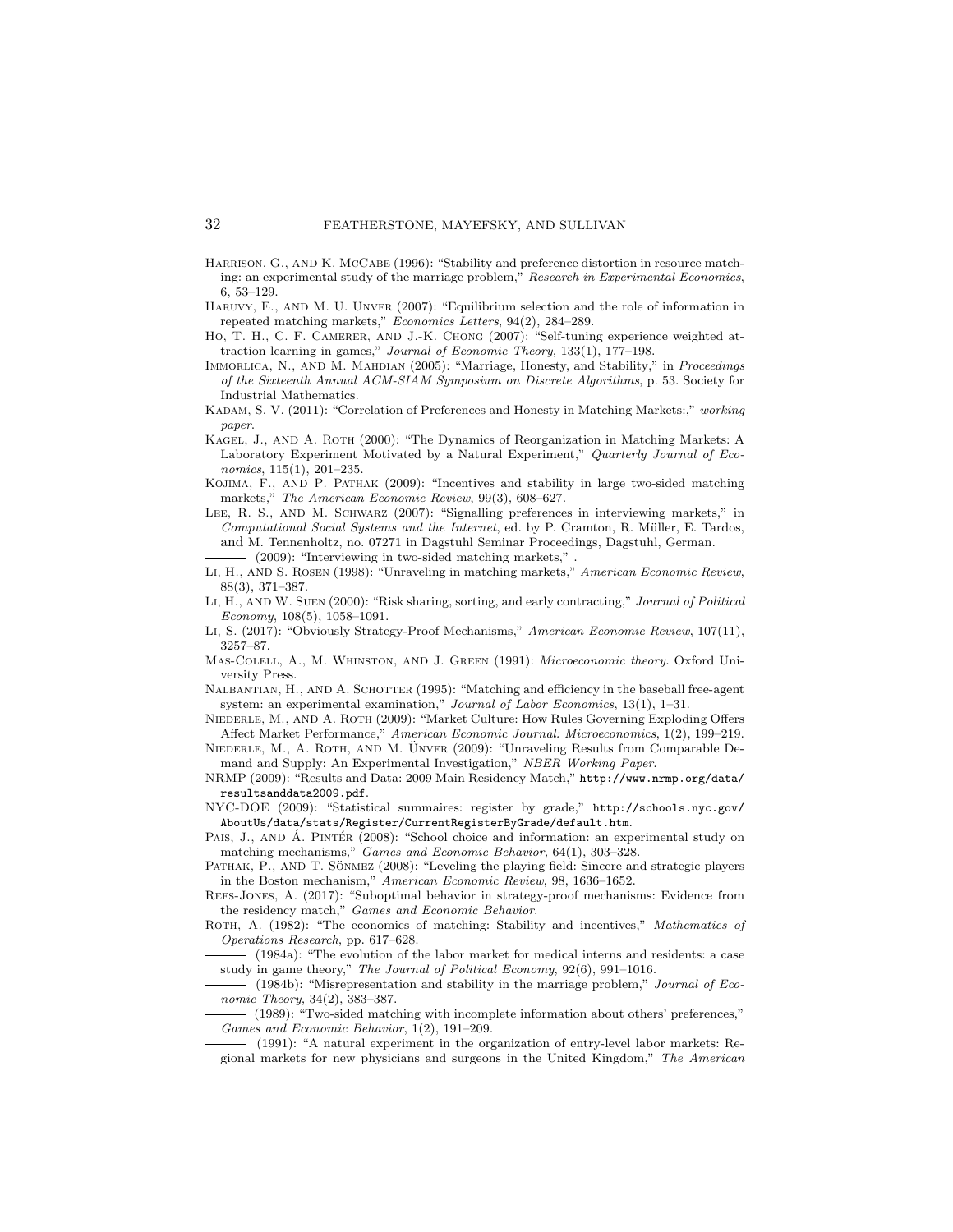Economic Review, pp. 415–440.

- (1996): "The NRMP as a Labor Market," Journal of the American Medical Association, 275, 1054–1056.
- (2003): "The origins, history, and design of the resident match," JAMA: The Journal of the American Medical Association, 289(7), 909.
- ROTH, A., AND E. PERANSON (1999): "The Redesign of the Matching Market for American Physicians: Some Engineering Aspects of Economic Design," The American Economic Review, 89(4), 748–780.
- ROTH, A., AND U. ROTHBLUM (1999): "Truncation strategies in matching markets-in search of advice for participants," Econometrica, 67(1), 21–43.
- ROTH, A., AND M. SOTOMAYOR (1990): Two-sided matching: A study in game-theoretic modeling and analysis. Cambridge University Press.
- ROTH, A., AND X. XING (1994): "Jumping the gun: imperfections and institutions related to the timing of market transactions," The American Economic Review, 84(4), 992–1044.
- (1997): "Turnaround time and bottlenecks in market clearing: Decentralized matching in the market for clinical psychologists," Journal of Political Economy, pp. 284–329.
- SONDAK, H., AND M. BAZERMAN (1991): "Power balance and the rationality of outcomes in matching markets," Organizational Behavior and Human Decision Processes, 50(1), 1–23.
- SÖNMEZ, T. (1999): "Can Pre-Arranged Matches be Avoided in Two-Sided Matching Markets?," Journal of Economic Theory, 86(1), 148–156.
- Suen, W. (2000): "A competitive theory of equilibrium and disequilibrium unravelling in twosided matching," The Rand journal of economics, 31(1), 101–120.
- ÜNVER, M. U. (2001): "Backward unraveling over time: The evolution of strategic behavior in the entry level British medical labor markets," Journal of Economic dynamics and control, 25(6-7), 1039–1080.
- (2005): "On the survival of some unstable two-sided matching mechanisms," International Journal of Game Theory, 33(2), 239–254.
- WU, H., AND R.-C. BAYER (2015): "Learning from inferred foregone payoffs," Journal of Economic Dynamics and Control, 51(C), 445–458.
- Zhang, L., and D. Levin (2017): "Bounded Rationality and Robust Mechanism Design: An Axiomatic Approach," American Economic Review, 107(5), 235–39.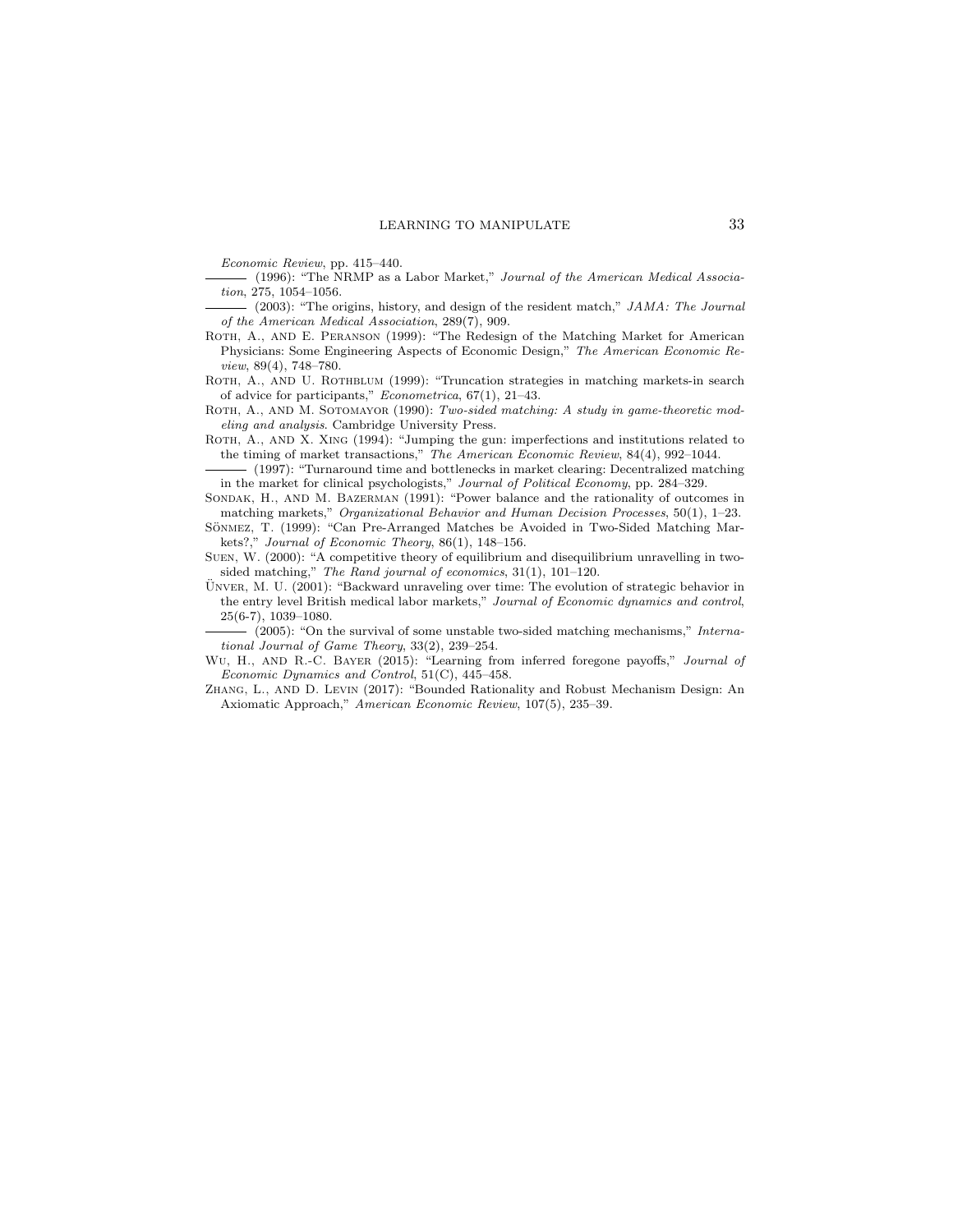#### APPENDIX A: MODEL AND DEFINITIONS

A marriage market under incomplete information is a quadruple  $(M, W, \mathcal{P}, \lambda)$ , where M and W are sets of agents on the two sides of the market,  $P$  is the set of all possible preference profiles for the agents, and  $\lambda$  is a measure over  $P$ . We require that all agents in the market find at least one match partner acceptable. An element of P is a vector  $(P_i)_{i\in M\cup W}$  of individual **preference profiles.**  $P_m$  for some  $m \in M$  is an ordering over  $W \cup \{\emptyset\}$ , where  $\emptyset$  represents the outcome of being unmatched;  $P_w$  for some  $w \in W$  is defined similarly. Hence, we can think of some W's preference ordering as an  $(|M| + 1)$ -vector whose elements are Ø and the members of M.<sup>35</sup> A matching is a function  $\mu : M \cup W \mapsto M \cup W \cup \{ \emptyset \}$  such that for any  $m \in M$  and  $w \in W$ , we have  $\mu(m) \in W \cup \{\emptyset\}$ ,  $\mu(w) \in M \cup \{\emptyset\}$ , and  $\mu(m) = w \Leftrightarrow \mu(w) = m$ . A strategy for an agent i is a function  $\sigma_i : \mathcal{P}_i \mapsto \mathcal{P}_i$  where  $\mathcal{P}_i$  denotes the projection of P onto only agent i's preference profile.

Next, we define an important concept, introduced in Roth and Rothblum (1999), which we use to analyze the information structure of the matching markets used in our experiment. Let the  $m \leftrightarrow m'$  operation switch the places of m and m' in the preference of each W and assigns the preferences of m to m' (and vice versa). Let  $w \leftrightarrow w'$  be defined analogously. The following definition codifies the idea of a low information environment.

DEFINITION 1 For some  $w \in W$ , a marriage market (or a distribution over M and W preferences) is M-symmetric with respect to w if and only if, for any two  $m, m' \in M$ ,  $\lambda(P_{-w}|P_w) = \lambda(P_{-w}^{m+m'}|P_w)$ . If this holds for all  $w \in W$ , we simply call the market Msymmetric. W-symmetry is analogously defined. If a marriage market is both W-symmetric and  $M$ -symmetric, then we call it  $\overline{MW\text{-}symmetric}$ .

In such symmetric environments, we want to be able to rule out equilibria where strategies depend on label, as these seem artificial. Formally,

DEFINITION 2 A strategy  $\sigma_i$  is **anonymous** if and only if, for any two preferences,  $P_i$  and  $P'_i$ , that list the same number of acceptable match partners, there exists some permutation  $\pi$  such that  $\sigma_i(P_i) = \pi(P_i)$  and  $\sigma_i(P'_i) = \pi(P'_i)$ .

Note that this definition allows for different permutations to be used when a different number of match partners are acceptable. Of the set of anonymous strategies, in the low information environments we look at in the lab, we will find that we expect a certain type of strategy in equilibrium.

DEFINITION  $3$  A *truncation* is an anonymous strategy where the permutation for a given number of acceptable match partners,  $k - 1$ , is a composition of permutations that first exchanges the  $k^{\text{th}}$  position (i.e.  $\emptyset$ ) with the j<sup>th</sup> position, where  $j \leq k$ , and then permutes all positions besides  $k$  and  $j$  in a way that if a position started ranked (above  $j$ /between  $j$  and k/below k), its permuted position is ranked (above  $j/\text{between } j$  and  $k/\text{below } k$ ).<sup>36</sup>

Finally, we introduce a technical condition needed for uniqueness (but not existence) of the types of equilibria we will be looking for.

DEFINITION 4 A distribution over preferences is called W-thick if, for any  $w \in W, m, m' \in M$ , and  $m'' \in M \setminus \{m, m'\}$  there is a positive probability that m and m' rank w first, while m'' ranks  $w'' \neq w$  first and w'' ranks m'' first. M-thick is defined analogously. A distribution over preferences is called  $\boldsymbol{M}\boldsymbol{W}\text{-}\boldsymbol{thick}$  if it is both  $M$  and  $W$  thick.

<sup>35</sup>In our context, thinking of preferences as vectors introduces a bit of redundancy since the mechanisms we consider are all individually rational; for example,  $(m_1, m_2, m_3, \emptyset, m_4, m_5)$  and  $(m_1, m_2, m_3, \emptyset, m_5, m_4)$  are functionally equivalent.

<sup>36</sup>Note that under this definition, a truthful strategy is a truncations.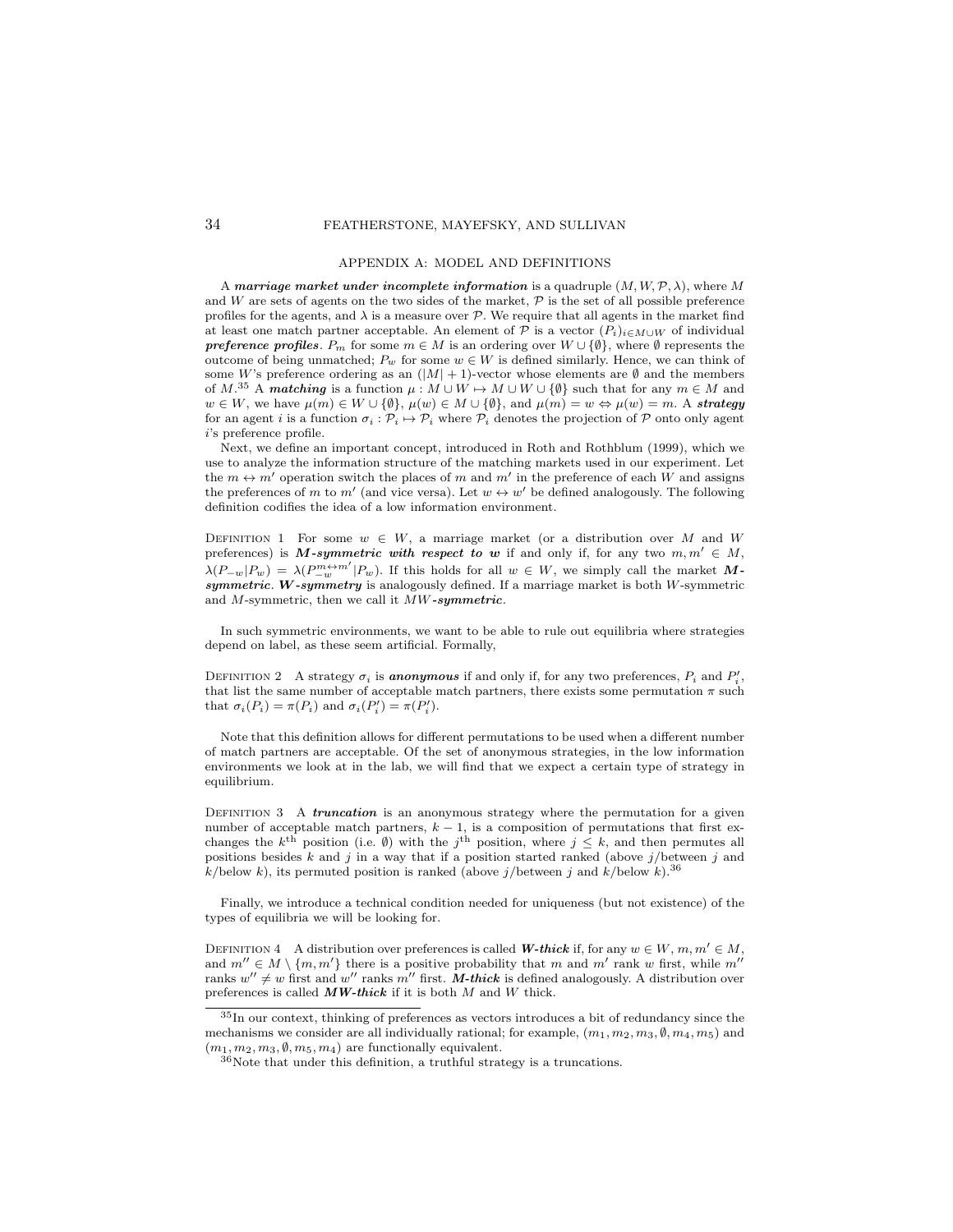Thickness is a sufficient condition that prevents an agent from ruling out the possibility that any two potential match partners are her only two stable match partners. Weaker conditions are possible, but thickness itself is quite weak: for instance, it is met when all possible profiles of first choices are drawn with positive probability.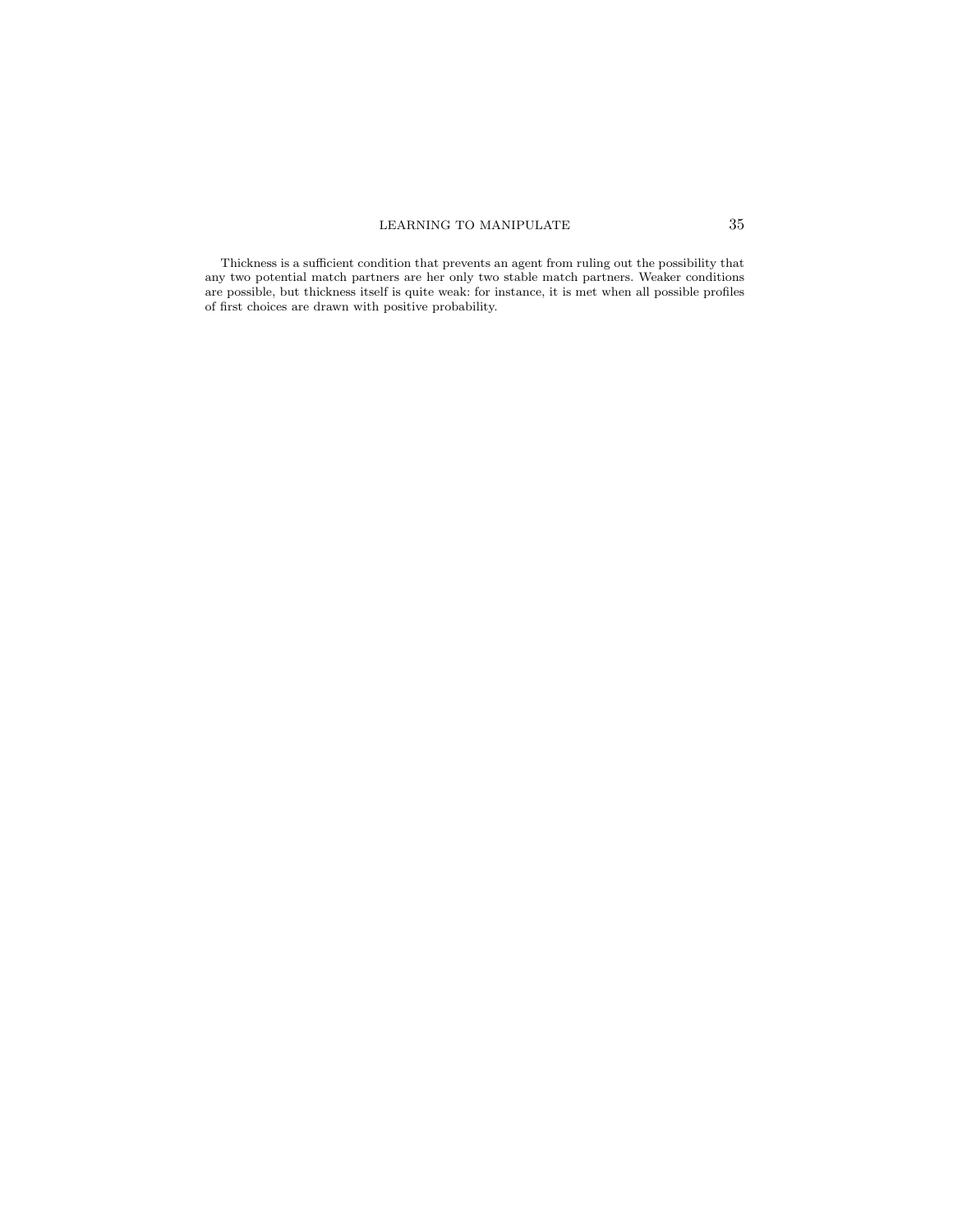#### APPENDIX B: PROOFS

LEMMA 1 Under  $M$ -Proposing DA, truth-telling is the only weakly undominated strategy for all  $m \in M$ .

PROOF: Assume than the strategy of some  $m \in M$  submits a preference  $\widetilde{P_m}$  that is not the true preference,  $P_m$ . Dubins and Freedman (1981) show that truth-telling cannot yield a worse outcome than a lie. Let k be the first position in the submitted rank-order list that  $\widetilde{P_m}$  differs from the true preference,  $P_m$ . Let  $w = P_m(k)$  and  $w' = \widetilde{P_m}(k)$ . If all Ws except for w and w' rank m as uncceptable, and w and w' only rank m as acceptable, then m gets w if he submits  $P_m$  and w' (which he likes less) if he submits  $\widetilde{P_m}$ . Hence, we have shown that truth-telling is never worse than a lie and is strictly better given some profile of strategies for the other agents. Q.E.D.

LEMMA 2 (Roth, 1989) Under M-Proposing DA, it is weakly dominated for any  $w \in W$  to not list her true first choice first.

LEMMA  $3$  In a marriage market that is M-symmetric with respect to w, if all agents besides w play anonymous strategies, and all  $m \in M$  play the same strategy, then the distribution over submitted preferences,  $\widetilde{\lambda}(\cdot)$ , is also M-symmetric with respect to w.

PROOF: To prove this, we show why the following equation must hold:

$$
\begin{aligned}\n\widetilde{\lambda}(\sigma_{-w}(P_{-w})|P_w) &= \lambda(P_{-w}|P_w) = \lambda(P_{-w}^{m \leftrightarrow m'}|P_w) \\
&= \widetilde{\lambda}(\sigma_{-w}(P_{-w}^{m \leftrightarrow m'})|P_w) = \widetilde{\lambda}((\sigma_{-w}(P_{-w}))^{m \leftrightarrow m'}|P_w)\n\end{aligned}
$$

The first equality comes from the definition of  $\tilde{\lambda}$ , the second from the fact that the true preferences are  $M$ -symmetric with respect to  $w$ , and the third, again from the definition of  $\lambda$ . For the last equality, we must note two things. First, since the m  $\leftrightarrow$  m' does not change the rank of Ø for the W's, the  $\sigma_{-w}$  operator applies the same permutation to  $P_{w'}^{m \leftrightarrow m'}$  as it does to  $P_{w'}$ . Second, since the M's are all playing the same anonymous strategy, it makes no difference whether we switch the preferences of m and m' before we apply the  $\sigma_{-w}$  operator or after. Hence,  $\sigma_{-w}$  commutes with  $m \leftrightarrow m'$ .  $Q.E.D.$ 

PROPOSITION 6 In an M-symmetric marriage market, under M-Proposing DA, there exists an equilibrium in anonymous, weakly undominated strategies that involves truth-telling for each  $m \in M$  and truncation for each  $w \in W$ . Furthermore, if the market is also W-thick, all equilibria in anonymous, weakly undominated strategies are like this.

PROOF: By Lemma 1, any equilibrium in weakly undominated strategies involves truth-telling by all  $M$ 's. By Lemma 3, we then know that, at an equilibrium in weakly undominated, anonymous strategies, the distribution of reported preferences,  $\lambda$ , is M-symmetric. Then, by the main proposition of Roth and Rothblum (1999), we know that truncation is a best response for all  $w \in W$ . Furthermore, by Lemma 2, every W must be truthfully ranking her first choice M. Then, by the W-thickness assumption, it is with positive probability that for any  $m, m' \in M$ , w can only potentially match to m or  $m'$ . In these states of the world, we are in Case D of the proof from Roth and Rothblum (1999), which means that truncation strictly dominates non-truncation.  $Q.E.D.$ 

<sup>37</sup>Note that we are not claiming that permutations commute: our interchange operator references school names and not positions in a rank-order list.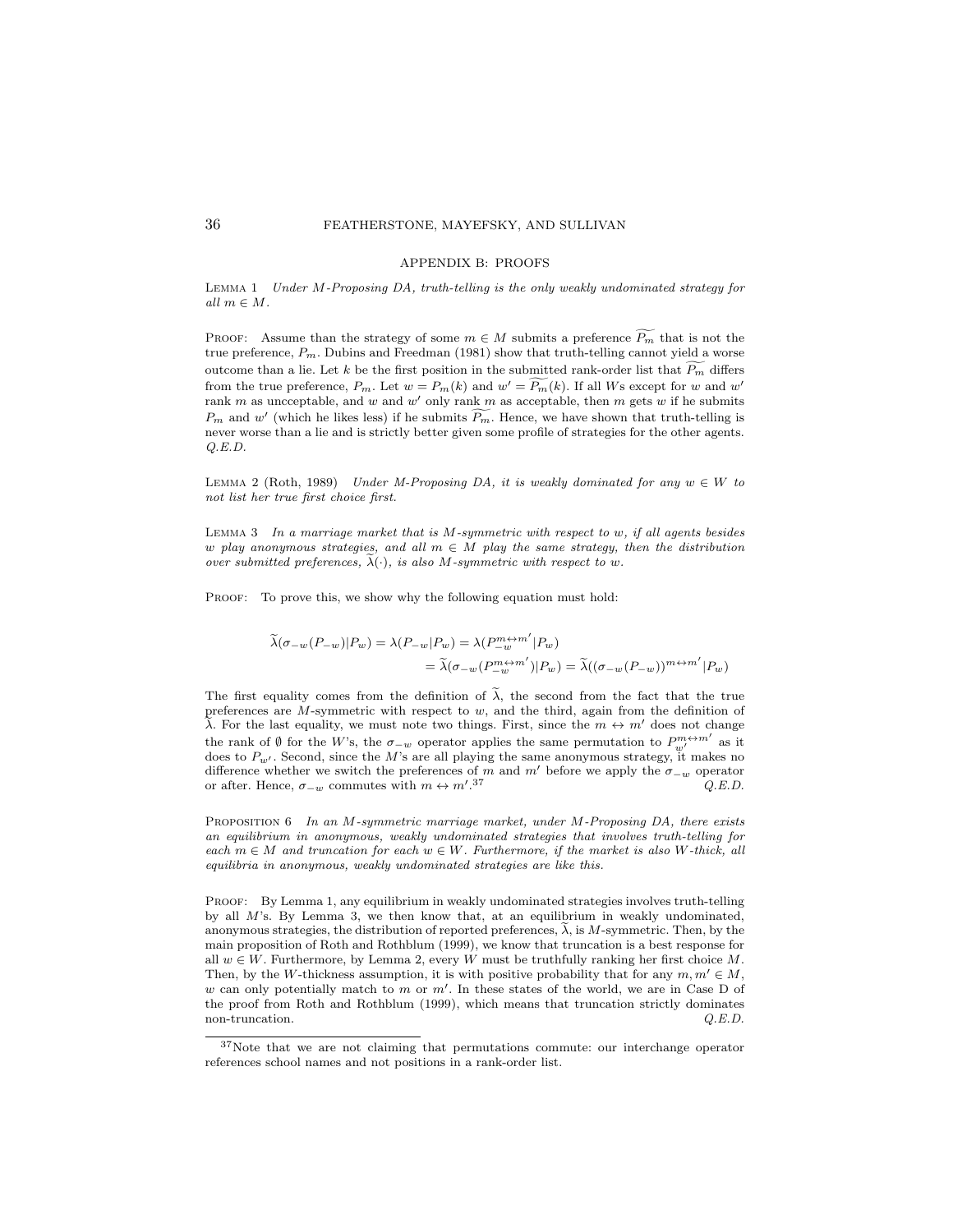Since the uncorrelated market is  $M$ -symmetric and  $W$ -thick, **Proposition 1 in the main** text is an immediate corollary.

LEMMA 4 Under M-Proposing Priority, it is weakly dominated for any  $w \in W$  to not truthfully rank her first choice M.

PROOF: In the first round  $w$  gets proposals, she will be permanently matched. Ranking her first choice,  $m \in M$  first can not hurt her, but failing to do so can hurt her if she also receives a proposal in that round from an  $m' \in M$  that she ranked higher than m, but actually likes less. Let m and her declared first choice,  $\widetilde{P_w}(1)$ , both rank w first, and let all other  $m'' \in M$  declare w unacceptable. Ranking m first instead of  $\widetilde{P_w}(1)$  is an improvement. O.E.D. declare w unacceptable. Ranking m first instead of  $\widetilde{P_w}(1)$  is an improvement.

Proposition 7 In an M-symmetric marriage market, under M-Proposing Priority, if all agents play anonymous, weakly undominated strategies, and in addition, all  $m \in M$  truthtell, then all  $w \in W$  can best-respond to the other agents by truncating. If the market is also W-thick, then all of their best responses are truncations.

PROOF: By Lemma 3, we know that the distribution of reported preferences,  $\tilde{\lambda}$ , is M-symmetric with respect to  $w$ . Then, by Proposition 3.2 and Remark 3.2 of Ehlers (2008), we know that truncation is a best response for all  $w$ . Furthermore, by Lemma 4, every  $W$  must be truthfully ranking her first choice  $M$ . Then, by the W-thickness assumption, it is true with positive probability that for any  $m, m' \in M$ , w can only potentially match to m or m'; hence, Equation A2 from Ehlers (2008) must hold strictly, which means that truncation strictly dominates non-truncation.  $Q.E.D.$ 

Since the uncorrelated market is  $M$ -symmetric and  $W$ -thick, **Proposition 2 in the main** text is an immediate corollary.

LEMMA 5 Under M-Proposing Priority, any report for any  $m \in M$  that does not list all and only all truly acceptable  $w \in W$  as acceptable is weakly dominated by one that does.

PROOF: Consider an arbitrary  $m \in M$  submitting a list L with n acceptable match partners which excludes at least one acceptable  $w' \in W$ . Now consider L', a list identical to L for the first n entries with w' listed in the  $(n+1)$ <sup>st</sup> position and no acceptable entries thereafter. Under  $M$ -Proposing Priority, any set of submissions for other agents resulting in  $m$  being matched to a given W when  $m$  submits  $L$  will also result in  $M$  being matched to that  $W$  when  $m$ submits  $L'$ . So  $L'$  never generates a worse outcome for m than L. However, consider a set of submissions such that no member of W listed in  $L$  ranks  $m$  as acceptable, and the submitted preference list of  $w'$  lists only m as acceptable. In this case, M-Proposing Priority will match m and w' when L' is submitted and will match m to no one when L is submitted. Since w' is acceptable to m by construction, m achieves a better result in this case by submitting  $L'$ .

Now consider some  $m \in M$  who lists a truly unacceptable  $w \in W$  as acceptable. Removing this  $w$  from his list cannot hurt  $m$ , since  $M$ -Proposing Priority makes permanent matches after each round. Now, let all  $w' \in W \setminus w$  declare m unacceptable, let all  $m' \in M \setminus m$  declare w unacceptable and let w declare m acceptable. With this strategy profile, m will match to w which he could have avoided by declaring her unacceptable.  $Q.E.D.$ 

Lemma 6 Under M-Proposing Priority, if the distribution of reported preferences for all agents besides  $m \in M$  are W-symmetric with respect to m, then truth-telling is a best-response for m.

PROOF: This proof borrows heavily from Roth and Rothblum (1999). First, we lay out a few of the properties of M-Proposing Priority. Consider,  $P, w', w \in W, m \in M$ , and let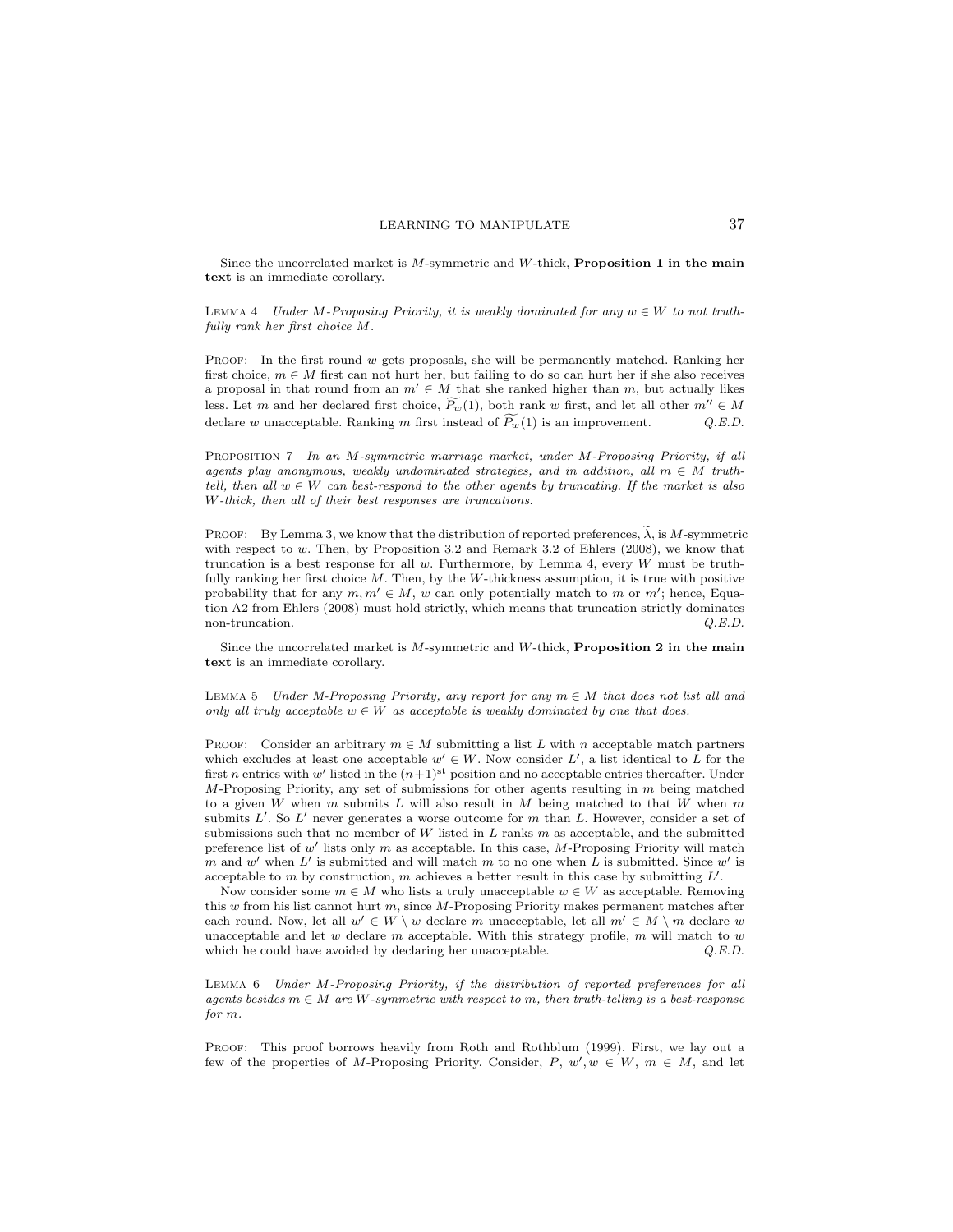|                                     |                                            | Lie: MPP $[P_m^{w\leftrightarrow w'}, P_{-m}](m)$<br>$v \notin \{w, w'\}$ $= w$ |                            | $= w'$                             |
|-------------------------------------|--------------------------------------------|---------------------------------------------------------------------------------|----------------------------|------------------------------------|
| Truth: $\text{MPP}[P_m, P_{-m}](m)$ | $= v \notin \{w, w'\}$<br>$=w$<br>$=$ $w'$ | Case A<br>Impossible<br>Case D                                                  | Case B<br>Case C<br>Case E | Impossible<br>Impossible<br>Case F |
|                                     | TABLE XI                                   |                                                                                 |                            |                                    |



 $v \in (W \setminus \{w, w'\}) \cup \{\emptyset\}.$  Denote the match of m when the submitted preferences are P under  $M$ -Proposing Priority as MPP  $[P](m)$ . Then,

$$
\begin{array}{lll} {\rm MPP}[P](m)=v & \Leftrightarrow {\rm MPP}[P^{w \leftrightarrow w'}](m)=v \\ {\rm MPP}[P](m)=w & \Leftrightarrow {\rm MPP}[P^{w \leftrightarrow w'}](m)=w' \end{array}
$$

Moreover,

$$
\begin{array}{lll}\text{MPP}[P_{m}^{w\leftrightarrow w'},P_{-m}](m)=v&\Leftrightarrow MPP[P_{m},P_{-m}^{w\leftrightarrow w'}](m)=v\\\text{MPP}[P_{m}^{w\leftrightarrow w'},P_{-m}](m)=w&\Leftrightarrow MPP[P_{m},P_{-m}^{w\leftrightarrow w'}](m)=w'\end{array}
$$

The first set of logical statements follows immediately from the fact that MPP does not give special treatment to any given label. The fact that applying the  $w \leftrightarrow w'$  interchange operator to  $(P_m^{w \leftrightarrow w'}, P_{-m})$  yields  $(P_m, P_{-m}^{w \leftrightarrow w'})$ , implies the second set.

Now, let  $w \prec_m w'$ . Then,

$$
(\text{MPP}[P](m) = w) \Rightarrow (\text{MPP}[P_m^{w \leftrightarrow w'}, P_{-m}](m) = w)
$$

Moreover,

$$
\left(\text{MPP}[P_m^{w\leftrightarrow w'}, P_{-m}](m) = w'\right) \Rightarrow (\text{MPP}[P](m) = w')
$$

Switching  $w'$  and  $w$  in a submitted ordering means that  $w$  is proposed to in an earlier round. If it was available in the later round, it will still be available in the earlier round, and no one else will be proposing to it in that round. This yields the first logical statement. The second follows from a similar line of reasoning.

Now, consider the outcome for some  $m \in M$  for whom  $w \prec_m w'$  when he submits a preference that truthfully ranks w and w',  $\text{MPP}[P](m)$ , and when he submits a preference that switches w and w',  $\text{MPP}[P_m^{w \leftrightarrow w'}, P_{-m}](m)$ . Using the formulas we just derived, we summarize what can potentially happen in Table XI, while Table XII tells us what lottery over outcomes  $m$  can expect when he truthfully orders  $w$  and  $w'$  and when he switches their ordering, given that everyone else's preferences are either  $P_{-m}$  or  $P_{-m}^{w\leftrightarrow w'}$  with equal probability.

Clearly, under every case, if we take symmetry into account, truthfully ordering  $w$  and  $w'$ either yields an outcome that is equivalent to the outcome achieved with the lie, or weakly stochastically dominates the outcome from the lie. Now, Lemma 5 shows us that an M cannot be hurt by listing all acceptable Ws, so we know that truth-telling is a best response for Ms to W-symmetry.

Note that if we can show that the probability of being in Cases B, D, or E is strictly positive, then we also show that truthfully ordering the Ws strictly stochastically dominates any lie, although we would need a further restriction to weakly undominated strategies to get truth-telling as a unique best response. Q.E.D.

Lemma 7 In an M-thick, W-symmetric marriage market, under M-Proposing Priority, if all  $w \in W$  are playing the same weakly undominated, anonymous strategy, and all  $m' \in M \setminus \{m\}$ are playing anonymous strategies, then all best responses for  $m \in M$  must truthfully rank his true first choice partner.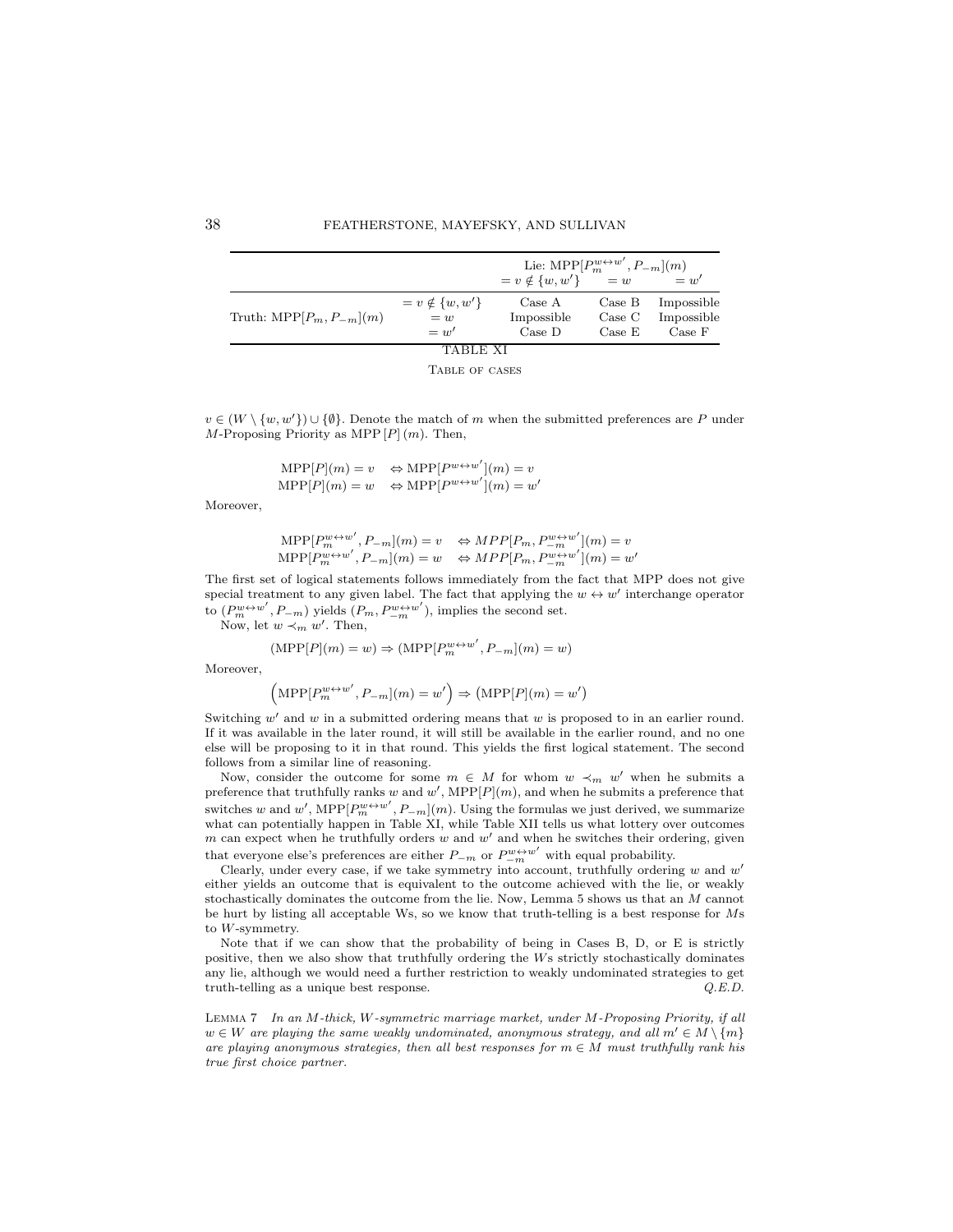|        |                     | Truth                                                                      | Lie                                                                                                                 |                  |  |  |  |  |  |  |  |  |
|--------|---------------------|----------------------------------------------------------------------------|---------------------------------------------------------------------------------------------------------------------|------------------|--|--|--|--|--|--|--|--|
|        |                     | $\text{MPP}[P_m, P_{-m}]$ $\text{MPP}[P_m, P_{-m}^{w \leftrightarrow w'}]$ | $\text{MPP}[P_m^{w\leftrightarrow w'}, P_{-m}] \text{MPP}[P_m^{w\leftrightarrow w'}, P_{-m}^{w\leftrightarrow w'}]$ |                  |  |  |  |  |  |  |  |  |
| Case A | $\boldsymbol{\eta}$ | $\boldsymbol{v}$                                                           | $\boldsymbol{\eta}$                                                                                                 | $\boldsymbol{v}$ |  |  |  |  |  |  |  |  |
| Case B | $\boldsymbol{\eta}$ | w'                                                                         | w                                                                                                                   | $\boldsymbol{v}$ |  |  |  |  |  |  |  |  |
| Case C | w                   | w'                                                                         | $\overline{u}$                                                                                                      | $w^{\cdot}$      |  |  |  |  |  |  |  |  |
| Case D | w'                  | $\boldsymbol{\eta}$                                                        | $\boldsymbol{\eta}$                                                                                                 | w                |  |  |  |  |  |  |  |  |
| Case E | u'                  | w'                                                                         | w                                                                                                                   | w                |  |  |  |  |  |  |  |  |
| Case F | $\overline{w}'$     | $\overline{u}$                                                             | w'                                                                                                                  | w                |  |  |  |  |  |  |  |  |

# TABLE XII

Payoffs for the cases

PROOF: By similar logic to Lemma 3, the submitted preferences are W-symmetric with respect to m. Consider the argument of Lemma 6 with regard to the true first choice and some other reported first choice. By the M-thickness assumption and Lemma 4, there is some probability that those two Ws rank  $m$  first, meaning that we are in Case E of Lemma 6, meaning that  $m$ does strictly better to truthfully rank his first choice.  $Q.E.D.$ 

LEMMA 8 In an M-thick, W-symmetric marriage market, if each  $w \in W$  plays the same anonymous, weakly undominated strategy, and each  $m' \in M \setminus \{m\}$  truthfully reveals his first choice partner, then under  $M$ -Proposing Priority, the only best-response for  $m'$  is to truth-tell.

PROOF: By Lemma 2, weakly undominated means that all Ws must truthfully rank their first choice partner. Since, by an argument analogous to Lemma 3, reported preferences must be W-symmetric with respect to  $m$ , we conclude through Lemma 6 that  $m$  cannot do worse than to truthfully reveal. Further, by Lemma 7,  $m$  must also best respond by truthfully ranking his first choice partner at equilibrium. From here, the M-thickness assumption allows us to go the rest of the way in showing that, for any two W's, the probability of being in Case E of Lemma 6 is strictly positive, and that the only best response for  $m$  is to truthfully reveal. Q.E.D.

Formally, a symmetric equilibium is one in which any two  $Ms$  are playing the same strategy, and any two Ws are playing the same strategy.

PROPOSITION 8 In an MW-symmetric marriage market, under M-Proposing Priority, there exists a symmetric equilibrium in anonymous strategies that involves truth-telling by the Ms and truncation by the Ws. Furthermore, if the market is  $MW$ -thick, then all symmetric equilibria in anonymous, weakly undominated strategies are of this form.

PROOF: If every  $M$  is playing the same anonymous strategy, and every  $W$  is playing an anonymous strategy, then by Lemma 3,the reported preferences are M-symmetric, and by Ehlers (2008), all Ws can best-respond with a truncation.

Now, consider the problem of finding the best-response of some  $w \in W$  to the symmetric M strategies,  $\sigma_M$ , and a profile  $\sigma_{-w}$  in which all members of  $W \setminus \{w\}$  are playing the same mixed strategy over truncations. Call this best response  $\sigma_w^*$  ( $\sigma_{-w}|\sigma_M$ ). Solving for the best response is an optimization problem in which  $w$  must choose her mix over truncation levels for each possible number of acceptable Ms her preference could hold. The objective is linear in the mixing probabilities,<sup>38</sup> and the set of possible mixing probabilities is closed and convex. Hence, we know that the solution exists, it is convex, and by the Theorem of the Maximum (Mas-Colell, Whinston, and Green 1991, Theorem M.K.6), it is upper hemicontinuous. Hence,

 $38$  For a given pure strategy profile, w gets an expected payoff. Her expected payoff from a mixed strategy is just a probability-weighted sum of these expected payoffs from pure strategies.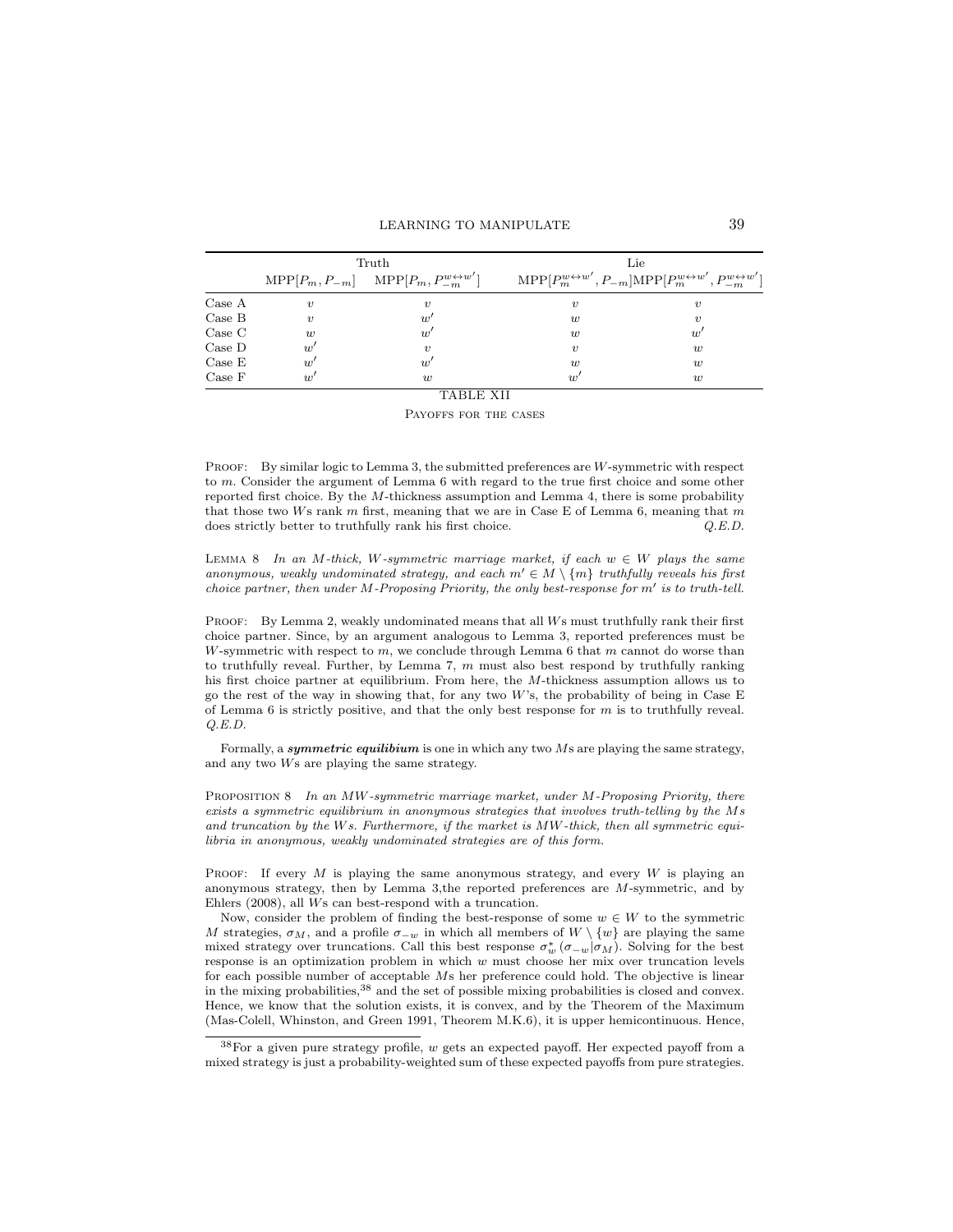by Kakutani's Fixed Point Theorem (Mas-Colell, Whinston, and Green 1991, Theorem M.I.2),  $\sigma_w^*$  ( $\sigma_{-w}|\sigma_M$ ) has a fixed point. Hence, for any symmetric  $\sigma_M$ , there is a symmetric  $\sigma_W$  where each W is best responding to the other players.

Now, in any such setup, the Ms will not necessarily be best-responding. Since the market is  $W$ -symmetric, we know that the reported preferences are  $W$ -symmetric, which means that, by Lemma 6, the Ms can best-respond by truth-telling. Hence, we have found a symmetric equilibrium of the sort we were looking for.

Now, if strategies are anonymous and weakly undominated, then M-thickness coupled with Lemmas 7 and 8 requires that all such symmetric equilibria involve Ms truth-telling. Similarly, W-thickness couples with Lemma 2 requires that all such symmetric equilibria involve Ws truncating.  $Q.E.D.$ 

This proposition has an immediate corollary, which is referenced in Footnote 17 of the main text.

COROLLARY (to Proposition 8) In the uncorrelated market, under  $M$ -Proposing Priority, there exists a symmetric equilibrium that involves all Ws playing the same truncation strategy and all Ms truth-telling. Furthermore, all symmetric equilibria in anonymous, weakly undominated strategies are of this form.Also, we can note that so long as the Ms use anonymous, weakly undominated strategies, the  $Ws$  still best-respond with truncation. So long as the  $M$  strategies don't key in on a label, the Ws view them strategically in the same way as they view truthtelling Ms.

The big implication here is that if an M believes that the equilibrium played will be a symmetric truncation equilibrium, then truth-telling is the best response. This proposition extends work done in Roth and Rothblum (1999) and Ehlers (2008) to conditions that lead to truth-telling for the proposing side under a priority mechanism.<sup>39</sup> In a broader sense, though, it turns out not to matter whether the Ms truthfully reveal.

PROPOSITION 9 In a M-symmetric market, under M-Proposing Priority, for any  $w \in W$ , if for any distinct  $m, m' \in M$ ,  $P_m$  and  $P_{m'}$  are conditionally independent given  $P_w$  and for any  $m' \in M$  and  $w' \in W$ ,  $P_{m'}$  and  $P_{w'}$  are conditionally independent given  $P_w$ , and all agents play anonymous, weakly undominated strategies, then w can best-respond with a truncation. Furthermore, if the market is also W-thick, then any best response must be a truncation.

PROOF: Since the preferences of the Ms are all conditionally independent, it must be that for any given number of truly acceptable match partners, all lists with that number of acceptable partners are equally likely. By Lemma 5, the weakly undominated requirement means that the Ms must list all acceptable Ws. The anonymous requirement then means that these lists must be permutations. Running a uniform distribution through a permutation yields a uniform distribution. Hence, the reported preferences of the Ms must be uniformly distributed for each number of acceptable partners, meaning that the reported preferences of the Ms are independent of the strategies they use. Looking back to the proof of Lemma 3, the fact that the Ms' reported preferences are conditionally independent and uniform for each list length, and that M preferences are conditionally independent of W preferences means that we no longer need that all Ms play the same strategy to get the same result. This means, that through a proof very similar to that of Proposition 7,  $w$  must best-respond with a truncation. Q.E.D.

<sup>39</sup>Roth and Rothblum (1999) and Ehlers (2008) focus on incentives for the receiving side. These papers also assume that reported preferences are M-symmetric instead of assuming that the true preferences are M-symmetric and backing out sufficient conditions to ensure that the reported preferences inherit M-symmetry as well.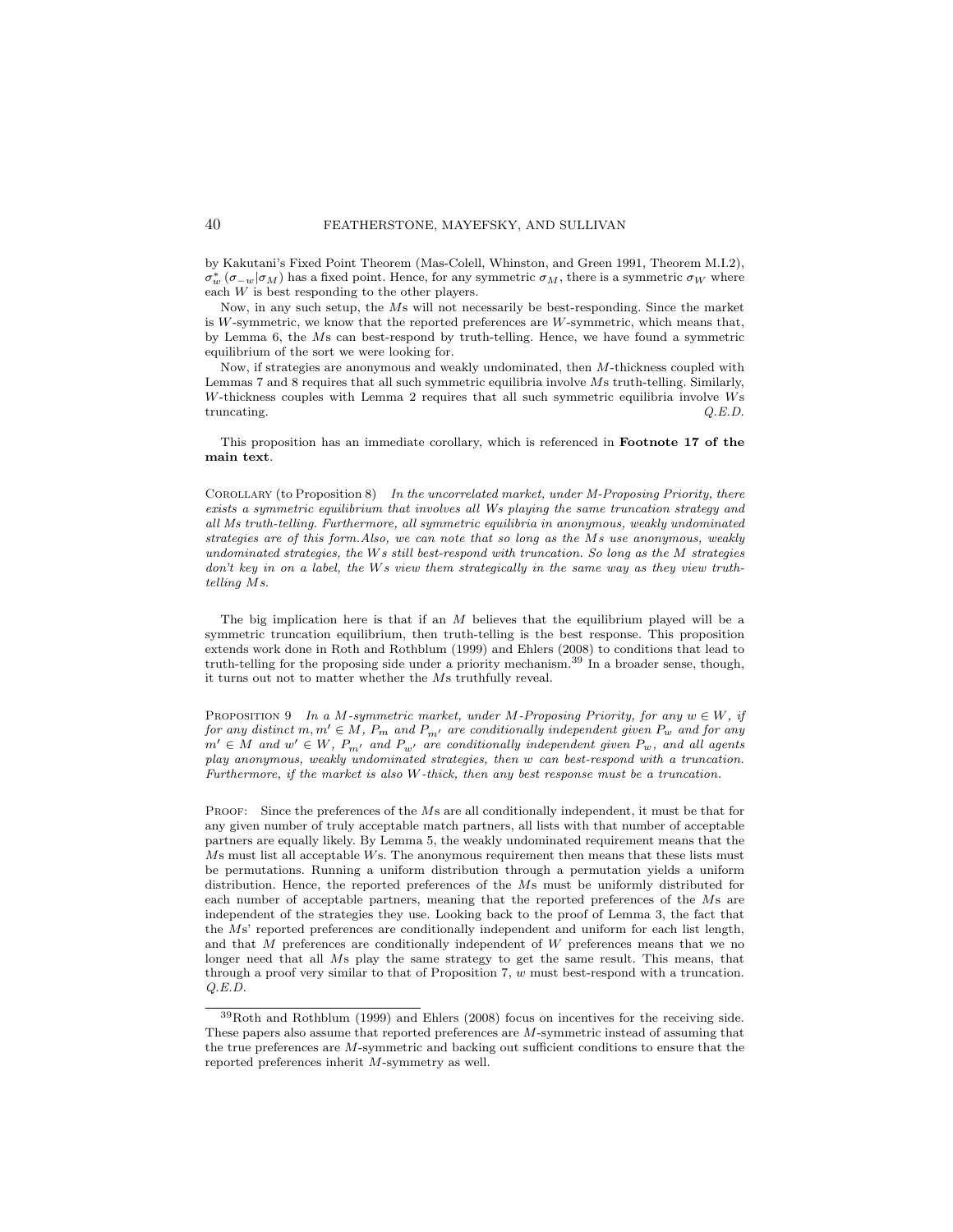This proposition has an immediate corollary, which is references in Footnote 17 of the main text.

COROLLARY (to Proposition 9) In the uncorrelated market, under M-Proposing Priority, if all agents play anonymous, weakly undominated strategies, then all Ws must best-respond with a truncation.

PROPOSITION (Proposition 3 in the main text) In the correlated market, under  $M$ -Proposing DA, the unique equilibrium in anonymous, weakly undominated strategies entails truth-telling by all agents.

PROOF: Under M-Proposing DA, weakly undominated strategies require that the Ms truthfully reveal (Lemma 1). Hence, under the assumptions, a given  $W$  will receive all offers she is going to receive in one round of the algorithm. To see this, first note that the top-ranked  $W$ ,  $w_1$ , will receive all offers in the first round of the algorithm. She will be matched to her declared favorite M, and since this is a declared top-top match, the algorithm will never break it up. In the next round, the second ranked  $W$ ,  $w_2$ , will receive offers from all other  $Ms$ . She will accept her declared favorite M who proposes, and the algorithm will never break this match (since the only potential M that  $w_2$  might defect to is matched to  $w_1$ , who he prefers, and  $w_1$  was given her declared top  $M$ ). And so on. So at some point in the algorithm, a  $W$ 's preference is used to choose a favorite  $M$  from a set of  $Ms$  that higher ranked  $Ws$  have not yet taken. There is no gain to not truthfully revealing, as our member of  $W$  is facing a static decision problem. Since every  $W$  has a one-in-five chance of being the last ranked  $W$  by all  $Ms$ , there is always a positive loss to dropping.  $Q.E.D.$ 

PROPOSITION (Proposition 4 in the main text) In the correlated market, under M-Proposing Priority, if all members of M have the same anonymous, weakly undominated strategy, then all members of W best respond by truthfully revealing.

PROOF: Under M-Proposing Priority, weakly undominated for the Ms means that all women are listed as acceptable (Lemma 5). Under the assumptions, a member of  $W$  will receive all offers in one round of the algorithm. There is no gain to not truthfully revealing then, as our member of  $W$  is facing a static decision problem. Since every  $W$  has a positive probability of being the last ranked W by all Ms, there is always a positive loss to dropping any  $M$ .  $Q.E.D$ .

PROPOSITION (Proposition 5 in the main text) In the correlated environment, there exist cardinal payoffs that rationalize an equilibrium where all Ms and Ws truthfully reveal their preferences.

PROOF: For each M, consider a payoff vector  $\pi = (p_1, p_2, p_3, p_4, p_5)$  which is constructed as  $p_5 = 1, p_4 = p_5 \cdot |M| + 1, p_3 = p_4 \cdot |M| + 1$ , etc. In the correlated M-Proposing Priority environment, each M has a  $1/M$  chance of being the first choice of any W. Thus, from the perspective of an M with payoffs described by  $\pi$ , even in the worst case when all other Ms also rank M's first choice as first, the M would still prefer the  $1/|M|$  chance of getting its first choice than a certainty of getting its second choice. Similarly, an M failing to get its first choice would prefer the  $1/M$ — chance of getting its second choice to a certainty of getting its third choice, and so on. Hence all Ms truthfully reveal, and by the previous Proposition, the  $W$ s must as well.  $Q.E.D.$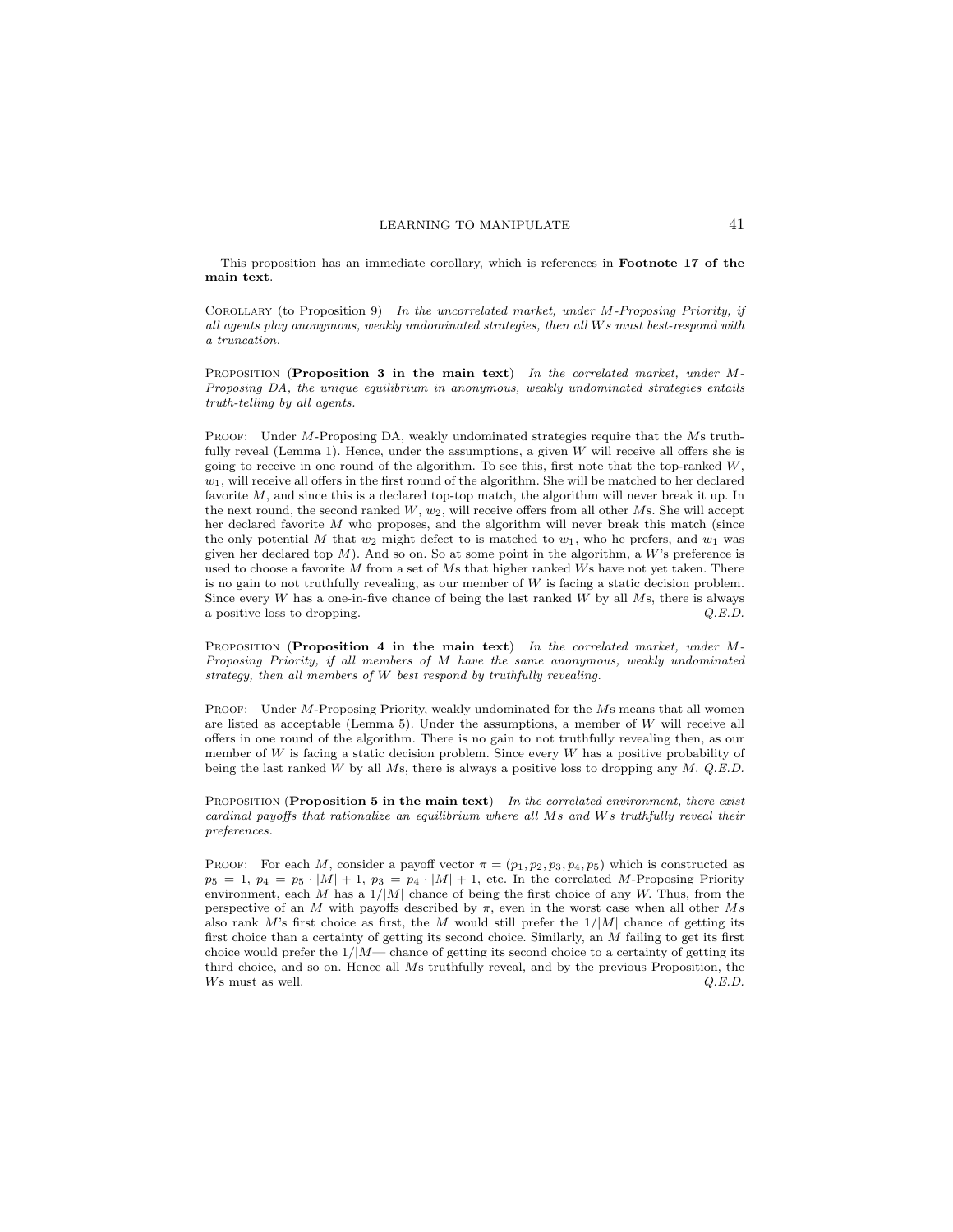#### APPENDIX C: MODEL ESTIMATION

The reparameterized EWA model suggests the need to estimate parameters for the learning process  $\delta$ ,  $\phi$ , and  $\lambda$ ; an initial probability of play for each strategy (with initial probabilities either shared across individuals or estimated separately for each subject); and  $||A_0||$  (again, either shared across individuals or estimated separately by subject or group), representing the weight of initial cognition in units of payoff amounts. In a Bayesian model, this initial cognition would be akin to pseudo-observations of play from previous rounds.

This suggests a parameter space of at least 329 dimensions, with still higher dimensionality if we allow probabilities of play and the weight of initial cognition to vary across individuals. $^{40}$ This is computationally intractable due to the large number of initial probabilities, even when we assume assume all initial probabilities are shared by all players in a treatment.

However, most (225 of 325) strategies are never played in any round of any treatment. Moreover, only 20 strategies are ever played in the first round of any session, and only 11 strategies are played more than once in any first round. This suggests that estimating initial probabilities for all 325 strategies is not only computationally infeasible, but also not necessary for us to understand the dynamics of play. Instead, for each of the four treatment groups, we estimate the initial probabilities of play for all strategies played more than once in any initial round, and a single joint attraction toward playing all other strategies. This reduces the search space to 15 dimensions (three learning parameters, 11 probabilities, and the initial cognition weight).<sup>41</sup>

Let us denote strategies by five digits, denoting the true preference ranks of the player's submitted preferences by the digits themselves, and the submitted preferences by the order the digits. Let the symbol ∅ represent a match listed as unacceptable in the submitted preference list. For instance, the strategy {12345} represents complete truth-telling, while {12354} represents a permutation strategy with the least preferred options listed in reverse order. A truncation strategy such as  ${123\emptyset\emptyset}$  consists of listing only the most preferred three preferences. These 11 strategies played more than once in an initial round include both complete truth-telling  $\{12345\}$  and the four possible truncation strategies:  $\{123\emptyset\}$ ,  $\{123\emptyset\}$ ,  $\{1234\emptyset\}$ ,  $\{1\emptyset\emptyset\emptyset\}$ . The six remaining strategies are permutations, or combinations of permutation and truncation: {21345}, {213∅∅}, {13245}, {21435}, {12354}, {23145}. Thus, this estimation strategy allows us to measure differences in initial probability to truth telling and various truncation strategies, and to use these parameters to follow the trajectory of attractions over the course of the game. For the remaining strategies—those played either once or not at all in an initial round—we estimate a single initial attraction in each treatment. While limiting our estimation of individual attractions to repeated initial strategies requires a post hoc justification, we believe this is necessary to make the model tractable, and allows the use of this model in a much more complex space than usual. This approach allows us to capture the differences between truth-telling and truncation that we care about, while significantly simplifying the strategy space. Estimating a joint attraction for all unplayed strategies, also allows the model to scale with payoff values. Thus, this approach is flexible to applications with different payoffs.

#### C.1. Technical Details

To maximize over the rugged likelihood terrain, we implement the stochastic, derivativefree Covariance Matrix Adaptation Evolutionary Strategy (CMA-ES) optimizer. CMA-ES is designed to be robust to local optima, ridges, and discontinuities in ill-conditioned and nonseparable problems (Hansen, 2016). We estimate standard errors using a numerical approximation of the Hessian, and transform to our reparametrized EWA via the delta method. We executed all maximum likelihood estimation in Java.

<sup>&</sup>lt;sup>40</sup>The number of possible strategies in a round is  $5!+4 \times {5 \choose 1}+3! \times {5 \choose 3}+2! \times {5 \choose 2}+1! \times {5 \choose 1}=325$ 

<sup>41</sup>Note that we actually want to estimate 12 probabilities that are mutually exclusive and comprehensively exhaustive, and therefore must sum to 1. By estimating 11 of the probabilities directly, we get the  $12^{th}$  for free).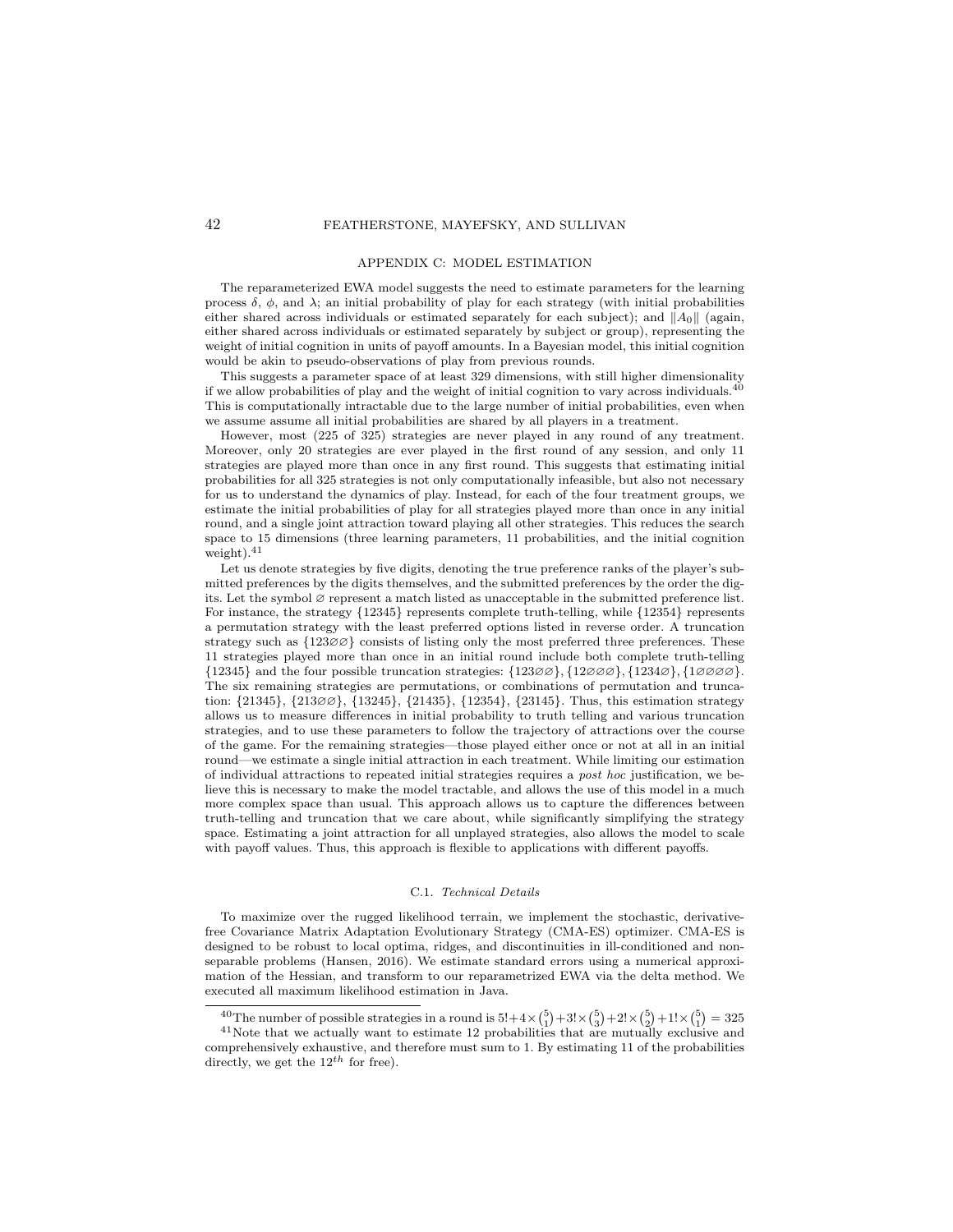For the treatment-level estimation, we directly estimate initial probabilities of 10 of the 11 strategies played initially more than once, and an additional probability shared among all other strategies. We estimate one strategy (truth-telling, {12345}) indirectly, by taking one minus the sum of the other probabilities. This decision was merely practical: our optimizer accepts simple boundaries (a minimum and a maximum) for each of the estimated parameters, so we run the risk at each iteration of the optimizer to have the sum of the directly-estimated probabilities sum to more than one. By leaving out the most commonly played strategy, we reduce the frequency of this event. When the sum of the randomly-drawn probability proposal points is greater than one, we instruct the log likelihood function to return an arbitrarily large negative value, encouraging the optimizer to seek elsewhere.